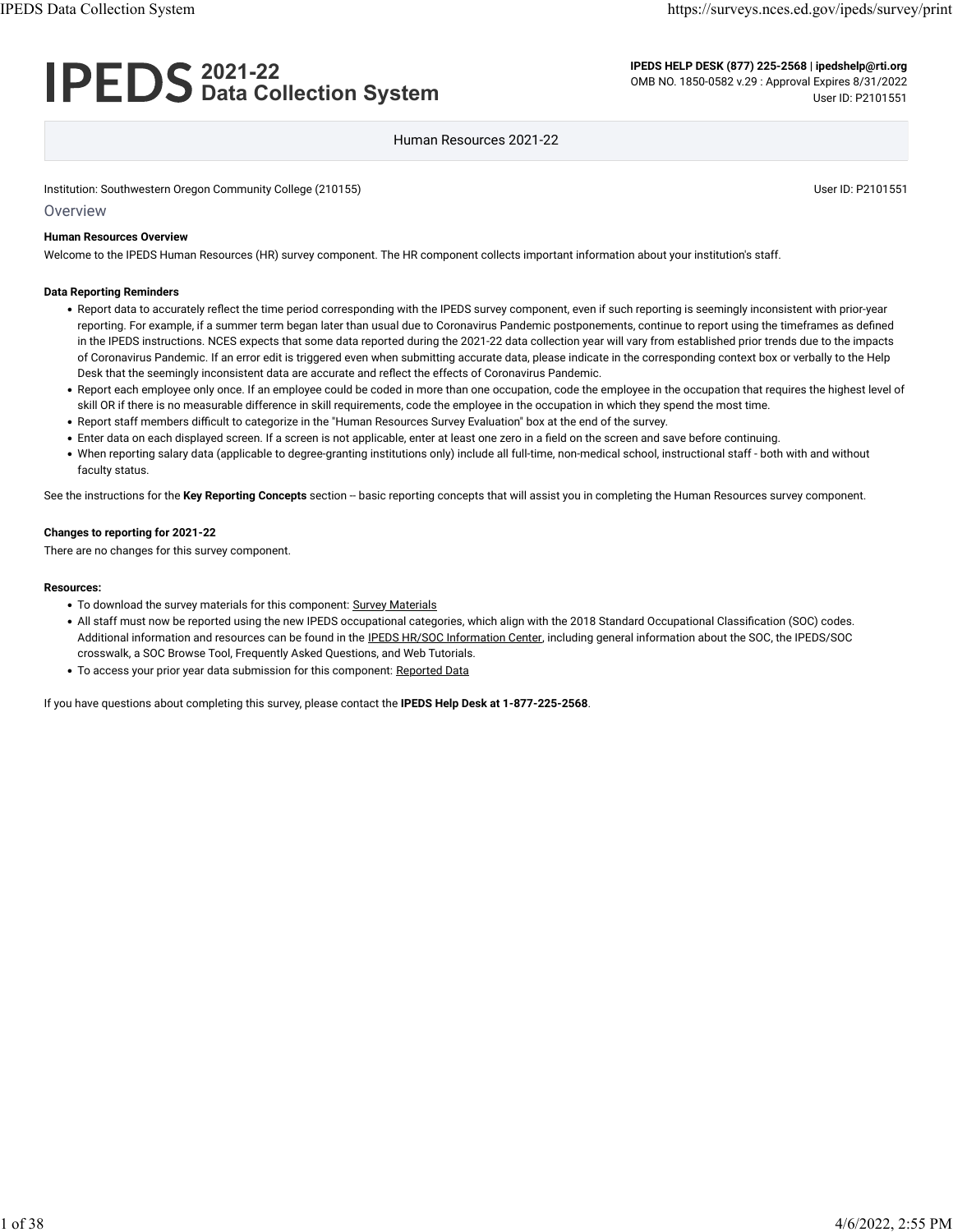| Institution: Southwestern Oregon Community College (210155) | User ID: P2101551 |
|-------------------------------------------------------------|-------------------|
|-------------------------------------------------------------|-------------------|

### Human Resources Screening Questions

#### **Does your institution have any [part-time](javascript:openglossary(467)) staff?**

If you answer Yes to this question, you will be provided the screens to report part-time staff.

ON<sub>o</sub>

Yes

#### **Does your institution have graduate assistants?**

If you answer Yes to this question, you will be provided the screens to report graduate assistants.

No  $\odot$ 

Yes  $\circ$ 

**Does your institution have 15 or more [full-time](javascript:openglossary(257)) staff?**

No

Yes

#### **Does your institution have a tenure system?**

If you answer Yes to this question, you will be provided the screens to report some data by tenure status.

 $\circ$ No

Yes  $\odot$ 

**Did your institution hire any full-time permanent staff who were included on the payroll of the institution between November 1, 2020 and October 31, 2021 either for the first time (new to the institution) or after a break in service?** Do not exclude persons who were no longer on the payroll as of November 1, 2021. (Exclude persons who have returned from sabbatical leave and full-time instructional staff who are working less-than-9-month contracts.)

If you answer Yes to this question, you will be provided the screens to report full-time permanent new hires in Part H.

 $\circ$ No

 $\odot$ Yes

#### **Do ALL of the [instructional staff](javascript:openglossary(996)) at your institution fall into any of the following categories?**

If you answer Yes to any of the questions below, you will NOT be required to report Part G - Salaries for instructional staff. However, Part G will still be required for reporting data for full-time non-instructional staff.

No Yes Are ALL of the instructional staff military personnel?

No Yes Do ALL of the instructional staff contribute their services (e.g., members of a religious order)?

You may use the box below to provide additional context for the data you have reported above.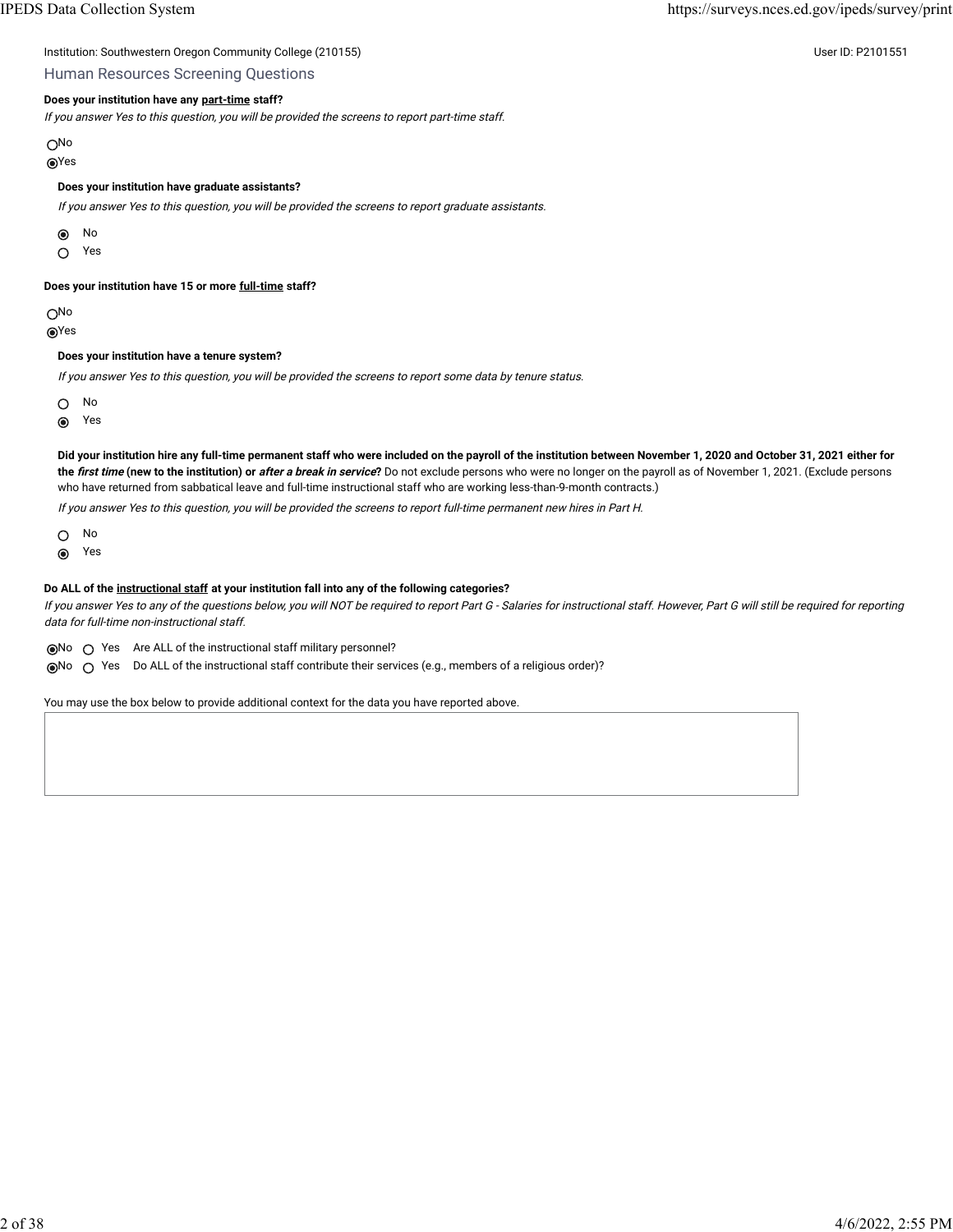### Part A1 - Full-time Instructional Staff by Academic Rank and Tenure Status - Tenured

### **Number of [Full-time](javascript:openglossary(257)) [Instructional Staff W](javascript:openglossary(996))ith [Faculty Status](javascript:openglossary(1009)) [Tenured](javascript:openglossary(639))**

As of November 1, 2021

- Report Hispanic/Latino individuals of any race as Hispanic/Latino
- Report race for non-Hispanic/Latino individuals only
- Include both Primarily Instruction and Instruction Combined with Research and/or Public Service

#### **Men**

|                                           |              |                         | <b>Academic Rank</b>    |             |           | No academic |       |
|-------------------------------------------|--------------|-------------------------|-------------------------|-------------|-----------|-------------|-------|
| Race/ethnicity                            | Professors   | Associate<br>professors | Assistant<br>professors | Instructors | Lecturers | rank        | Total |
| Nonresident alien                         |              |                         |                         |             |           |             | 0     |
| Hispanic/Latino                           |              |                         |                         |             |           |             | 0     |
| American Indian or Alaska Native          |              |                         |                         |             |           |             | 0     |
| Asian                                     |              |                         |                         |             |           |             | 0     |
| <b>Black or African American</b>          |              |                         |                         |             |           |             | 0     |
| Native Hawaiian or Other Pacific Islander |              |                         |                         |             |           |             | 0     |
| White                                     | 11           | 9                       |                         |             |           |             | 20    |
| Two or more races                         |              |                         |                         |             |           |             | 0     |
| Race and ethnicity unknown                | $\mathbf{1}$ |                         |                         |             |           |             |       |
| <b>Total men</b>                          | 12           | 9                       | $\mathbf 0$             | 0           | 0         | 0           | 21    |

|                                           |              | <b>Academic Rank</b>    |                         | No academic |           |      |              |
|-------------------------------------------|--------------|-------------------------|-------------------------|-------------|-----------|------|--------------|
| Race/ethnicity                            | Professors   | Associate<br>professors | Assistant<br>professors | Instructors | Lecturers | rank | Total        |
| Nonresident alien                         |              |                         |                         |             |           |      | 0            |
| Hispanic/Latino                           |              |                         |                         |             |           |      | 0            |
| American Indian or Alaska Native          | $\mathbf{1}$ | $\mathbf{1}$            |                         |             |           |      | $\mathbf{2}$ |
| Asian                                     |              |                         |                         |             |           |      | 0            |
| <b>Black or African American</b>          |              |                         |                         |             |           |      | 0            |
| Native Hawaiian or Other Pacific Islander |              |                         |                         |             |           |      | 0            |
| White                                     | 3            | 5                       |                         |             |           |      | 8            |
| Two or more races                         |              |                         |                         |             |           |      | 0            |
| Race and ethnicity unknown                |              | 1                       |                         |             |           |      | 1            |
| <b>Total women</b>                        | 4            | $\overline{7}$          | 0                       | 0           | 0         | 0    | 11           |
|                                           |              |                         |                         |             |           |      |              |
| Total (men+women)                         | 16           | 16                      | 0                       | 0           | 0         | 0    | 32           |
| Total from prior year                     |              |                         |                         |             |           |      | 31           |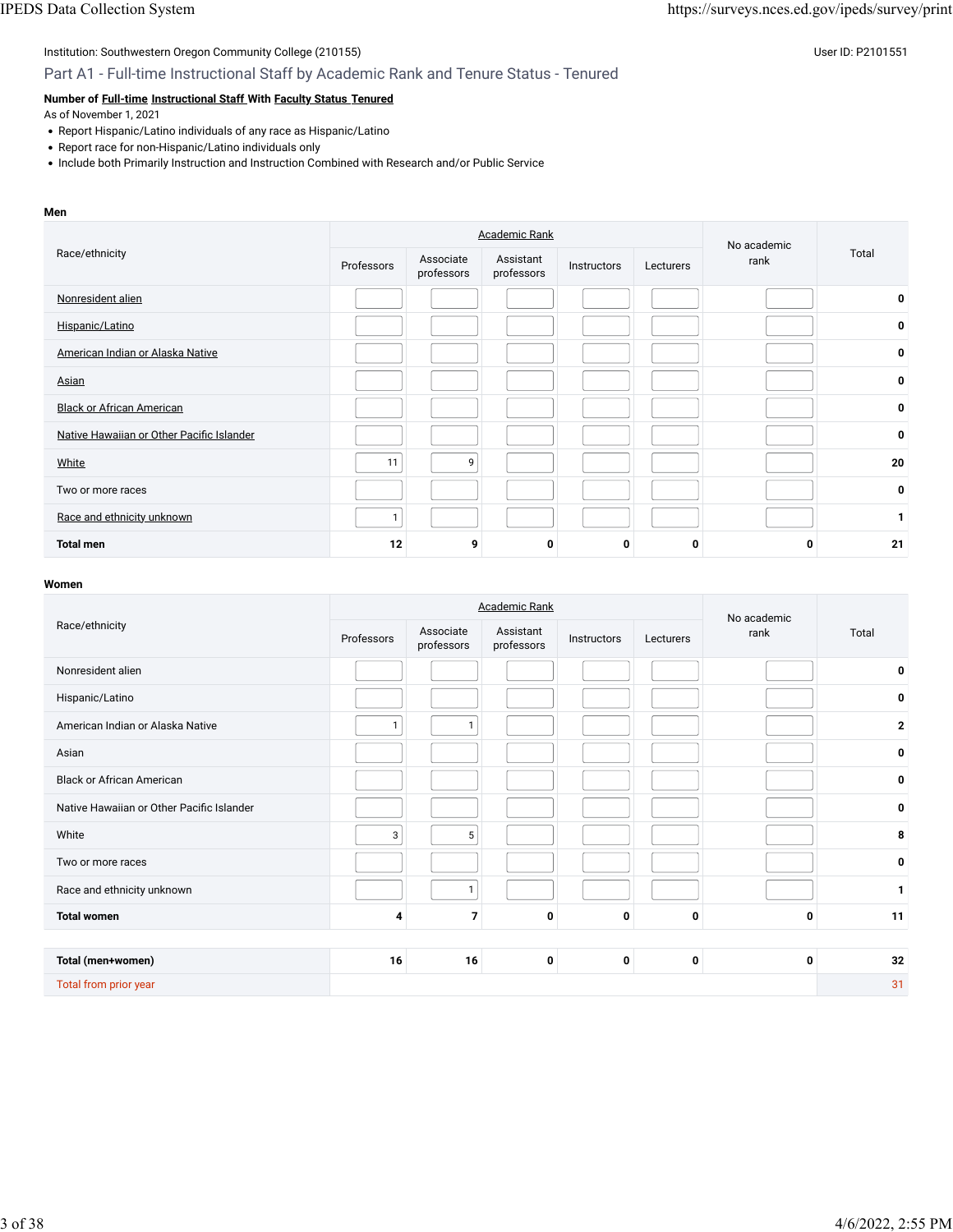### Part A1 - Full-time Instructional Staff by Academic Rank and Tenure Status - On Tenure Track

### **Number of [Full-time](javascript:openglossary(257)) [Instructional Staff W](javascript:openglossary(996))ith [Faculty Status](javascript:openglossary(1009)) [On Tenure Track](javascript:openglossary(641))**

As of November 1, 2021

- Report Hispanic/Latino individuals of any race as Hispanic/Latino
- Report race for non-Hispanic/Latino individuals only
- Include both Primarily Instruction and Instruction Combined with Research and/or Public Service

#### **Men**

|                                           |            |                         | <b>Academic Rank</b>    |             |           | No academic | Total |
|-------------------------------------------|------------|-------------------------|-------------------------|-------------|-----------|-------------|-------|
| Race/ethnicity                            | Professors | Associate<br>professors | Assistant<br>professors | Instructors | Lecturers | rank        |       |
| Nonresident alien                         |            |                         |                         |             |           |             | 0     |
| Hispanic/Latino                           |            |                         |                         |             |           |             | 0     |
| American Indian or Alaska Native          |            |                         |                         |             |           |             | 0     |
| Asian                                     |            |                         |                         |             |           |             | 0     |
| <b>Black or African American</b>          |            |                         |                         |             |           |             | 0     |
| Native Hawaiian or Other Pacific Islander |            |                         |                         |             |           |             | 0     |
| White                                     |            |                         | 3                       |             |           |             | 3     |
| Two or more races                         |            |                         |                         |             |           |             | 0     |
| Race and ethnicity unknown                |            |                         |                         |             |           |             | 0     |
| <b>Total men</b>                          | 0          | 0                       | 3                       | 0           |           | O           | 3     |

|                                           |             |                         | Academic Rank           |             |           | No academic |              |
|-------------------------------------------|-------------|-------------------------|-------------------------|-------------|-----------|-------------|--------------|
| Race/ethnicity                            | Professors  | Associate<br>professors | Assistant<br>professors | Instructors | Lecturers | rank        | Total        |
| Nonresident alien                         |             |                         |                         |             |           |             | 0            |
| Hispanic/Latino                           |             |                         |                         |             |           |             | 1            |
| American Indian or Alaska Native          |             |                         | $\mathbf{1}$            |             |           |             | 1            |
| Asian                                     |             |                         |                         |             |           |             | 0            |
| <b>Black or African American</b>          |             |                         |                         |             |           |             | 0            |
| Native Hawaiian or Other Pacific Islander |             |                         |                         |             |           |             | 0            |
| White                                     |             |                         | 6                       |             |           |             | 6            |
| Two or more races                         |             |                         |                         |             |           |             | 0            |
| Race and ethnicity unknown                |             |                         | 1                       |             |           |             | $\mathbf{1}$ |
| <b>Total women</b>                        | $\mathbf 0$ | $\mathbf 0$             | 9                       | 0           | 0         | 0           | 9            |
|                                           |             |                         |                         |             |           |             |              |
| Total (men+women)                         | 0           | 0                       | 12                      | 0           | 0         | 0           | 12           |
| Total from prior year                     |             |                         |                         |             |           |             | 12           |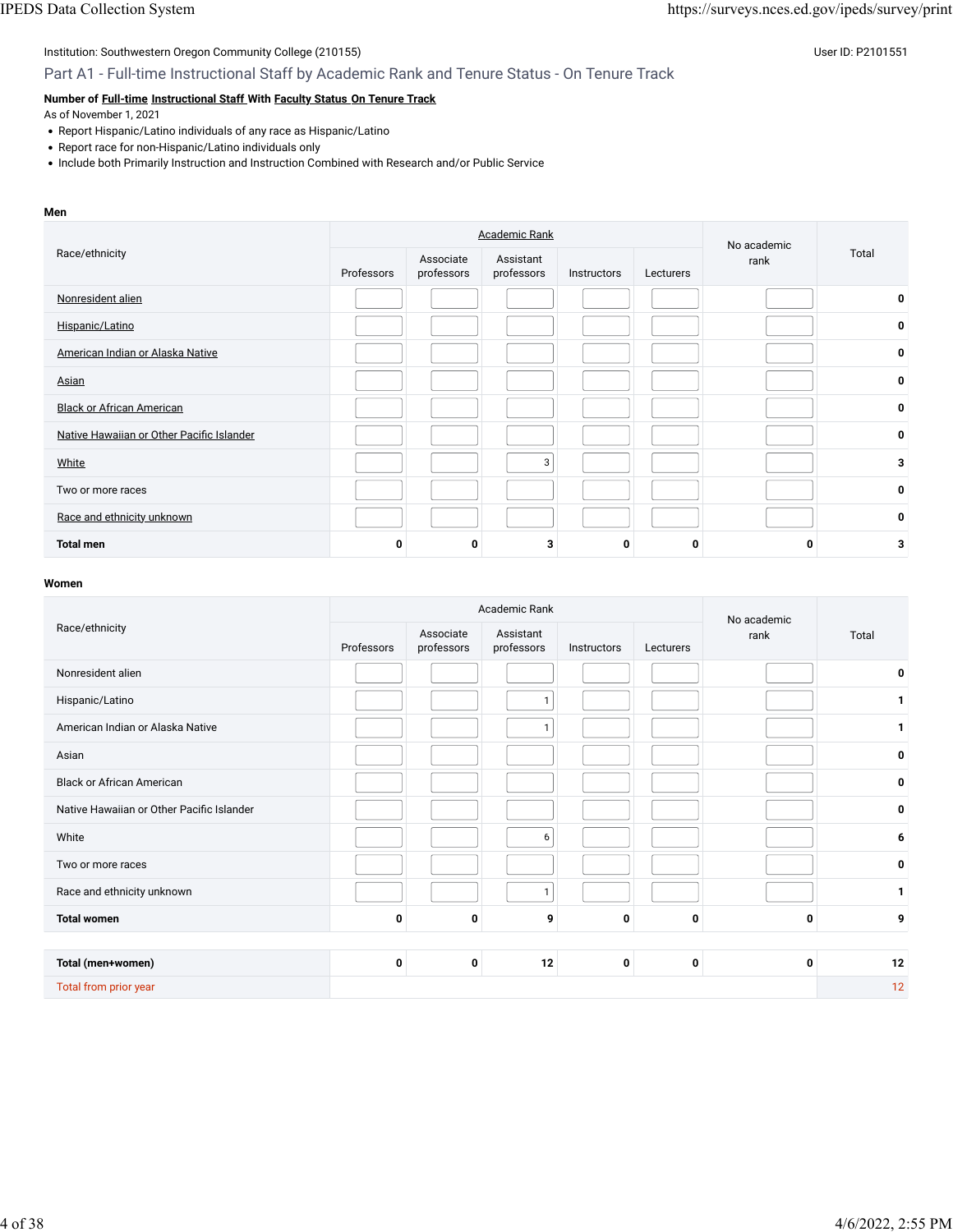### Part A1 - Full-time Instructional Staff by Academic Rank and Tenure Status - Multi-Year Contract

### **Number of [Full-time](javascript:openglossary(257)) [Instructional Staff W](javascript:openglossary(996))ith [Faculty Status](javascript:openglossary(1009)) [Not on Tenure Track](javascript:openglossary(966)) - [Multi-Year Contract](javascript:openglossary(981))**

As of November 1, 2021

- Report Hispanic/Latino individuals of any race as Hispanic/Latino
- Report race for non-Hispanic/Latino individuals only
- Include both Primarily Instruction and Instruction Combined with Research and/or Public Service

#### **Men**

|                                           |            |                         | <b>Academic Rank</b>    |             |           | No academic | Total |
|-------------------------------------------|------------|-------------------------|-------------------------|-------------|-----------|-------------|-------|
| Gender and race/ethnicity                 | Professors | Associate<br>professors | Assistant<br>professors | Instructors | Lecturers | rank        |       |
| Nonresident alien                         |            |                         |                         |             |           |             | 0     |
| Hispanic/Latino                           |            |                         |                         |             |           |             | 0     |
| American Indian or Alaska Native          |            |                         |                         |             |           |             | 0     |
| Asian                                     |            |                         |                         |             |           |             | 0     |
| <b>Black or African American</b>          |            |                         |                         |             |           |             | 0     |
| Native Hawaiian or Other Pacific Islander |            |                         |                         |             |           |             | 0     |
| <b>White</b>                              |            |                         |                         |             |           |             | 0     |
| Two or more races                         |            |                         |                         |             |           |             | 0     |
| Race and ethnicity unknown                |            |                         |                         |             |           |             | 0     |
| <b>Total men</b>                          | 0          | 0                       | 0                       | 0           |           | 0           | 0     |

|                                           |             |                         | Academic Rank           |             |           | No academic |       |
|-------------------------------------------|-------------|-------------------------|-------------------------|-------------|-----------|-------------|-------|
| Gender and race/ethnicity                 | Professors  | Associate<br>professors | Assistant<br>professors | Instructors | Lecturers | rank        | Total |
| Nonresident alien                         |             |                         |                         |             |           |             | 0     |
| Hispanic/Latino                           |             |                         |                         |             |           |             | 0     |
| American Indian or Alaska Native          |             |                         |                         |             |           |             | 0     |
| Asian                                     |             |                         |                         |             |           |             | 0     |
| <b>Black or African American</b>          |             |                         |                         |             |           |             | 0     |
| Native Hawaiian or Other Pacific Islander |             |                         |                         |             |           |             | 0     |
| White                                     |             |                         | $\mathbf{1}$            |             |           |             | 1     |
| Two or more races                         |             |                         |                         |             |           |             | 0     |
| Race and ethnicity unknown                |             |                         |                         |             |           |             | 0     |
| <b>Total women</b>                        | $\mathbf 0$ | 0                       |                         | 0           | 0         | 0           | 1     |
|                                           |             |                         |                         |             |           |             |       |
| Total (men+women)                         | 0           | 0                       | 1                       | 0           | 0         | 0           | 1     |
| Total from prior year                     |             |                         |                         |             |           |             | 1     |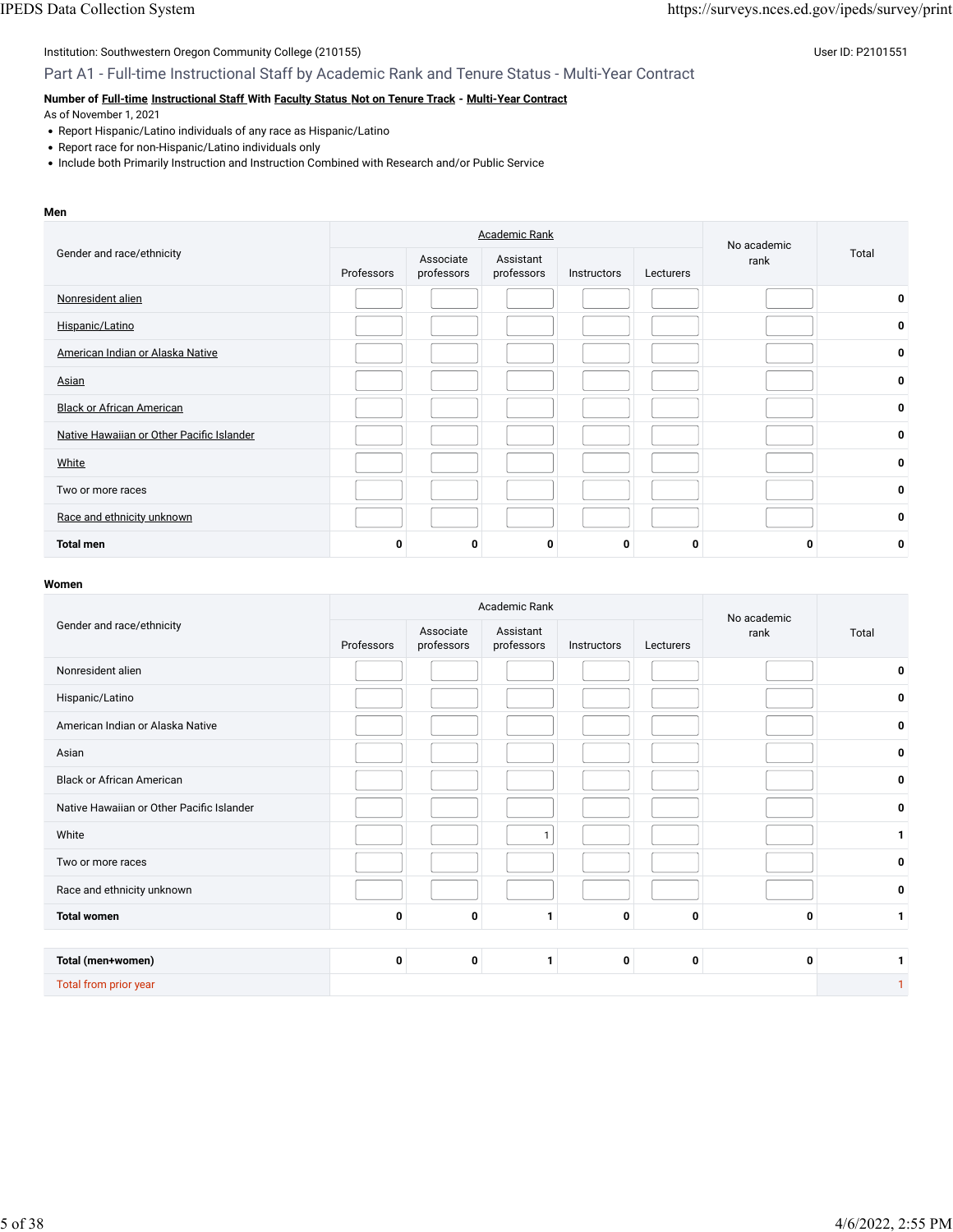### Part A1 - Full-time Instructional Staff by Academic Rank and Tenure Status - Annual Contract

### **Number of [Full-time](javascript:openglossary(257)) [Instructional Staff W](javascript:openglossary(996))ith [Faculty Status](javascript:openglossary(1009)) [Not on Tenure Track](javascript:openglossary(966)) - [Annual Contract](javascript:openglossary(979))**

As of November 1, 2021

- Report Hispanic/Latino individuals of any race as Hispanic/Latino
- Report race for non-Hispanic/Latino individuals only
- Include both Primarily Instruction and Instruction Combined with Research and/or Public Service

#### **Men**

|                                           |            | <b>Academic Rank</b>    |                         | No academic |           |      |       |
|-------------------------------------------|------------|-------------------------|-------------------------|-------------|-----------|------|-------|
| Race/ethnicity                            | Professors | Associate<br>professors | Assistant<br>professors | Instructors | Lecturers | rank | Total |
| Nonresident alien                         |            |                         |                         |             |           |      | 0     |
| Hispanic/Latino                           |            |                         |                         |             |           |      | 0     |
| American Indian or Alaska Native          |            |                         |                         |             |           |      | 0     |
| Asian                                     |            |                         |                         |             |           |      | 0     |
| <b>Black or African American</b>          |            |                         |                         |             |           |      | 0     |
| Native Hawaiian or Other Pacific Islander |            |                         |                         |             |           |      | 0     |
| White                                     |            |                         |                         |             |           |      | 0     |
| Two or more races                         |            |                         |                         |             |           |      | 0     |
| Race and ethnicity unknown                |            |                         |                         |             |           |      | 0     |
| <b>Total men</b>                          | O          | 0                       | $\mathbf 0$             | 0           |           | 0    | 0     |

|                                           |             | Academic Rank           |                         | No academic |           |      |                |
|-------------------------------------------|-------------|-------------------------|-------------------------|-------------|-----------|------|----------------|
| Race/ethnicity                            | Professors  | Associate<br>professors | Assistant<br>professors | Instructors | Lecturers | rank | Total          |
| Nonresident alien                         |             |                         |                         |             |           |      | 0              |
| Hispanic/Latino                           |             |                         |                         |             |           |      | 0              |
| American Indian or Alaska Native          |             |                         |                         |             |           |      | 0              |
| Asian                                     |             |                         |                         |             |           |      | 0              |
| <b>Black or African American</b>          |             |                         |                         |             |           |      | 0              |
| Native Hawaiian or Other Pacific Islander |             |                         |                         |             |           |      | 0              |
| White                                     |             |                         | $\mathbf{1}$            |             |           |      | $\mathbf{1}$   |
| Two or more races                         |             |                         |                         |             |           |      | 0              |
| Race and ethnicity unknown                |             |                         |                         |             |           |      | 0              |
| <b>Total women</b>                        | 0           | 0                       | 1                       | 0           | 0         | 0    | 1              |
|                                           |             |                         |                         |             |           |      |                |
| Total (men+women)                         | $\mathbf 0$ | 0                       | $\mathbf{1}$            | 0           | 0         | 0    | 1              |
| Total from prior year                     |             |                         |                         |             |           |      | $\overline{1}$ |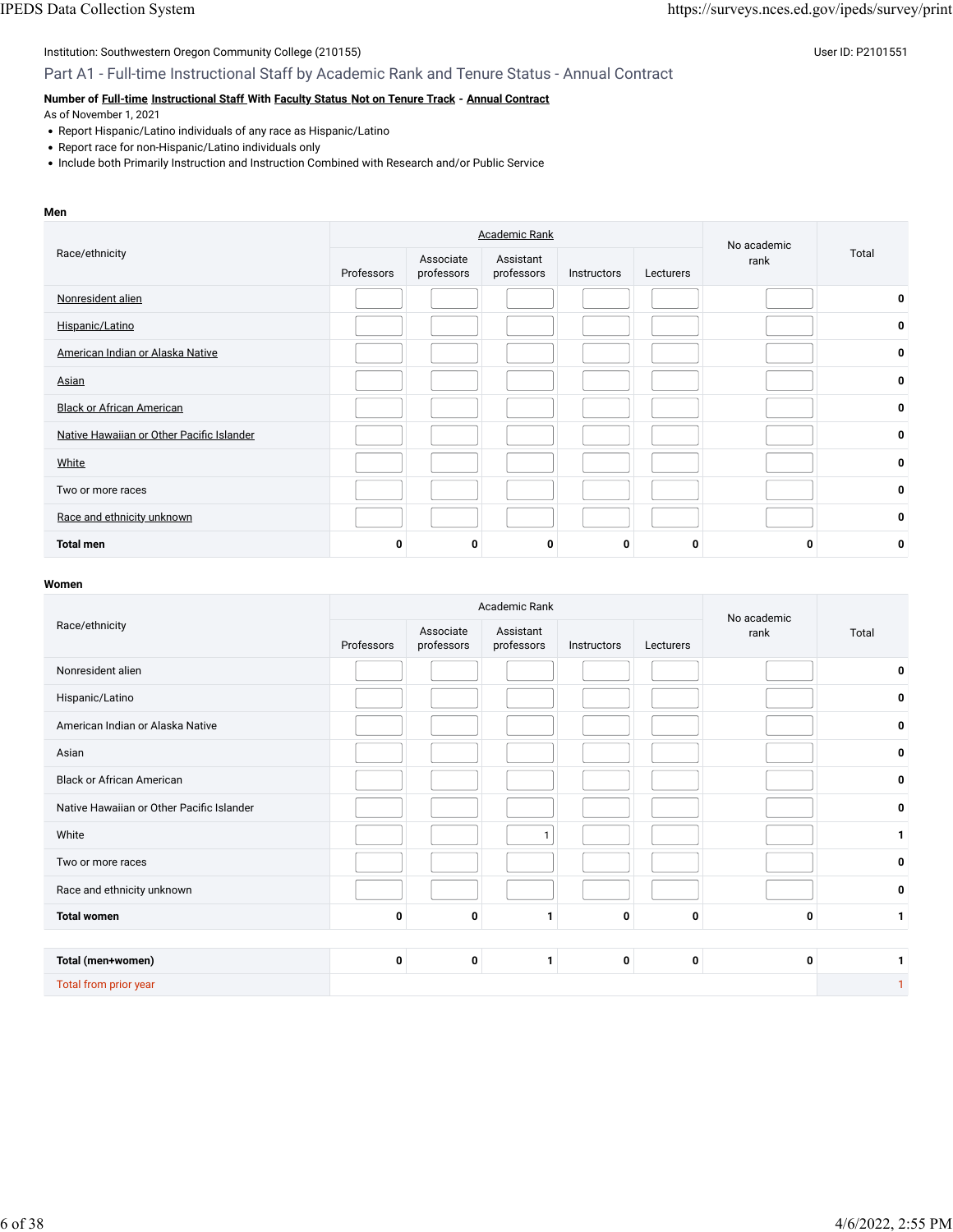Part A1 - Full-time Instructional Staff by Academic Rank and Tenure Status - Less-Than-Annual Contract

### **Number of [Full-time](javascript:openglossary(257)) [Instructional Staff W](javascript:openglossary(996))ith [Faculty Status](javascript:openglossary(1009)) [Not on Tenure Track](javascript:openglossary(966)) - [Less-than-annual Contract](javascript:openglossary(980))**

As of November 1, 2021

- Report Hispanic/Latino individuals of any race as Hispanic/Latino
- Report race for non-Hispanic/Latino individuals only
- Include both Primarily Instruction and Instruction Combined with Research and/or Public Service

#### **Men**

|                                           |            | <b>Academic Rank</b>    |                         | No academic |           |      |       |
|-------------------------------------------|------------|-------------------------|-------------------------|-------------|-----------|------|-------|
| Race/ethnicity                            | Professors | Associate<br>professors | Assistant<br>professors | Instructors | Lecturers | rank | Total |
| Nonresident alien                         |            |                         |                         |             |           |      | 0     |
| Hispanic/Latino                           |            |                         |                         |             |           |      | 0     |
| American Indian or Alaska Native          |            |                         |                         |             |           |      | 0     |
| Asian                                     |            |                         |                         |             |           |      | 0     |
| <b>Black or African American</b>          |            |                         |                         |             |           |      | 0     |
| Native Hawaiian or Other Pacific Islander |            |                         |                         |             |           |      | 0     |
| White                                     |            |                         |                         |             |           |      | 0     |
| Two or more races                         |            |                         |                         |             |           |      | 0     |
| Race and ethnicity unknown                |            |                         |                         |             |           | 0    | 0     |
| <b>Total men</b>                          | 0          | 0                       | 0                       | 0           |           | O    | 0     |

|                                           |            |                         | Academic Rank           |             |           | No academic |       |
|-------------------------------------------|------------|-------------------------|-------------------------|-------------|-----------|-------------|-------|
| Race/ethnicity                            | Professors | Associate<br>professors | Assistant<br>professors | Instructors | Lecturers | rank        | Total |
| Nonresident alien                         |            |                         |                         |             |           |             | 0     |
| Hispanic/Latino                           |            |                         |                         |             |           |             | 0     |
| American Indian or Alaska Native          |            |                         |                         |             |           |             | 0     |
| Asian                                     |            |                         |                         |             |           |             | 0     |
| <b>Black or African American</b>          |            |                         |                         |             |           |             | 0     |
| Native Hawaiian or Other Pacific Islander |            |                         |                         |             |           |             | 0     |
| White                                     |            |                         |                         |             |           |             | 0     |
| Two or more races                         |            |                         |                         |             |           |             | 0     |
| Race and ethnicity unknown                |            |                         |                         |             |           | 0           | 0     |
| <b>Total women</b>                        | 0          | 0                       | $\mathbf 0$             | 0           | 0         | 0           | 0     |
|                                           |            |                         |                         |             |           |             |       |
| Total (men+women)                         | 0          | 0                       | 0                       | 0           | 0         | 0           | 0     |
| Total from prior year                     |            |                         |                         |             |           |             |       |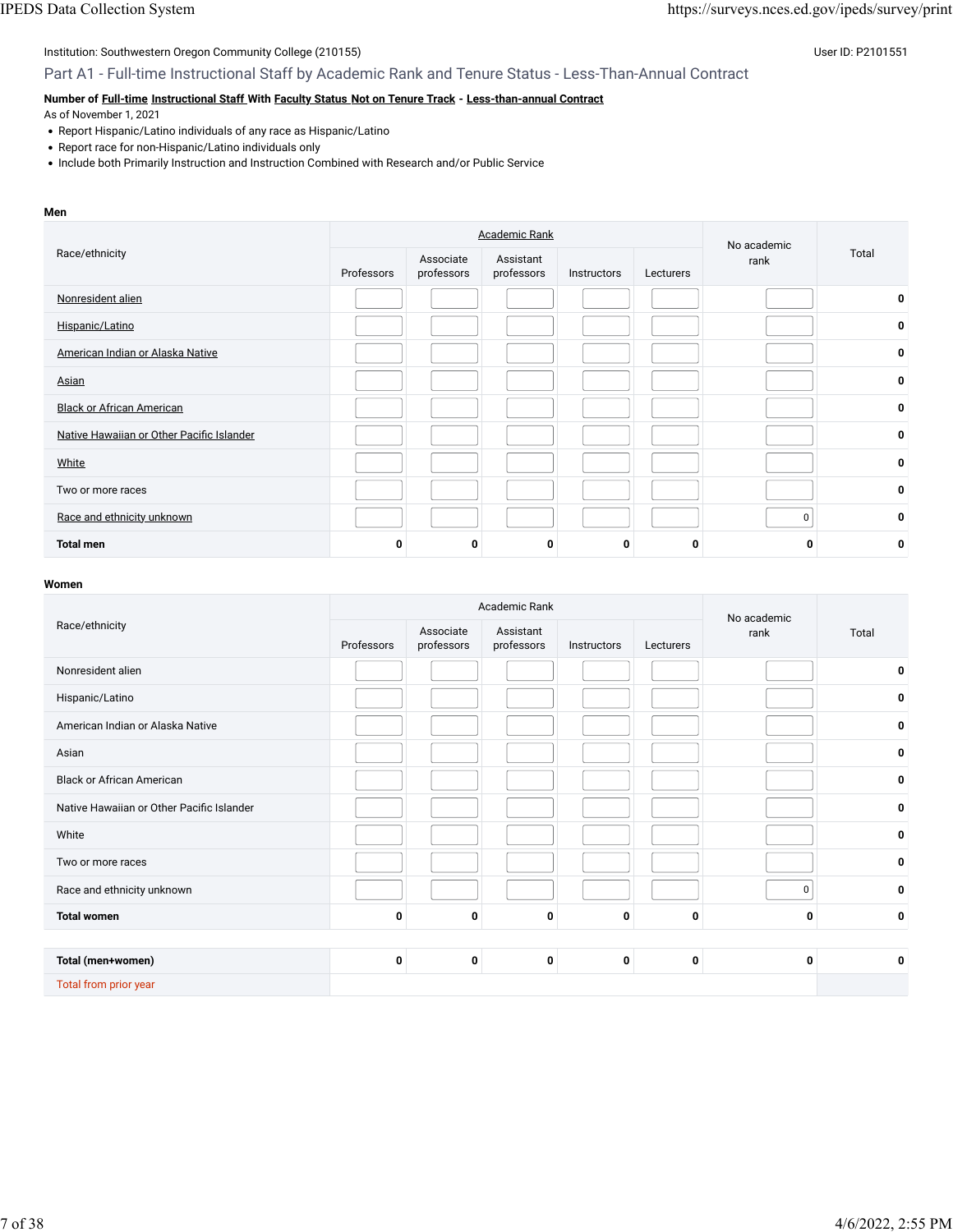Part A1 - Full-time Instructional Staff by Academic Rank and Tenure Status - Indefinite duration contract

### **Number of [Full-time](javascript:openglossary(257)) [Instructional Staff W](javascript:openglossary(996))ith [Faculty Status](javascript:openglossary(1009)) [Not on Tenure Track](javascript:openglossary(966)) - Indefi[nite duration contract](javascript:openglossary(1075))**

As of November 1, 2021

- Report Hispanic/Latino individuals of any race as Hispanic/Latino
- Report race for non-Hispanic/Latino individuals only
- Include both Primarily Instruction and Instruction Combined with Research and/or Public Service

#### **Men**

|                                           |            |                         | <b>Academic Rank</b>    |             |           | No academic |       |
|-------------------------------------------|------------|-------------------------|-------------------------|-------------|-----------|-------------|-------|
| Gender and race/ethnicity                 | Professors | Associate<br>professors | Assistant<br>professors | Instructors | Lecturers | rank        | Total |
| Nonresident alien                         |            |                         |                         |             |           |             | 0     |
| Hispanic/Latino                           |            |                         |                         |             |           |             | 0     |
| American Indian or Alaska Native          |            |                         |                         |             |           |             | 0     |
| Asian                                     |            |                         |                         |             |           |             | 0     |
| <b>Black or African American</b>          |            |                         |                         |             |           |             | 0     |
| Native Hawaiian or Other Pacific Islander |            |                         |                         |             |           |             | 0     |
| <b>White</b>                              |            |                         |                         |             |           |             | 0     |
| Two or more races                         |            |                         |                         |             |           |             | 0     |
| Race and ethnicity unknown                |            |                         |                         |             |           | 0           | 0     |
| <b>Total men</b>                          | 0          | O                       | 0                       | 0           | n         |             | 0     |

|                                           | Academic Rank |                                                    |   |                          |   | No academic |             |
|-------------------------------------------|---------------|----------------------------------------------------|---|--------------------------|---|-------------|-------------|
| Gender and race/ethnicity                 | Professors    | Assistant<br>Associate<br>professors<br>professors |   | Instructors<br>Lecturers |   | rank        | Total       |
| Nonresident alien                         |               |                                                    |   |                          |   |             | 0           |
| Hispanic/Latino                           |               |                                                    |   |                          |   |             | 0           |
| American Indian or Alaska Native          |               |                                                    |   |                          |   |             | 0           |
| Asian                                     |               |                                                    |   |                          |   |             | 0           |
| <b>Black or African American</b>          |               |                                                    |   |                          |   |             | 0           |
| Native Hawaiian or Other Pacific Islander |               |                                                    |   |                          |   |             | 0           |
| White                                     |               |                                                    |   |                          |   |             | $\mathbf 0$ |
| Two or more races                         |               |                                                    |   |                          |   |             | 0           |
| Race and ethnicity unknown                |               |                                                    |   |                          |   | 0           | 0           |
| <b>Total women</b>                        | $\mathbf 0$   | $\mathbf 0$                                        | 0 | 0                        | 0 | 0           | 0           |
|                                           |               |                                                    |   |                          |   |             |             |
| Total (men+women)                         | 0             | 0                                                  | 0 | 0                        | 0 | 0           | 0           |
| Total from prior year                     |               |                                                    |   |                          |   |             |             |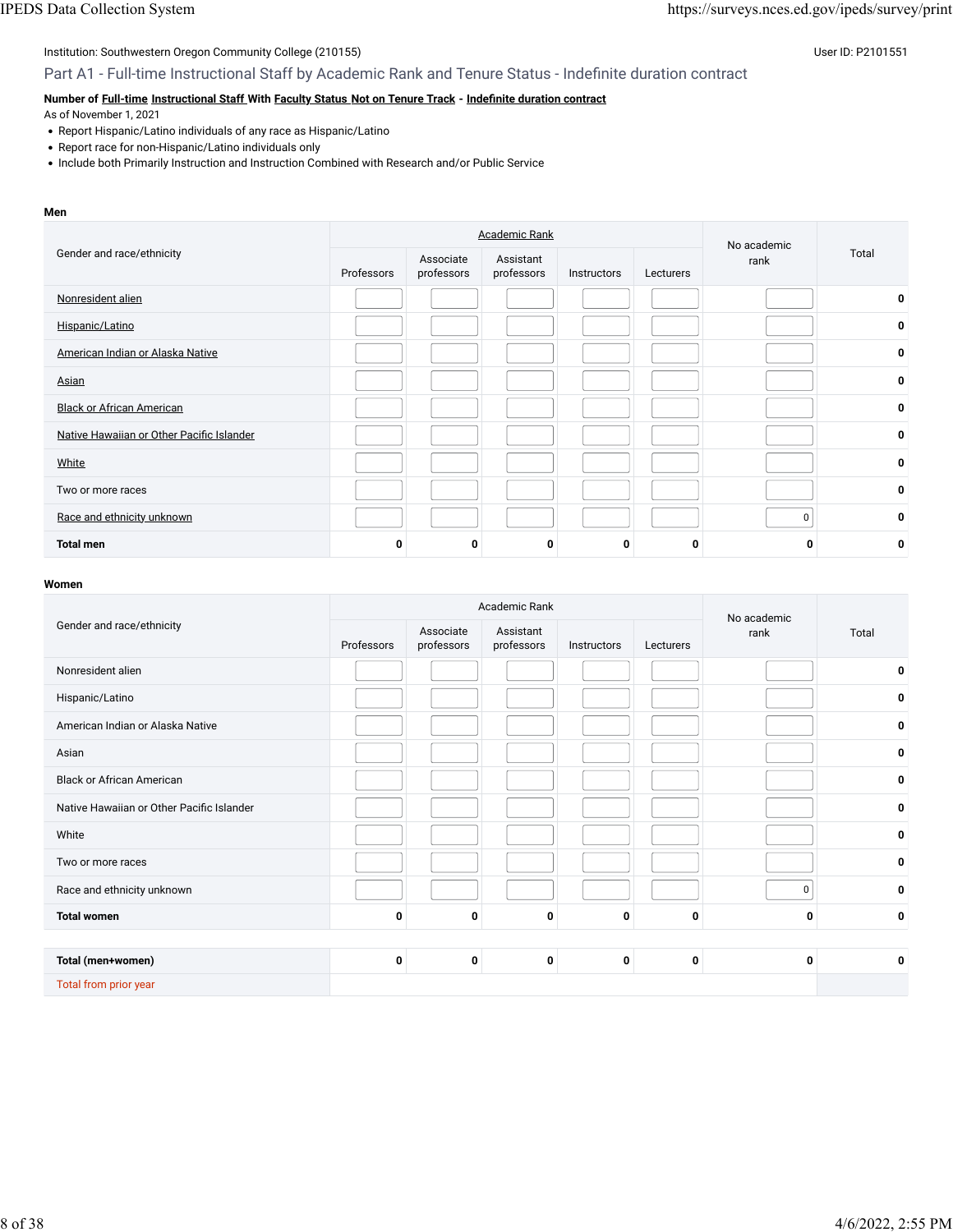Part A1 - Full-time Instructional Staff - Without Faculty Status

### **Number of [Full-time](javascript:openglossary(257)) [Instructional Staff W](javascript:openglossary(996))ithout Faculty Status**

As of November 1, 2021

- Report Hispanic/Latino individuals of any race as Hispanic/Latino
- Report race for non-Hispanic/Latino individuals only
- Include both Primarily Instruction and Instruction Combined with Research and/or Public Service

### **Men**

| Race/ethnicity                            | <b>Without Faculty Status</b> |
|-------------------------------------------|-------------------------------|
| Nonresident alien                         |                               |
| Hispanic/Latino                           |                               |
| American Indian or Alaska Native          |                               |
| Asian                                     |                               |
| <b>Black or African American</b>          |                               |
| Native Hawaiian or Other Pacific Islander |                               |
| White                                     |                               |
| Two or more races                         |                               |
| Race and ethnicity unknown                | 0                             |
| <b>Total men</b>                          | 0                             |

| Race/ethnicity                            | <b>Without Faculty Status</b> |
|-------------------------------------------|-------------------------------|
| Nonresident alien                         |                               |
| Hispanic/Latino                           |                               |
| American Indian or Alaska Native          |                               |
| Asian                                     |                               |
| <b>Black or African American</b>          |                               |
| Native Hawaiian or Other Pacific Islander |                               |
| White                                     |                               |
| Two or more races                         |                               |
| Race and ethnicity unknown                | 0                             |
| <b>Total women</b>                        | 0                             |
|                                           |                               |
| Total (men+women)                         | 0                             |
| <b>Total from prior year</b>              |                               |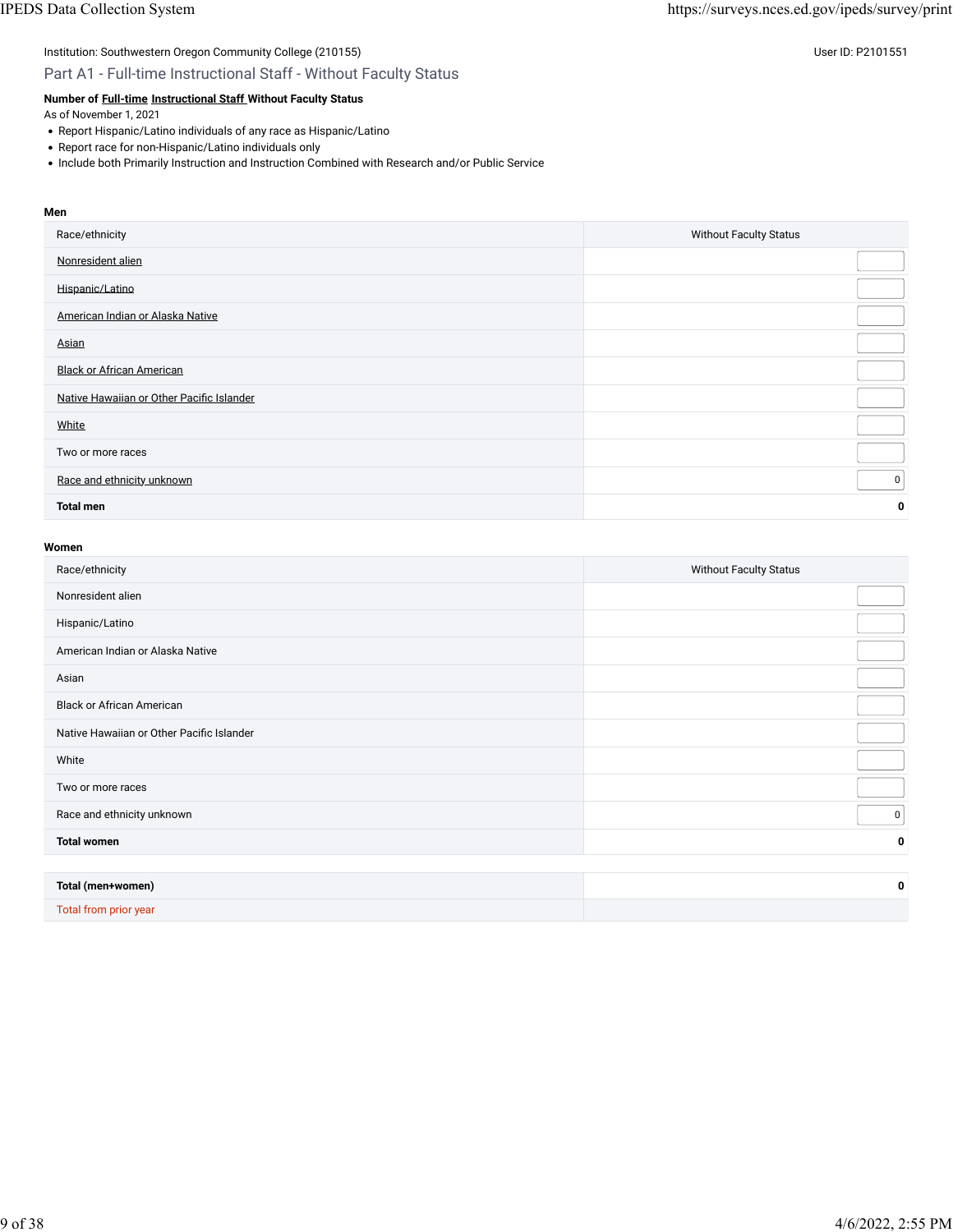### Part A2 - Full-time Instructional Staff by Function

### **Number of [Full-time](javascript:openglossary(257)) [Instructional Staff](javascript:openglossary(996))**

As of November 1, 2021

• Report Primarily Instruction and Instruction Combined with Research and/or Public Service separately, as indicated below

|                                                | With Faculty Status |                    |                |                    |                              |                                                |                                         |       |
|------------------------------------------------|---------------------|--------------------|----------------|--------------------|------------------------------|------------------------------------------------|-----------------------------------------|-------|
|                                                |                     |                    |                |                    | Not on Tenure Track          |                                                | <b>Without Faculty</b><br><b>Status</b> | Total |
|                                                | Tenured             | On Tenure<br>Track | Multi-<br>year | Annual<br>contract | Less-than-annual<br>contract | Indefinite duration<br>(continuing or at-will) |                                         |       |
| <b>Instructional staff</b>                     | 32                  | 12                 |                |                    | 0                            | 0                                              | 0                                       | 46    |
| Total carried forward from<br>previous screens | 32                  | 12                 |                | 1                  | $\mathbf{0}$                 | $\mathbf 0$                                    | $\mathbf 0$                             | 46    |
| <b>Primarily Instruction</b>                   | 32                  | 12                 |                | 1                  | 0                            | $\bf{0}$                                       | 0                                       | 46    |
| <b>O</b> Exclusively credit                    | 31                  | 12                 | 1              |                    |                              |                                                |                                         | 45    |
| <b>O</b> Exclusively not-for-credit            |                     |                    |                |                    |                              |                                                |                                         | 0     |
| Combined credit/not-for-<br>credit             |                     |                    |                |                    |                              |                                                |                                         |       |
| Instruction/research/public<br>service staff   |                     |                    |                |                    |                              |                                                |                                         | 0     |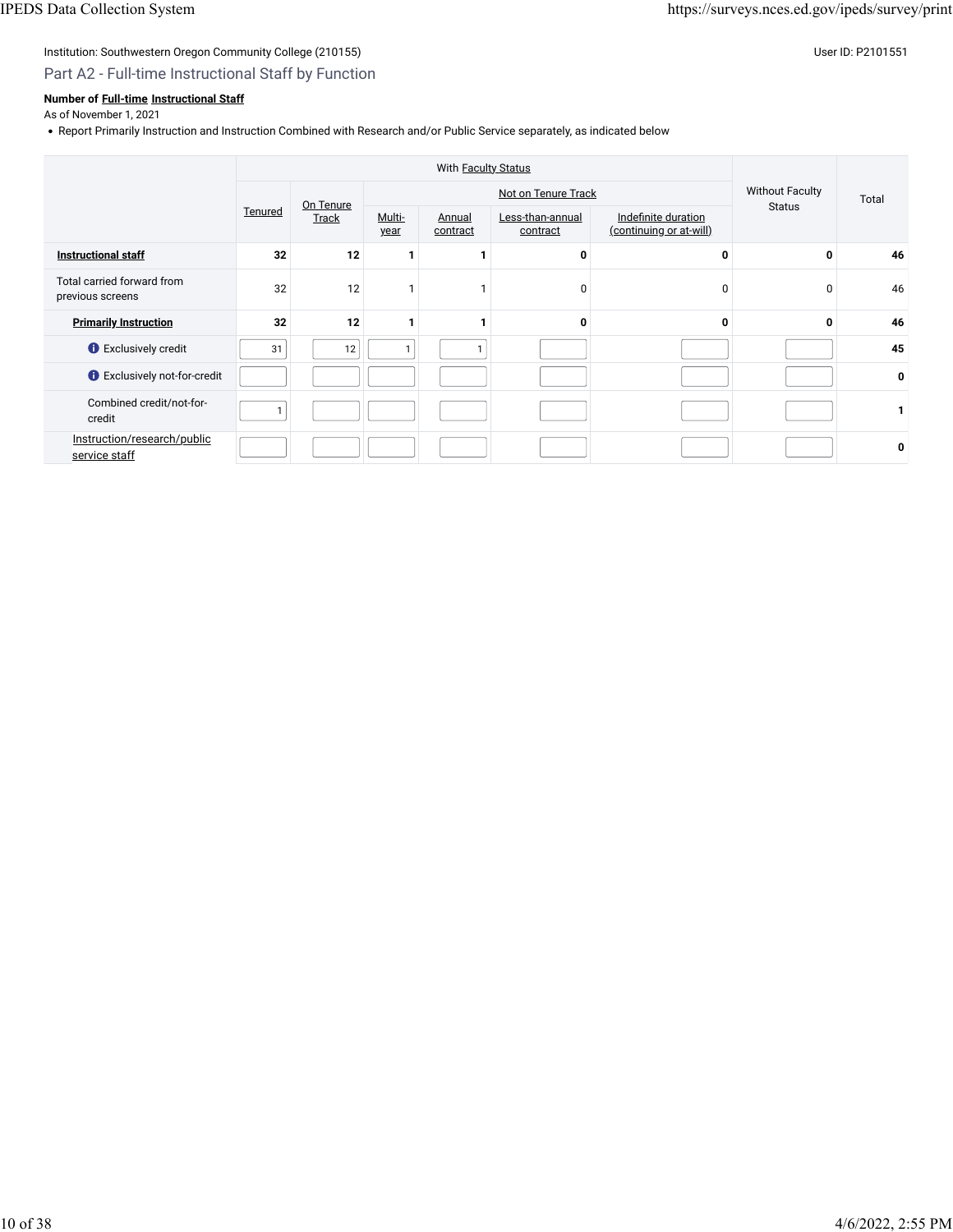## Institution: Southwestern Oregon Community College (210155) Control of the United States of the User ID: P2101551

## Part A3 - Full-time Instructional Staff - Totals

### **Total number of Full-time Instructional Staff**

As of November 1, 2021

| Race/ethnicity                            | Total men | Total women    | Total (men+women) |
|-------------------------------------------|-----------|----------------|-------------------|
| Nonresident alien                         | 0         | 0              | $\mathbf{0}$      |
| Hispanic/Latino                           | 0         |                |                   |
| American Indian or Alaska Native          | 0         | 3              | 3                 |
| Asian                                     | 0         | 0              | 0                 |
| <b>Black or African American</b>          | 0         | 0              | 0                 |
| Native Hawaiian or Other Pacific Islander | 0         | 0              | 0                 |
| White                                     | 23        | 16             | 39                |
| Two or more races                         | 0         | 0              | 0                 |
| Race and ethnicity unknown                |           | $\overline{2}$ | 3                 |
| <b>Total</b>                              | 24        | 22             | 46                |
| Total from prior year                     |           |                | 45                |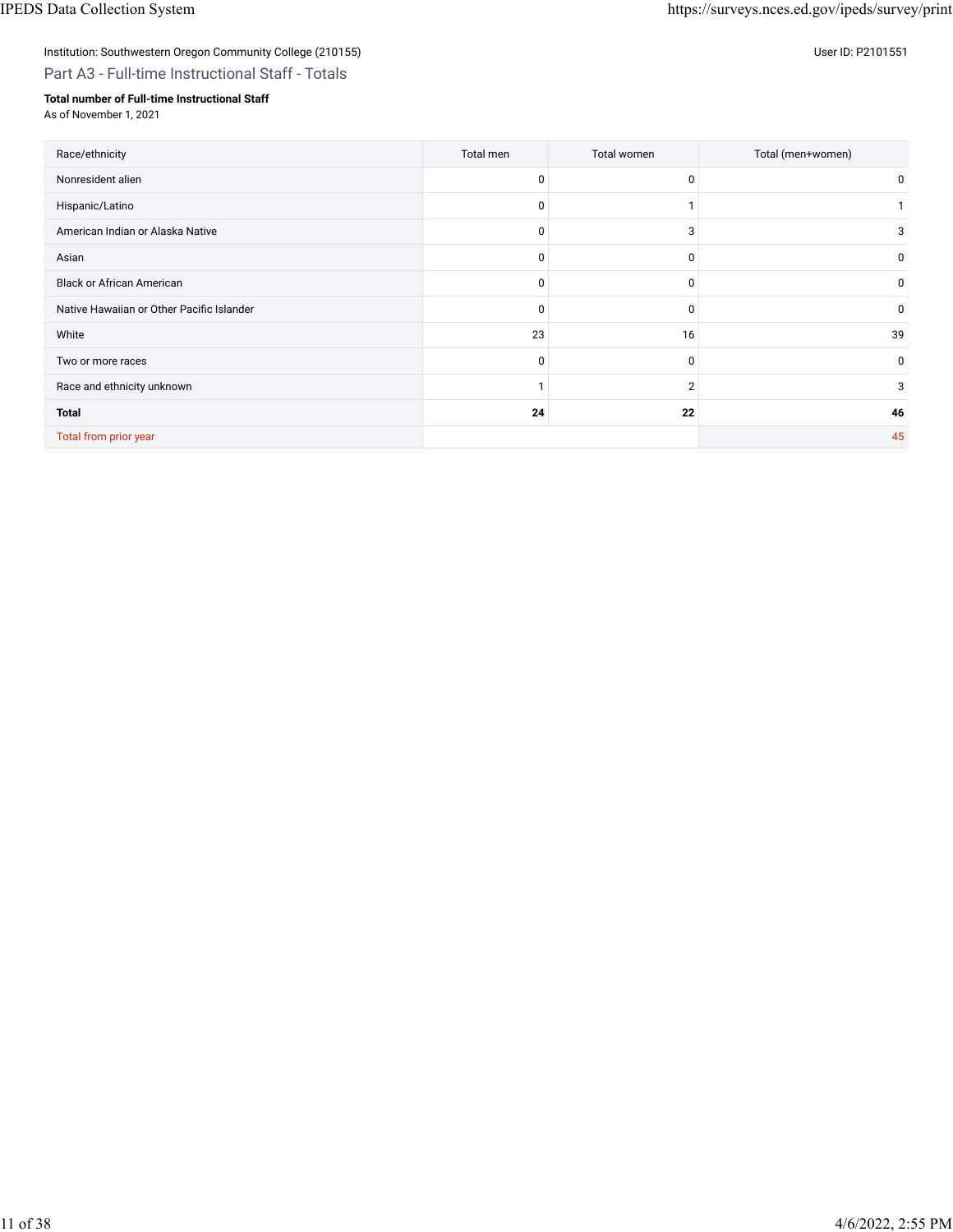### Institution: Southwestern Oregon Community College (210155) Contract the USE of Discovery of the USE of Discovery User ID: P2101551 Part B1 - Full-time Non-instructional Staff by Occupational Category

### **Number of [Full-time](javascript:openglossary(257)) Non-instructional Staff by Occupational Category**

As of November 1, 2021

- Report Hispanic/Latino individuals of any race as Hispanic/Latino
- Report race for non-Hispanic/Latino individuals only

#### **Men**

| Race/ethnicity                            | <b>Instructional Staff</b><br>(carried forward<br>from Part A) | Research staff | <b>Public Service staff</b> |
|-------------------------------------------|----------------------------------------------------------------|----------------|-----------------------------|
| Nonresident alien                         | $\Omega$                                                       |                |                             |
| Hispanic/Latino                           | O                                                              |                |                             |
| American Indian or Alaska Native          | $\Omega$                                                       |                |                             |
| Asian                                     | $\Omega$                                                       |                |                             |
| <b>Black or African American</b>          | O                                                              |                |                             |
| Native Hawaiian or Other Pacific Islander | $\Omega$                                                       |                |                             |
| White                                     | 23                                                             |                |                             |
| Two or more races                         | 0                                                              |                |                             |
| Race and ethnicity unknown                |                                                                |                |                             |
| <b>Total men</b>                          | 24                                                             | 0              | 2                           |

| Race/ethnicity                            | <b>Instructional Staff</b><br>(carried forward<br>from Part A) | Research staff | <b>Public Service staff</b> |
|-------------------------------------------|----------------------------------------------------------------|----------------|-----------------------------|
| Nonresident alien                         | 0                                                              |                |                             |
| Hispanic/Latino                           |                                                                |                |                             |
| American Indian or Alaska Native          | 3                                                              |                |                             |
| Asian                                     | 0                                                              |                |                             |
| <b>Black or African American</b>          | $\bf{0}$                                                       |                |                             |
| Native Hawaiian or Other Pacific Islander | 0                                                              |                |                             |
| White                                     | 16                                                             |                | $7\overline{ }$             |
| Two or more races                         | $\bf{0}$                                                       |                |                             |
| Race and ethnicity unknown                | $\overline{2}$                                                 |                | 1                           |
| <b>Total women</b>                        | 22                                                             | 0              | 8                           |
|                                           |                                                                |                |                             |
| Total (men+women)                         | 46                                                             | 0              | 10                          |
| Total from prior year                     | 45                                                             |                | 17                          |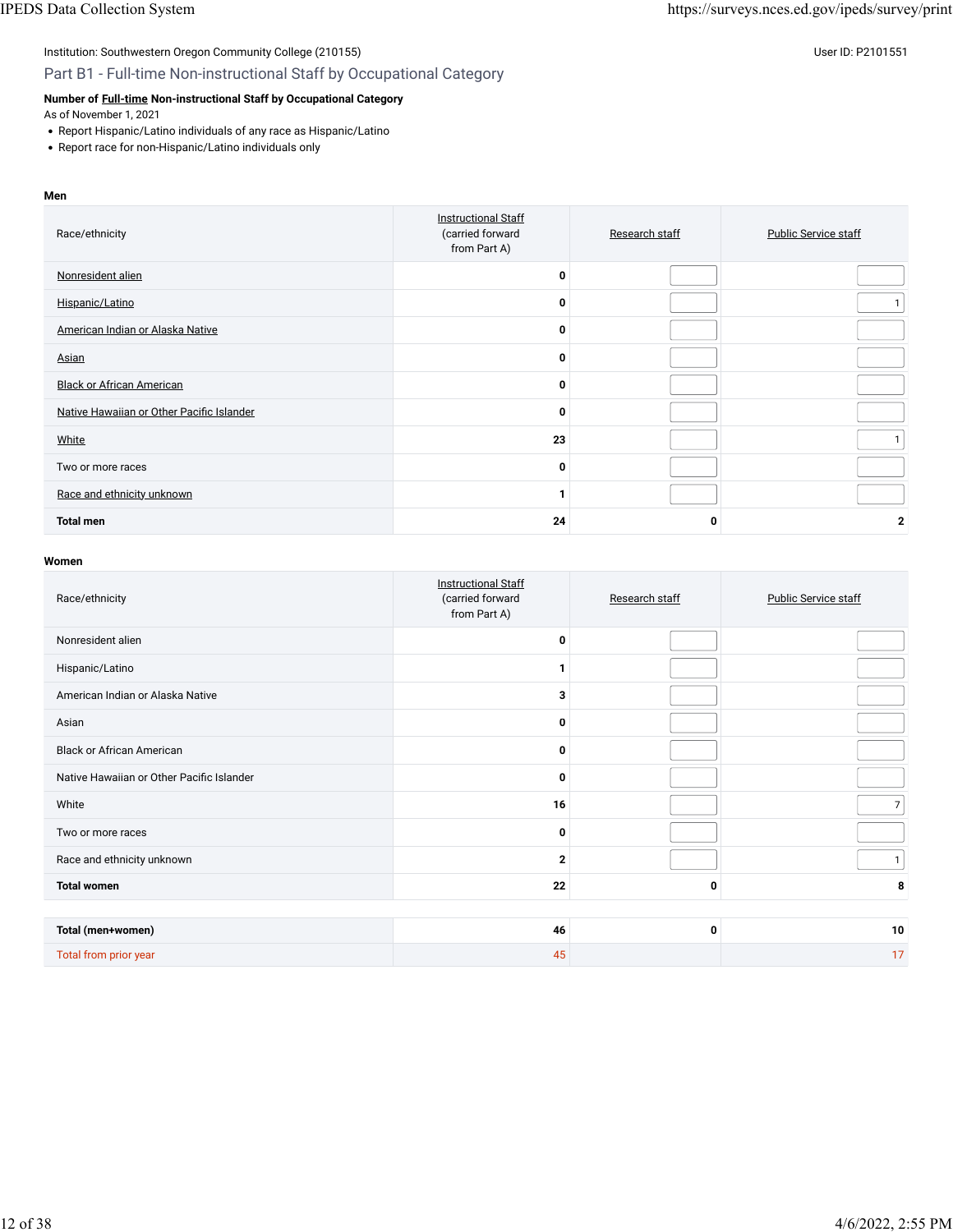### Part B1 - Full-time Non-instructional Staff by Occupational Category

### **Number of [Full-time](javascript:openglossary(257)) Non-instructional Staff by Occupational Category**

As of November 1, 2021

- Report Hispanic/Latino individuals of any race as Hispanic/Latino
- Report race for non-Hispanic/Latino individuals only

#### **Men**

| Race/ethnicity                               | Archivists, Curators, and<br><b>Museum Technicians</b><br>25-4010 | Librarians and Media<br><b>Collections Specialists</b><br>25-4020 | <b>Library</b><br>Technicians<br>25-4030 | <b>C</b> Student and Academic Affairs and Other<br><b>Education Services Occupations</b><br>25-2000 + 25-3000 + 25-9000 |
|----------------------------------------------|-------------------------------------------------------------------|-------------------------------------------------------------------|------------------------------------------|-------------------------------------------------------------------------------------------------------------------------|
| Nonresident alien                            |                                                                   |                                                                   |                                          |                                                                                                                         |
| Hispanic/Latino                              |                                                                   |                                                                   |                                          |                                                                                                                         |
| American Indian or Alaska<br><b>Native</b>   |                                                                   |                                                                   |                                          |                                                                                                                         |
| Asian                                        |                                                                   |                                                                   |                                          |                                                                                                                         |
| <b>Black or African American</b>             |                                                                   |                                                                   |                                          |                                                                                                                         |
| Native Hawaiian or Other<br>Pacific Islander |                                                                   |                                                                   |                                          |                                                                                                                         |
| White                                        |                                                                   |                                                                   |                                          | 4                                                                                                                       |
| Two or more races                            |                                                                   |                                                                   |                                          |                                                                                                                         |
| Race and ethnicity unknown                   |                                                                   |                                                                   |                                          |                                                                                                                         |
| <b>Total men</b>                             | O                                                                 | 0                                                                 | 0                                        | 4                                                                                                                       |

| Race/ethnicity                               | Archivists, Curators, and<br><b>Museum Technicians</b><br>25-4010 | <b>Librarians and Media</b><br><b>Collections Specialists</b><br>25-4020 | <b>Library</b><br>Technicians<br>25-4030 | Student and Academic Affairs and Other<br><b>Education Services Occupations</b><br>$25-2000 + 25-3000 + 25-9000$ |
|----------------------------------------------|-------------------------------------------------------------------|--------------------------------------------------------------------------|------------------------------------------|------------------------------------------------------------------------------------------------------------------|
| Nonresident alien                            |                                                                   |                                                                          |                                          |                                                                                                                  |
| Hispanic/Latino                              |                                                                   |                                                                          |                                          |                                                                                                                  |
| American Indian or Alaska<br><b>Native</b>   |                                                                   |                                                                          |                                          |                                                                                                                  |
| Asian                                        |                                                                   |                                                                          |                                          |                                                                                                                  |
| <b>Black or African American</b>             |                                                                   |                                                                          |                                          |                                                                                                                  |
| Native Hawaiian or Other<br>Pacific Islander |                                                                   |                                                                          |                                          |                                                                                                                  |
| White                                        |                                                                   |                                                                          | $\overline{2}$                           | 11                                                                                                               |
| Two or more races                            |                                                                   |                                                                          |                                          |                                                                                                                  |
| Race and ethnicity unknown                   |                                                                   |                                                                          |                                          |                                                                                                                  |
| <b>Total women</b>                           | 0                                                                 |                                                                          | $\mathbf{2}$                             | 13                                                                                                               |
|                                              |                                                                   |                                                                          |                                          |                                                                                                                  |
| Total (men+women)                            | 0                                                                 |                                                                          | $\mathbf{2}$                             | 17                                                                                                               |
| Total from prior year                        |                                                                   |                                                                          | 3                                        | 3                                                                                                                |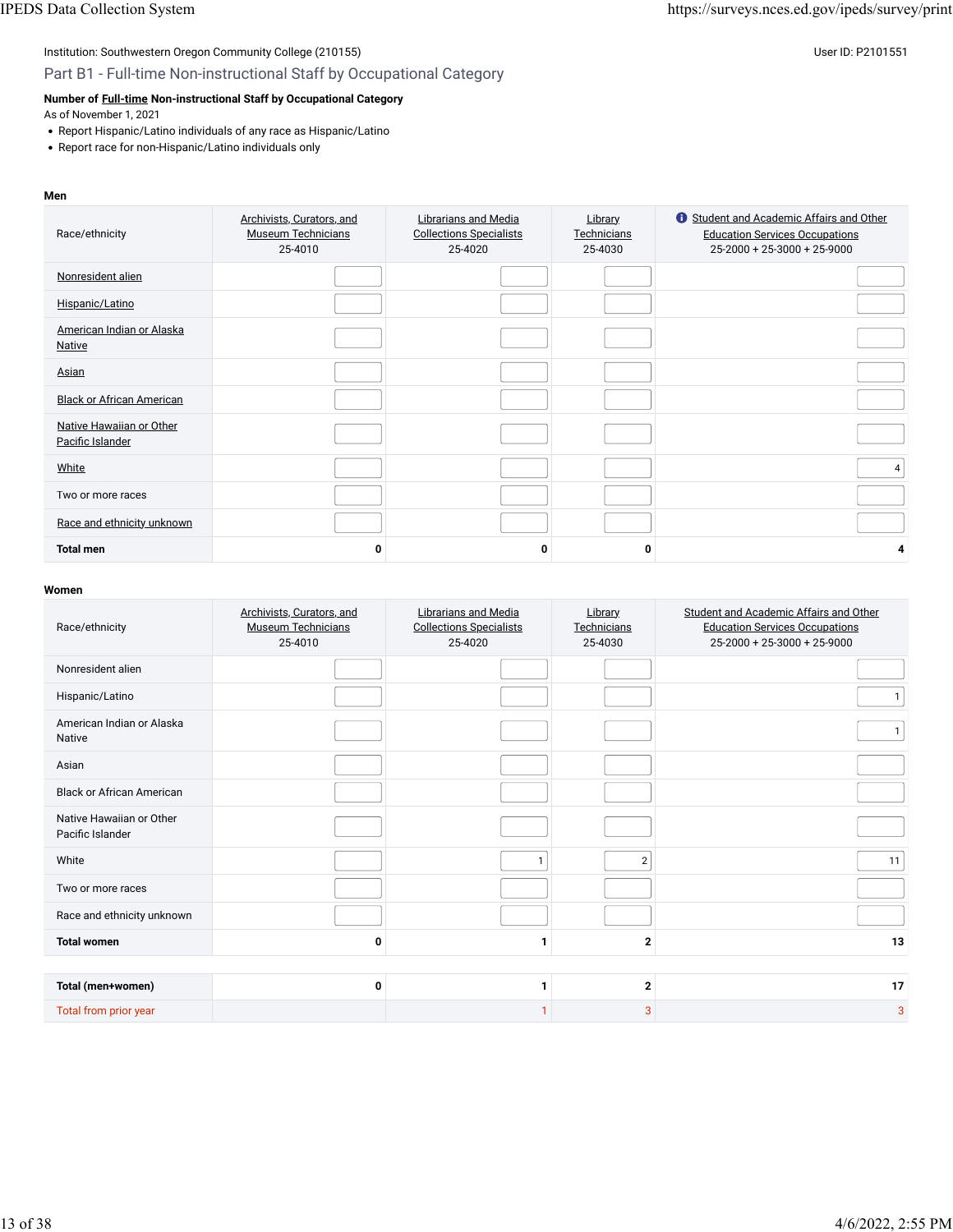### Part B1 - Full-time Non-instructional Staff by Occupational Category

## **Number of [Full-time](javascript:openglossary(257)) Non-instructional Staff by Occupational Category**

As of November 1, 2021

- Report Hispanic/Latino individuals of any race as Hispanic/Latino
- Report race for non-Hispanic/Latino individuals only

#### **Men**

| Race/ethnicity                               | Management<br>Occupations<br>11-0000 | <b>Business and</b><br><b>Financial Operations</b><br>Occupations<br>13-0000 | Computer,<br>Engineering, and<br><b>Science Occupations</b><br>$15-0000+17-0000+$<br>19-0000 | Community, Social Service, Legal,<br>Arts, Design, Entertainment, Sports,<br>and Media Occupations<br>$21 - 0000 + 23 - 0000 + 27 - 0000$ | Healthcare<br>Practitioners and<br><b>Technical Occupations</b><br>29-0000 |
|----------------------------------------------|--------------------------------------|------------------------------------------------------------------------------|----------------------------------------------------------------------------------------------|-------------------------------------------------------------------------------------------------------------------------------------------|----------------------------------------------------------------------------|
| Nonresident alien                            |                                      |                                                                              |                                                                                              |                                                                                                                                           |                                                                            |
| Hispanic/Latino                              |                                      |                                                                              |                                                                                              |                                                                                                                                           |                                                                            |
| American Indian or<br>Alaska Native          |                                      |                                                                              |                                                                                              |                                                                                                                                           |                                                                            |
| Asian                                        |                                      |                                                                              |                                                                                              |                                                                                                                                           |                                                                            |
| <b>Black or African</b><br>American          |                                      |                                                                              |                                                                                              |                                                                                                                                           |                                                                            |
| Native Hawaiian or<br>Other Pacific Islander |                                      |                                                                              |                                                                                              |                                                                                                                                           |                                                                            |
| White                                        | 5                                    |                                                                              | 5                                                                                            |                                                                                                                                           |                                                                            |
| Two or more races                            |                                      |                                                                              |                                                                                              |                                                                                                                                           |                                                                            |
| Race and ethnicity<br>unknown                |                                      |                                                                              |                                                                                              |                                                                                                                                           |                                                                            |
| <b>Total men</b>                             | 8                                    | 0                                                                            | 6                                                                                            |                                                                                                                                           | 0                                                                          |

| Race/ethnicity                               | Management<br><b>Occupations</b><br>11-0000 | <b>Business and</b><br><b>Financial Operations</b><br>Occupations<br>13-0000 | Computer,<br>Engineering, and<br><b>Science Occupations</b><br>$15-0000 + 17-0000 +$<br>19-0000 | Community, Social Service, Legal,<br>Arts, Design, Entertainment, Sports,<br>and Media Occupations<br>$21 - 0000 + 23 - 0000 + 27 - 0000$ | Healthcare<br>Practitioners and<br><b>Technical Occupations</b><br>29-0000 |
|----------------------------------------------|---------------------------------------------|------------------------------------------------------------------------------|-------------------------------------------------------------------------------------------------|-------------------------------------------------------------------------------------------------------------------------------------------|----------------------------------------------------------------------------|
| Nonresident alien                            |                                             |                                                                              |                                                                                                 |                                                                                                                                           |                                                                            |
| Hispanic/Latino                              |                                             |                                                                              |                                                                                                 |                                                                                                                                           |                                                                            |
| American Indian or<br>Alaska Native          |                                             |                                                                              |                                                                                                 |                                                                                                                                           |                                                                            |
| Asian                                        |                                             |                                                                              |                                                                                                 |                                                                                                                                           |                                                                            |
| <b>Black or African</b><br>American          |                                             |                                                                              |                                                                                                 |                                                                                                                                           |                                                                            |
| Native Hawaiian or<br>Other Pacific Islander |                                             |                                                                              |                                                                                                 |                                                                                                                                           |                                                                            |
| White                                        | $\overline{7}$                              | 5                                                                            |                                                                                                 | $\overline{7}$                                                                                                                            |                                                                            |
| Two or more races                            |                                             |                                                                              |                                                                                                 |                                                                                                                                           |                                                                            |
| Race and ethnicity<br>unknown                |                                             |                                                                              |                                                                                                 |                                                                                                                                           |                                                                            |
| <b>Total women</b>                           | $\overline{7}$                              | 5                                                                            | 1                                                                                               | $\overline{7}$                                                                                                                            | 0                                                                          |
|                                              |                                             |                                                                              |                                                                                                 |                                                                                                                                           |                                                                            |
| Total (men+women)                            | $\triangleright$ 15                         | 5                                                                            | 7                                                                                               | 8                                                                                                                                         | 0                                                                          |
| Total from prior year                        | 30                                          | 3                                                                            | 11                                                                                              | 4                                                                                                                                         |                                                                            |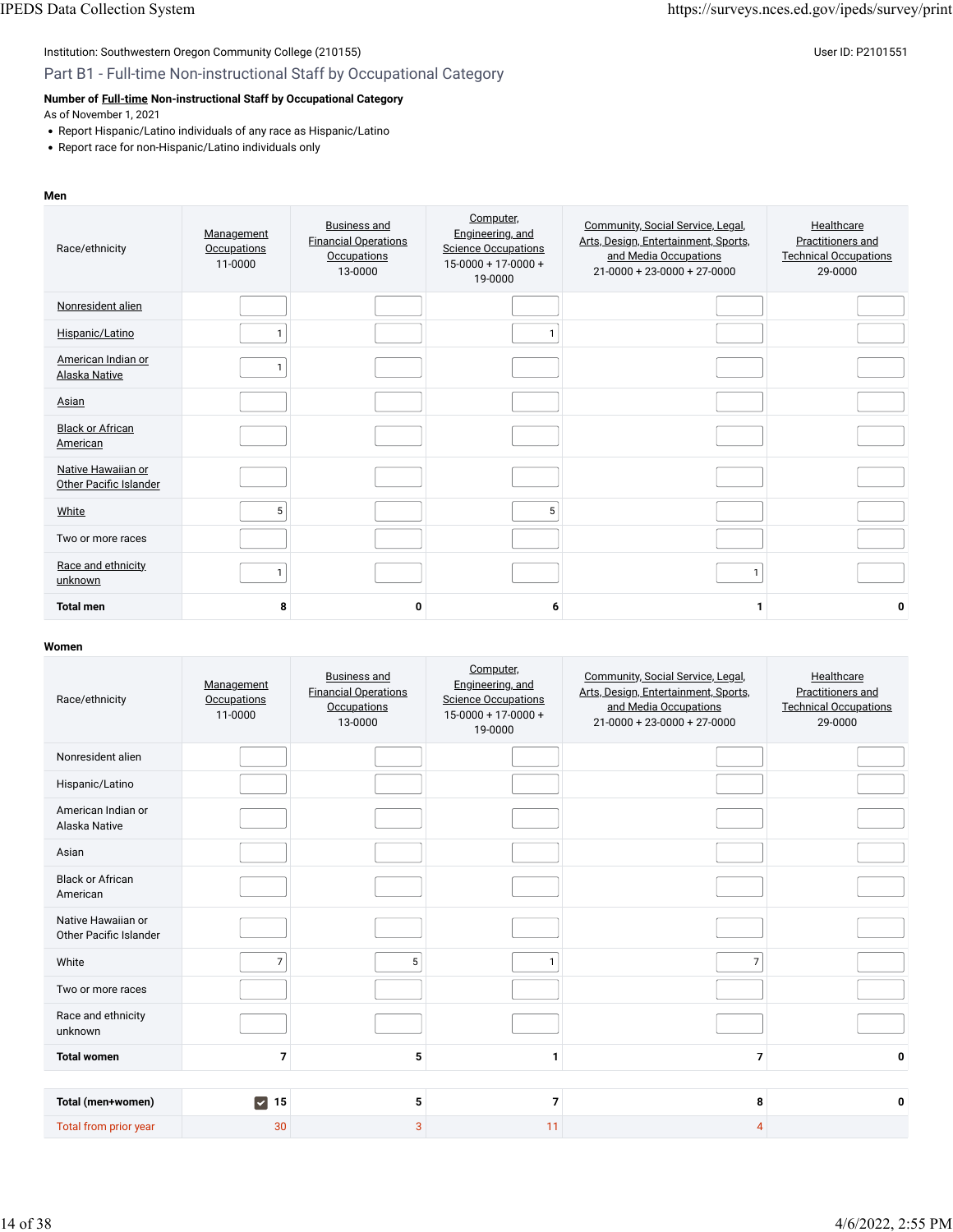### Part B1 - Full-time Non-instructional Staff by Occupational Category

### **Number of [Full-time](javascript:openglossary(257)) Non-instructional Staff by Occupational Category**

As of November 1, 2021

- Report Hispanic/Latino individuals of any race as Hispanic/Latino
- Report race for non-Hispanic/Latino individuals only

#### **Men**

| Race/ethnicity                                         | Service<br>Occupations<br>$31 - 0000 + 33 - 0000$<br>$+35-0000+$<br>$37-0000+39-0000$ | Sales and<br>Related<br>Occupations<br>41-0000 | Office and<br>Administrative<br><b>Support Occupations</b><br>43-0000 | Natural Resources.<br>Construction, and<br>Maintenance<br><b>Occupations</b><br>$45 - 0000 + 47 - 0000 +$<br>49-0000 | Production,<br>Transportation, and<br><b>Material Moving</b><br>Occupations<br>$51-0000 + 53-0000$ | <b>Grand Total</b><br>(All full-time<br>staff) |
|--------------------------------------------------------|---------------------------------------------------------------------------------------|------------------------------------------------|-----------------------------------------------------------------------|----------------------------------------------------------------------------------------------------------------------|----------------------------------------------------------------------------------------------------|------------------------------------------------|
| Nonresident alien                                      |                                                                                       |                                                |                                                                       |                                                                                                                      |                                                                                                    | 0                                              |
| Hispanic/Latino                                        | 1                                                                                     |                                                |                                                                       |                                                                                                                      |                                                                                                    | 4                                              |
| American Indian or<br><b>Alaska Native</b>             |                                                                                       |                                                |                                                                       |                                                                                                                      |                                                                                                    | $\mathbf{1}$                                   |
| Asian                                                  |                                                                                       |                                                |                                                                       |                                                                                                                      |                                                                                                    | 0                                              |
| <b>Black or African</b><br>American                    |                                                                                       |                                                |                                                                       |                                                                                                                      |                                                                                                    | 1                                              |
| Native Hawaiian or<br><b>Other Pacific</b><br>Islander |                                                                                       |                                                |                                                                       |                                                                                                                      |                                                                                                    | 0                                              |
| White                                                  | 18                                                                                    |                                                | $\overline{4}$                                                        |                                                                                                                      |                                                                                                    | 60                                             |
| Two or more races                                      |                                                                                       |                                                |                                                                       |                                                                                                                      |                                                                                                    | $\mathbf{0}$                                   |
| Race and ethnicity<br>unknown                          |                                                                                       |                                                |                                                                       |                                                                                                                      |                                                                                                    | 3                                              |
| <b>Total men</b>                                       | 20                                                                                    | 0                                              | 4                                                                     | 0                                                                                                                    | 0                                                                                                  | 69                                             |

| Race/ethnicity                                         | Service<br><b>Occupations</b><br>$31 - 0000 + 33 - 0000$<br>$+35-0000+$<br>$37-0000+39-0000$ | Sales and<br>Related<br><b>Occupations</b><br>41-0000 | Office and<br>Administrative<br><b>Support Occupations</b><br>43-0000 | <b>Natural Resources.</b><br>Construction, and<br>Maintenance<br><b>Occupations</b><br>$45-0000 + 47-0000 +$<br>49-0000 | Production,<br>Transportation, and<br><b>Material Moving</b><br>Occupations<br>$51-0000+53-0000$ | <b>Grand Total</b><br>(All full-time<br>staff) |
|--------------------------------------------------------|----------------------------------------------------------------------------------------------|-------------------------------------------------------|-----------------------------------------------------------------------|-------------------------------------------------------------------------------------------------------------------------|--------------------------------------------------------------------------------------------------|------------------------------------------------|
| Nonresident alien                                      |                                                                                              |                                                       |                                                                       |                                                                                                                         |                                                                                                  | 0                                              |
| Hispanic/Latino                                        |                                                                                              |                                                       | $\overline{2}$                                                        |                                                                                                                         |                                                                                                  | 4                                              |
| American Indian or<br>Alaska Native                    | $\mathbf{1}$                                                                                 |                                                       |                                                                       |                                                                                                                         |                                                                                                  | 5                                              |
| Asian                                                  |                                                                                              |                                                       |                                                                       |                                                                                                                         |                                                                                                  | $\mathbf 0$                                    |
| <b>Black or African</b><br>American                    |                                                                                              |                                                       |                                                                       |                                                                                                                         |                                                                                                  | 0                                              |
| Native Hawaiian or<br><b>Other Pacific</b><br>Islander |                                                                                              |                                                       |                                                                       |                                                                                                                         |                                                                                                  | 0                                              |
| White                                                  | 9                                                                                            | $\mathbf{1}$                                          | 23                                                                    |                                                                                                                         |                                                                                                  | 90                                             |
| Two or more races                                      |                                                                                              |                                                       |                                                                       |                                                                                                                         |                                                                                                  | $\mathbf 0$                                    |
| Race and ethnicity<br>unknown                          |                                                                                              |                                                       | $\overline{2}$                                                        |                                                                                                                         |                                                                                                  | 5                                              |
| <b>Total women</b>                                     | 10                                                                                           | $\mathbf{1}$                                          | 27                                                                    | 0                                                                                                                       | 0                                                                                                | 104                                            |
|                                                        |                                                                                              |                                                       |                                                                       |                                                                                                                         |                                                                                                  |                                                |
| Total (men+women)                                      | 30                                                                                           | 1                                                     | 31                                                                    | 0                                                                                                                       | 0                                                                                                | 173                                            |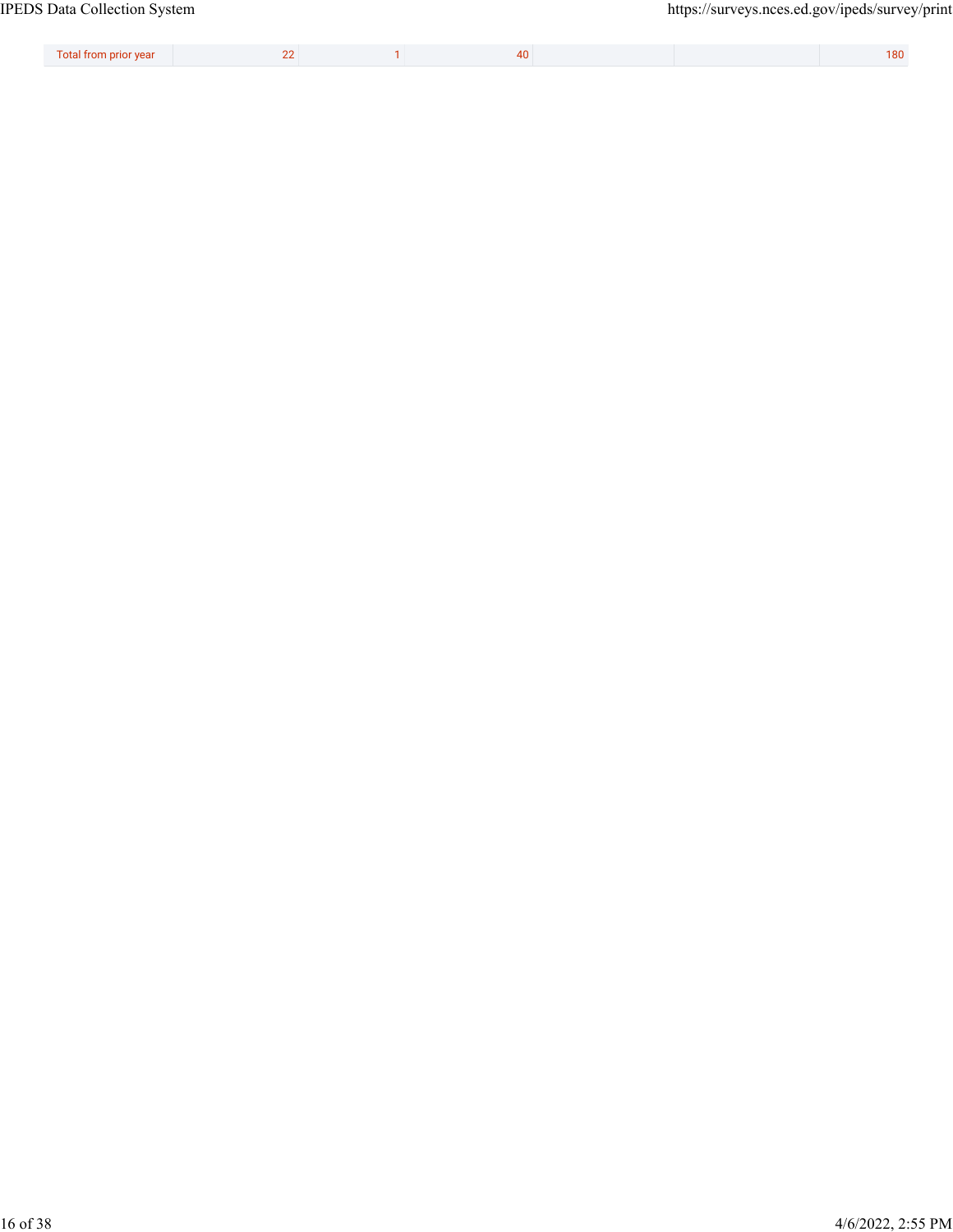### Institution: Southwestern Oregon Community College (210155) Contract the Contract of Contract of Contract of Co

### Part B2 - Full-time Non-instructional Staff by Occupational Category and Tenure Status

### **Number of [Full-time](javascript:openglossary(257)) Non-instructional Staff**

As of November 1, 2021

|                                                                                                                                        |              |           | Without        |                                                     |             |                                                |                |                |
|----------------------------------------------------------------------------------------------------------------------------------------|--------------|-----------|----------------|-----------------------------------------------------|-------------|------------------------------------------------|----------------|----------------|
| Occupational category                                                                                                                  |              | On Tenure |                | Not on Tenure Track                                 | Faculty     | Total                                          |                |                |
|                                                                                                                                        | Tenured      | Track     | Multi-<br>year | Less-than-<br>Annual<br>annual contract<br>contract |             | Indefinite duration<br>(continuing or at-will) | <b>Status</b>  |                |
| Research staff                                                                                                                         |              |           |                |                                                     |             |                                                |                | $\bf{0}$       |
| <b>Public Service staff</b>                                                                                                            |              |           |                |                                                     |             |                                                | 10             | 10             |
| Archivists, Curators, and Museum Technicians<br>25-4010                                                                                |              |           |                |                                                     |             |                                                |                | $\mathbf 0$    |
| Librarians and Media Collections Specialists<br>25-4020                                                                                | $\mathbf{1}$ |           |                |                                                     |             |                                                |                | 1              |
| <b>Library Technicians</b><br>25-4030                                                                                                  |              |           |                |                                                     |             |                                                | $\overline{2}$ | $\mathbf{2}$   |
| Student and Academic Affairs and Other<br><b>Education Services Occupations</b><br>$25-2000 + 25-3000 + 25-9000$                       |              |           |                |                                                     |             |                                                | 17             | 17             |
| <b>Management Occupations</b><br>11-0000                                                                                               |              |           |                |                                                     |             |                                                | 15             | 15             |
| <b>Business and Financial Operations</b><br><b>Occupations</b><br>13-0000                                                              |              |           |                |                                                     |             |                                                | 5              | 5              |
| Computer, Engineering, and Science<br>Occupations<br>$15-0000 + 17-0000 + 19-0000$                                                     |              |           |                |                                                     |             |                                                | $\overline{7}$ | $\overline{7}$ |
| Community, Social Service, Legal, Arts, Design,<br>Entertainment, Sports, and Media Occupations<br>$21 - 0000 + 23 - 0000 + 27 - 0000$ |              |           |                |                                                     |             |                                                | 8              | 8              |
| <b>Healthcare Practitioners and Technical</b><br>Occupations<br>29-0000                                                                |              |           |                |                                                     |             |                                                |                | 0              |
| <b>Total</b>                                                                                                                           | $\mathbf{1}$ | 0         | 0              | 0                                                   | $\mathbf 0$ | 0                                              | 64             | 65             |
| Total from prior year                                                                                                                  | $\mathbf{1}$ |           |                |                                                     |             |                                                | 71             | 72             |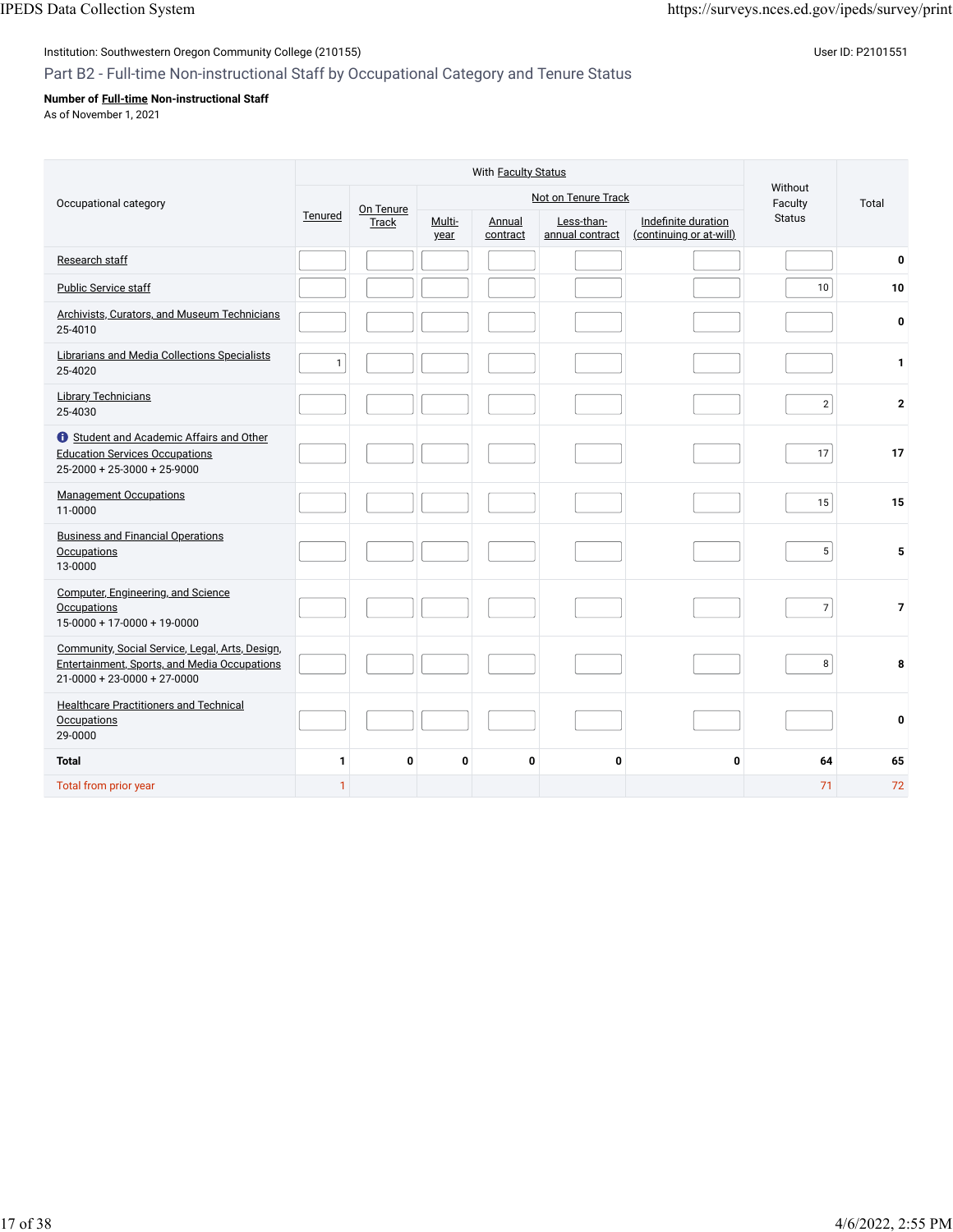Institution: Southwestern Oregon Community College (210155) Contract the Contract of Contract of Contract of Co

Part C - Full-time Summary

### **Summary of Full-time Staff**

### As of November 1, 2021

• Data will not be generated on this screen until the relevant screens in the previous section have been completed.

| Occupational category                                                                                                                  |         | On Tenure |              |                    | Not on Tenure Track           |                                                | Without<br>Faculty | Total        |
|----------------------------------------------------------------------------------------------------------------------------------------|---------|-----------|--------------|--------------------|-------------------------------|------------------------------------------------|--------------------|--------------|
|                                                                                                                                        | Tenured | Track     | Multi-year   | Annual<br>contract | Less-than-<br>annual contract | Indefinite duration<br>(continuing or at-will) | <b>Status</b>      |              |
| Primarily Instruction                                                                                                                  | 32      | 12        | $\mathbf{1}$ | $\mathbf{1}$       | $\pmb{0}$                     | $\mathbf 0$                                    | 0                  | 46           |
| Exclusively credit                                                                                                                     | 31      | 12        | $\mathbf{1}$ | $\mathbf{1}$       |                               |                                                |                    | 45           |
| Exclusively not-for-credit                                                                                                             |         |           |              |                    |                               |                                                |                    | 0            |
| Combined credit/not-for-credit                                                                                                         | 1       |           |              |                    |                               |                                                |                    | 1            |
| Instruction/research/public service staff                                                                                              |         |           |              |                    |                               |                                                |                    | 0            |
| Research staff                                                                                                                         |         |           |              |                    |                               |                                                |                    | 0            |
| <b>Public Service staff</b>                                                                                                            |         |           |              |                    |                               |                                                | 10                 | 10           |
| Archivists, Curators, and Museum Technicians<br>25-4010                                                                                |         |           |              |                    |                               |                                                |                    | 0            |
| Librarians and Media Collections Specialists<br>25-4020                                                                                | 1       |           |              |                    |                               |                                                |                    | $\mathbf{1}$ |
| <b>Library Technicians</b><br>25-4030                                                                                                  |         |           |              |                    |                               |                                                | $\mathbf{2}$       | $\mathbf 2$  |
| Student and Academic Affairs and Other Education<br><b>Services Occupations</b><br>$25-2000 + 25-3000 + 25-9000$                       |         |           |              |                    |                               |                                                | 17                 | 17           |
| <b>Management Occupations</b><br>11-0000                                                                                               |         |           |              |                    |                               |                                                | 15                 | 15           |
| <b>Business and Financial Operations Occupations</b><br>13-0000                                                                        |         |           |              |                    |                               |                                                | 5                  | 5            |
| Computer, Engineering, and Science Occupations<br>$15-0000 + 17-0000 + 19-0000$                                                        |         |           |              |                    |                               |                                                | $\overline{7}$     | 7            |
| Community, Social Service, Legal, Arts, Design,<br>Entertainment, Sports, and Media Occupations<br>$21 - 0000 + 23 - 0000 + 27 - 0000$ |         |           |              |                    |                               |                                                | 8                  | 8            |
| <b>Healthcare Practitioners and Technical</b><br>Occupations<br>29-0000                                                                |         |           |              |                    |                               |                                                |                    | 0            |
| <b>Service Occupations</b><br>$31-0000 + 33-0000 + 35-0000 + 37-0000 + 39-0000$                                                        |         |           |              |                    |                               |                                                |                    | 30           |
| Sales and Related Occupations<br>41-0000                                                                                               |         |           |              |                    |                               |                                                |                    | 1            |
| Office and Administrative Support Occupations<br>43-0000                                                                               |         |           |              |                    |                               |                                                |                    | 31           |
| Natural Resources, Construction, and Maintenance<br>Occupations<br>$45-0000 + 47-0000 + 49-0000$                                       |         |           |              |                    |                               |                                                |                    | 0            |
| Production, Transportation, and Material Moving<br>Occupations<br>$51-0000 + 53-0000$                                                  |         |           |              |                    |                               |                                                |                    | 0            |
| <b>Total</b>                                                                                                                           |         |           |              |                    |                               |                                                |                    | 173          |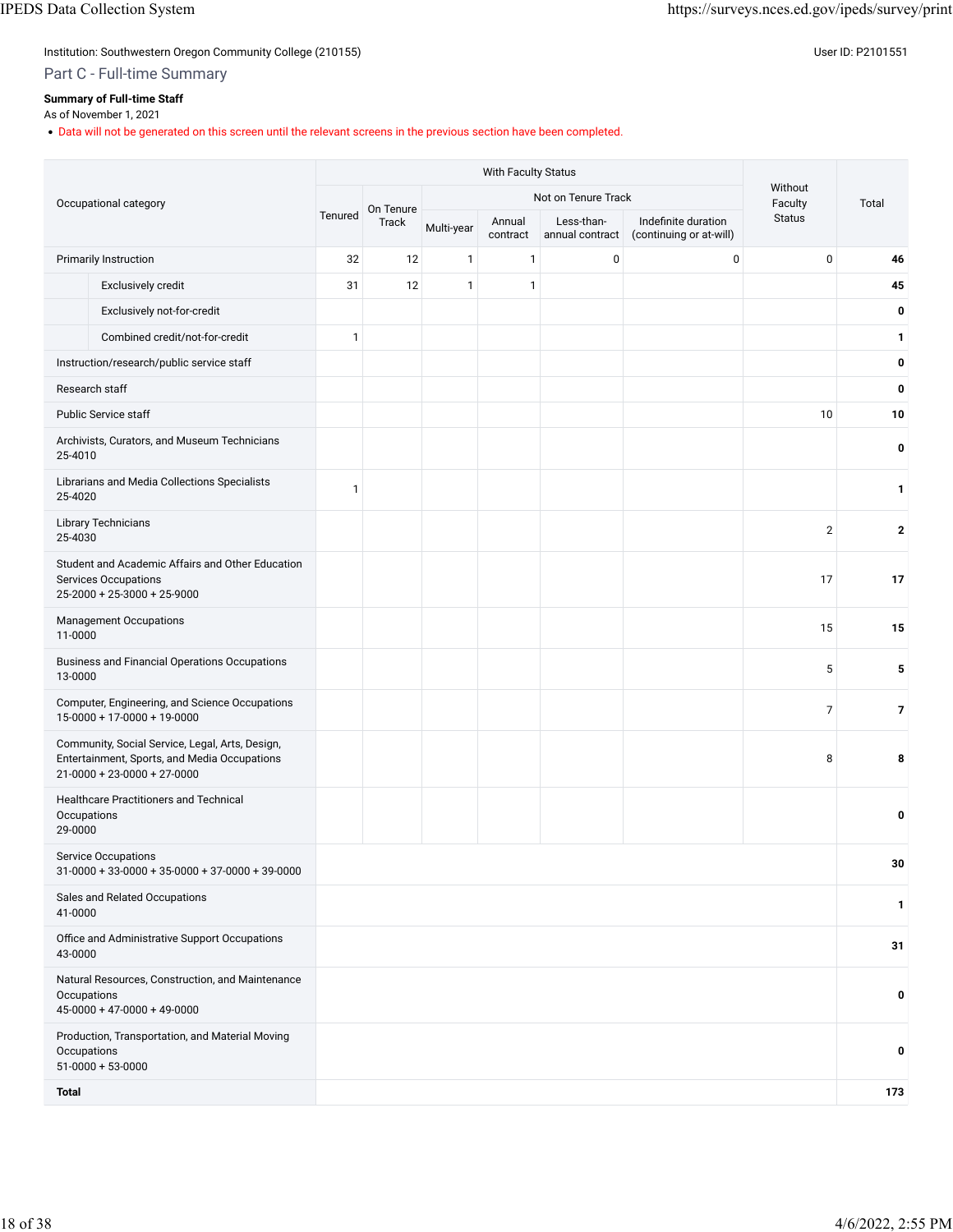Part G1 - Salaries Worksheet

#### **Number of [Full-time](javascript:openglossary(257)) [Instructional Staff](javascript:openglossary(996)) For Calculation of Total Number of Months**

Annual Salary, 2021-22

- Report the number of instructional staff based on the number of months to be worked
- Months reported should correspond with the number of months that staff worked (which may differ from the number of months over which they are paid)
- Include ONLY full-time instructional staff
- Include instructional staff with faculty status and without faculty status
- Include instructional staff regardless of tenure status

#### **Men**

|                                                     |              |              | <b>O</b> Months worked |                |                    |                    | <b>O</b> Total staff for salary |  |
|-----------------------------------------------------|--------------|--------------|------------------------|----------------|--------------------|--------------------|---------------------------------|--|
| Gender and academic rank                            | 12<br>months | 11<br>months | 10<br>months           | 9 months       | $\leq 9$<br>months | <b>Total Staff</b> | reporting                       |  |
| Professors                                          |              |              |                        | 12             |                    | 12                 | 12                              |  |
| Associate professors                                |              |              |                        | 9              |                    | 9                  | 9                               |  |
| Assistant professors                                |              |              |                        | $\overline{2}$ |                    | 3                  | 3                               |  |
| Instructors                                         |              |              |                        |                |                    | 0                  | 0                               |  |
| Lecturers                                           |              |              |                        |                |                    | 0                  | 0                               |  |
| No academic rank                                    |              |              |                        |                |                    | 0                  | 0                               |  |
| <b>Total men</b>                                    |              | 0            | 0                      | 23             | 0                  | 24                 | 24                              |  |
| Total men full-time instructional staff from Part A |              |              |                        |                |                    | 24                 |                                 |  |

|                                                                |                              |   | <b>O</b> Months worked |                    |             |                    | <b>O</b> Total staff for salary |  |
|----------------------------------------------------------------|------------------------------|---|------------------------|--------------------|-------------|--------------------|---------------------------------|--|
| Gender and academic rank                                       | 12<br>11<br>months<br>months |   | 10<br>months           | 9 months<br>months |             | <b>Total Staff</b> | reporting                       |  |
| Professors                                                     |                              |   |                        | 4                  |             | 4                  | 4                               |  |
| Associate professors                                           |                              |   |                        | $\overline{7}$     |             | 7                  | $\overline{7}$                  |  |
| Assistant professors                                           |                              |   |                        | 11                 |             | 11                 | 11                              |  |
| Instructors                                                    |                              |   |                        |                    |             | 0                  | 0                               |  |
| Lecturers                                                      |                              |   |                        |                    |             | 0                  | 0                               |  |
| No academic rank                                               |                              |   |                        |                    |             | 0                  | 0                               |  |
| <b>Total women</b>                                             | 0                            | 0 | 0                      | 22                 | 0           | 22                 | 22                              |  |
| Total women full-time instructional staff from Part A          |                              |   |                        |                    |             | 22                 |                                 |  |
|                                                                |                              |   |                        |                    |             |                    |                                 |  |
| Total (men+women)                                              | 1                            | 0 | 0                      | 45                 | $\mathbf 0$ | 46                 | 46                              |  |
| Total (men+women) full-time instructional staff from<br>Part A |                              |   |                        |                    |             | 46                 |                                 |  |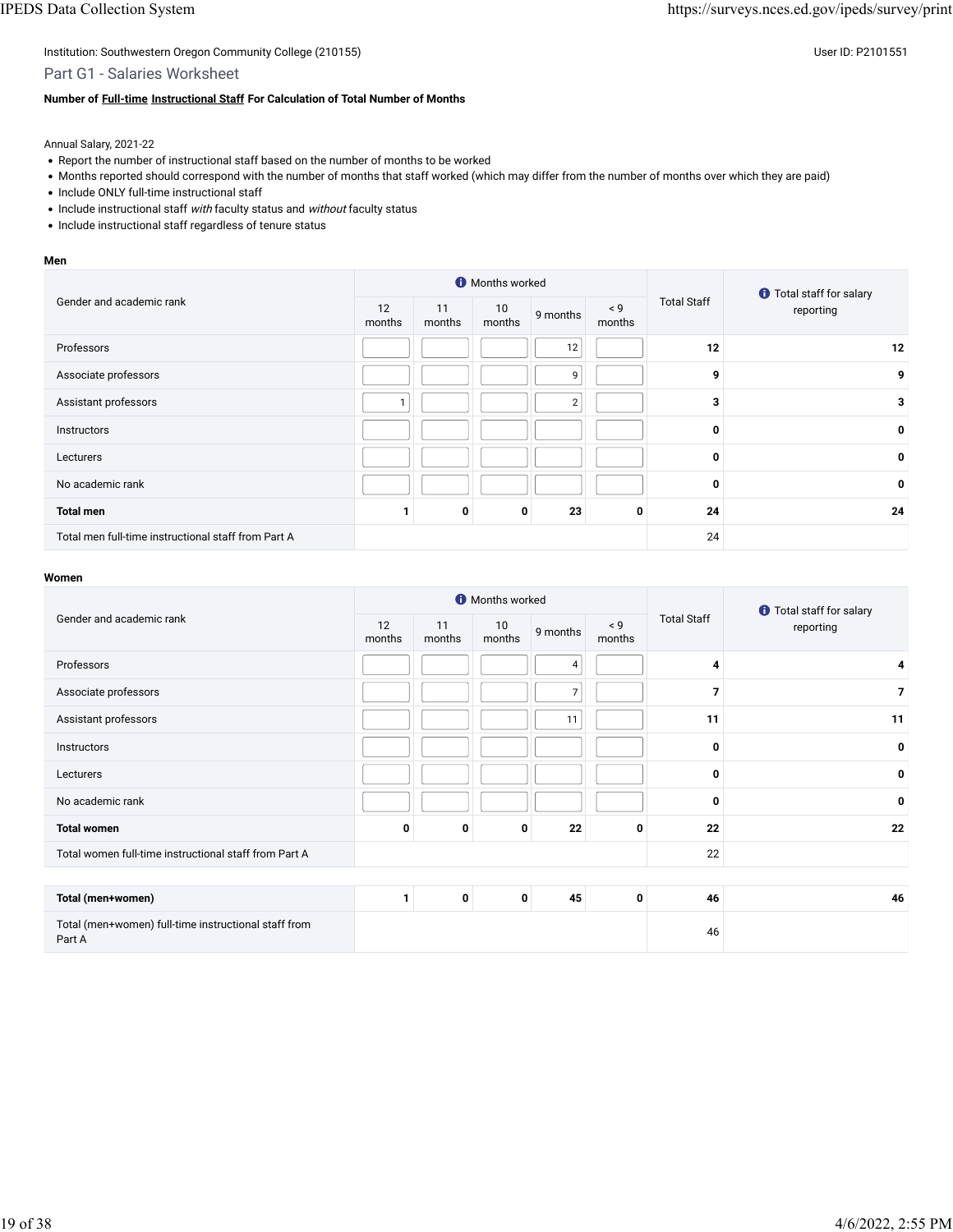### Part G2 - Salary Outlays for Instructional Staff

#### **Salary Outlays for [Full-time](javascript:openglossary(257)) [Instructional Staff](javascript:openglossary(996))**

#### Annual Salary Outlays, 2021-22

- Report the TOTAL ANNUAL salary outlays for the full-time instructional staff reported in the 12 months, 11 months, 10 months, and 9 months columns on the previous screen, Part G1 – Salaries Worksheet
- Using the TOTAL ANNUAL salary outlays data provided, the system will calculate the Equated 9 months by academic rank and gender.

#### **Men**

| Gender and academic  | Total staff for salary               |           |           | Salary Outlays |           |                              |
|----------------------|--------------------------------------|-----------|-----------|----------------|-----------|------------------------------|
| rank                 | reporting<br>(from Part G, screen 1) | 12 months | 11 months | 10 months      | 9 months  | <b>O</b> Equated<br>9 months |
| Professors           | 12                                   |           |           |                | 899,800   | 899,800                      |
| Associate professors | 9                                    |           |           |                | 546,500   | 546,500                      |
| Assistant professors | 3                                    | 70,394    |           |                | 115,400   | 168,196                      |
| <b>Instructors</b>   | 0                                    |           |           |                |           | 0                            |
| Lecturers            | 0                                    |           |           |                |           | 0                            |
| No academic rank     | 0                                    |           |           |                |           | 0                            |
| <b>Total men</b>     | 24                                   | 70,394    | 0         | 0              | 1,561,700 | 1,614,496                    |

| Gender and academic  | Total staff for salary               |           | <b>O</b> Salary Outlays |           |           |                              |  |  |  |
|----------------------|--------------------------------------|-----------|-------------------------|-----------|-----------|------------------------------|--|--|--|
| rank                 | reporting<br>(from Part G, screen 1) | 12 months | 11 months               | 10 months | 9 months  | <b>O</b> Equated<br>9 months |  |  |  |
| Professors           | 4                                    |           |                         |           | 281,800   | 281,800                      |  |  |  |
| Associate professors | 7                                    |           |                         |           | 414,100   | 414,100                      |  |  |  |
| Assistant professors | 11                                   |           |                         |           | 607,180   | 607,180                      |  |  |  |
| <b>Instructors</b>   | $\mathbf 0$                          |           |                         |           |           | 0                            |  |  |  |
| Lecturers            | 0                                    |           |                         |           |           | 0                            |  |  |  |
| No academic rank     | 0                                    |           |                         |           |           | 0                            |  |  |  |
| <b>Total women</b>   | 22                                   | 0         | $\Omega$                | 0         | 1,303,080 | 1,303,080                    |  |  |  |
|                      |                                      |           |                         |           |           |                              |  |  |  |
| Total (men + women)  | 46                                   | 70,394    | 0                       | 0         | 2,864,780 | 2,917,576                    |  |  |  |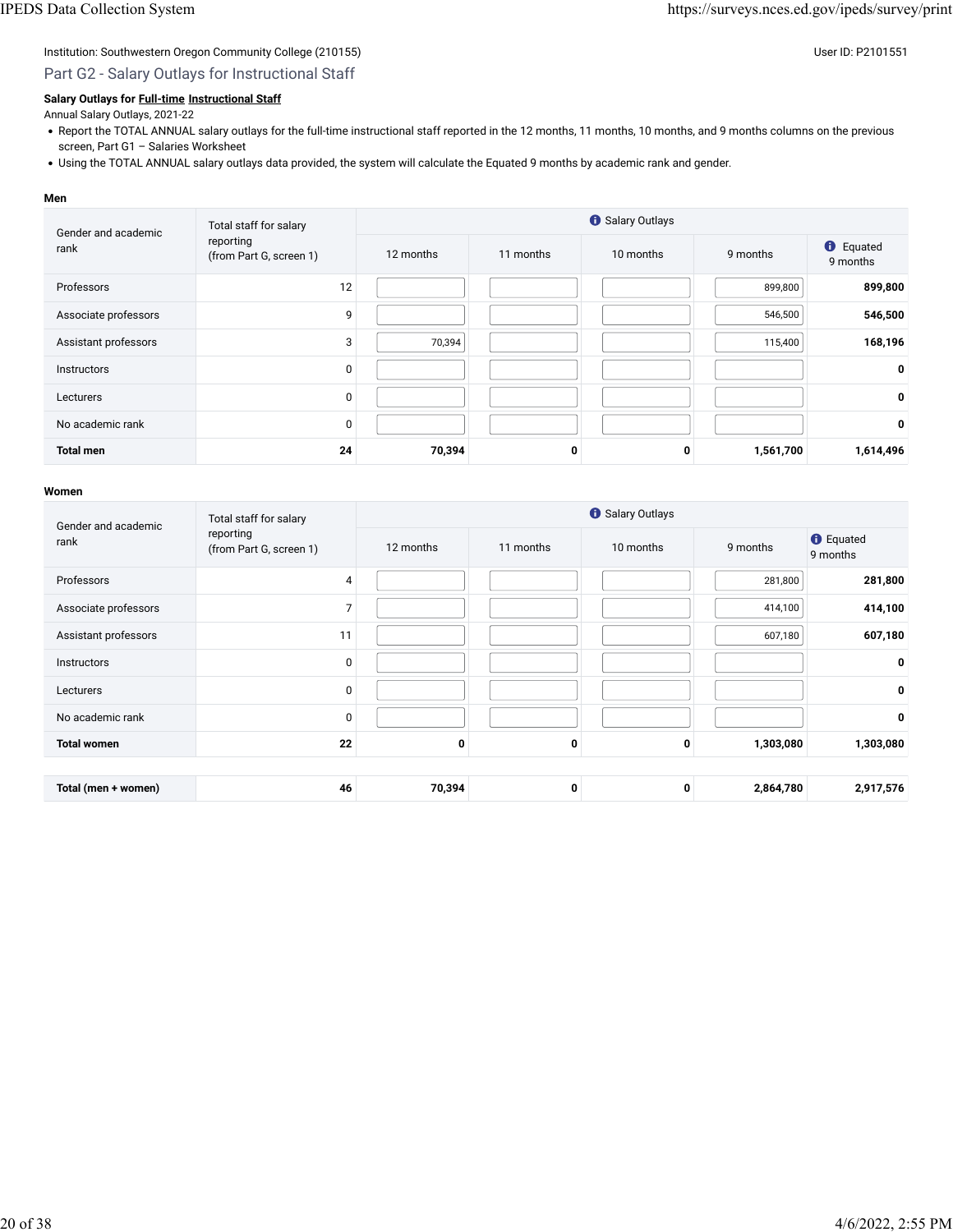## Institution: Southwestern Oregon Community College (210155) Contract the Contract of Contract of Contract of Co

## Part G3 - Average Salaries for Instructional Staff by Academic Rank

### **Average Salary by academic rank for [Full-time](javascript:openglossary(257)) [Instructional Staff](javascript:openglossary(996))** Annual Average Salaries, 2021-22

#### **Men**

| Gender and academic rank | Total staff for salary reporting<br>(from Part G, screen 1) | <b>Annual Average Salaries</b> |           |           |          |                           |  |
|--------------------------|-------------------------------------------------------------|--------------------------------|-----------|-----------|----------|---------------------------|--|
|                          |                                                             | 12 months                      | 11 months | 10 months | 9 months | <b>O</b> Equated 9 months |  |
| Professors               | 12                                                          |                                |           |           | 74,983   | 74,983                    |  |
| Associate professors     | 9                                                           |                                |           |           | 60,722   | 60,722                    |  |
| Assistant professors     | 3                                                           | 70,394                         |           |           | 57,700   | 56,065                    |  |
| Instructors              | $\mathbf{0}$                                                |                                |           |           |          |                           |  |
| Lecturers                | $\mathbf 0$                                                 |                                |           |           |          |                           |  |
| No academic rank         | 0                                                           |                                |           |           |          |                           |  |
| <b>Total men</b>         | 24                                                          | 70,394                         |           |           | 67,900   | 67,271                    |  |

| Gender and academic rank | Total staff for salary reporting | <b>Annual Average Salaries</b> |           |           |          |                           |  |  |
|--------------------------|----------------------------------|--------------------------------|-----------|-----------|----------|---------------------------|--|--|
|                          | (from Part G, screen 1)          | 12 months                      | 11 months | 10 months | 9 months | <b>C</b> Equated 9 months |  |  |
| Professors               | 4                                |                                |           |           | 70,450   | 70,450                    |  |  |
| Associate professors     | 7                                |                                |           |           | 59,157   | 59,157                    |  |  |
| Assistant professors     | 11                               |                                |           |           | 55,198   | 55,198                    |  |  |
| <b>Instructors</b>       | $\mathbf 0$                      |                                |           |           |          |                           |  |  |
| Lecturers                | $\mathbf 0$                      |                                |           |           |          |                           |  |  |
| No academic rank         | 0                                |                                |           |           |          |                           |  |  |
| <b>Total women</b>       | 22                               |                                |           |           | 59,231   | 59,231                    |  |  |
|                          |                                  |                                |           |           |          |                           |  |  |
| Total (men+women)        | 46                               | 70,394                         |           |           | 63,662   | 63,426                    |  |  |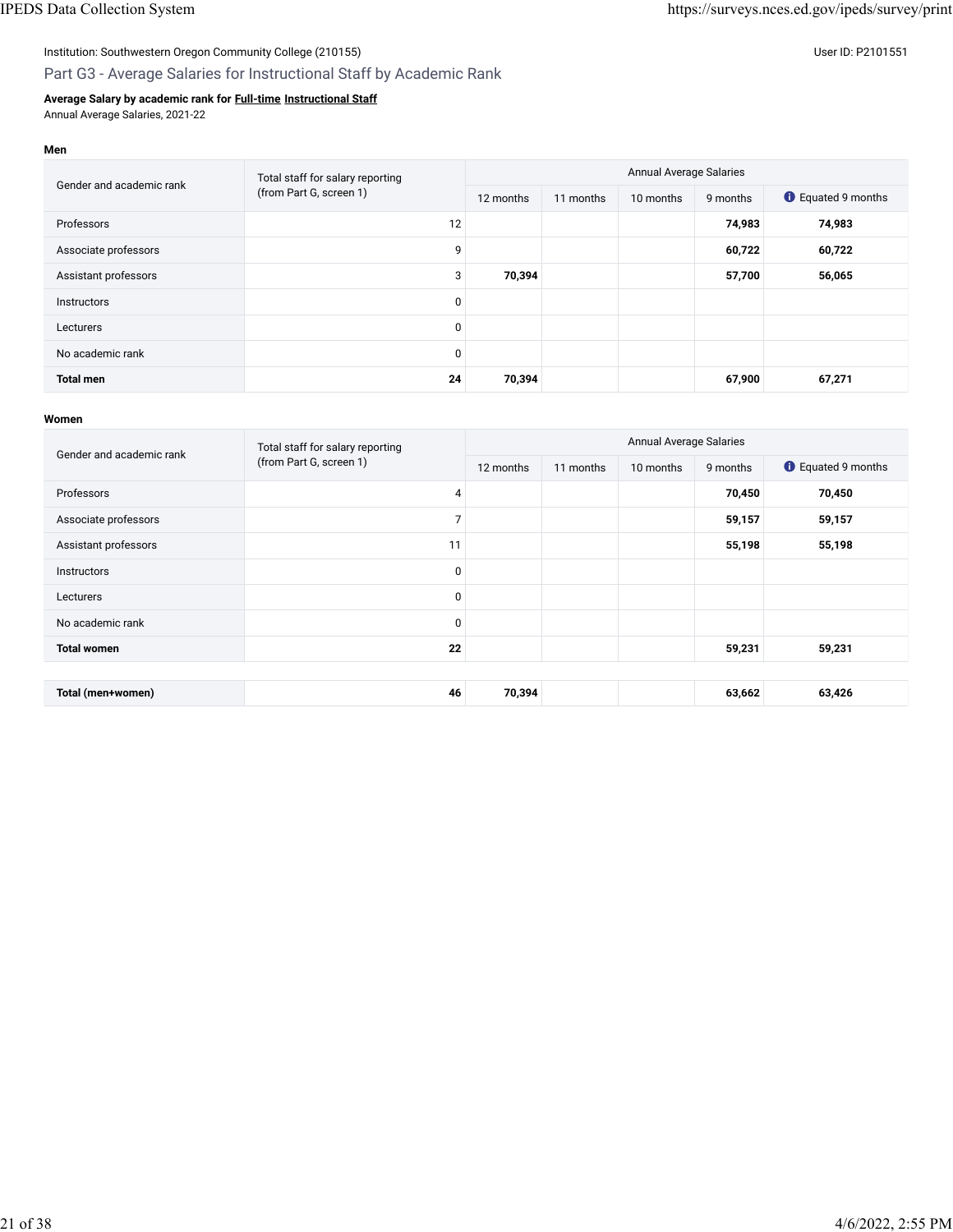### Part G4 - Salary Outlays for Non-instructional Staff

### **Salary Outlays for [Full-time](javascript:openglossary(257)) Non-instructional Staff**

Annual Salary Outlays, 2021-22

| Occupational category                                                                                                                         | <b>O</b> Number of<br>full-time staff<br>(carried forward from the Part B - FT, non-instructional<br>staff screens) | <b><i>O</i></b> Total annual salary<br>outlays |
|-----------------------------------------------------------------------------------------------------------------------------------------------|---------------------------------------------------------------------------------------------------------------------|------------------------------------------------|
| Research staff                                                                                                                                | $\mathbf 0$                                                                                                         |                                                |
| Public Service staff                                                                                                                          | 10                                                                                                                  | 410,883                                        |
| Library and Student and Academic Affairs and Other Education Services<br><b>Occupations</b><br>$25-4000 + 25-2000 + 25-3000 + 25-9000$        | 20                                                                                                                  | 1,104,291                                      |
| <b>Management Occupations</b><br>11-0000                                                                                                      | 15                                                                                                                  | 1,483,628                                      |
| <b>Business and Financial Operations Occupations</b><br>13-0000                                                                               | 5                                                                                                                   | 303,697                                        |
| <b>Computer, Engineering, and Science Occupations</b><br>$15-0000 + 17-0000 + 19-0000$                                                        | $\overline{7}$                                                                                                      | 378,995                                        |
| Community, Social Service, Legal, Arts, Design, Entertainment, Sports, and<br><b>Media Occupations</b><br>$21 - 0000 + 23 - 0000 + 27 - 0000$ | 8                                                                                                                   | 395,815                                        |
| <b>Healthcare Practitioners and Technical Occupations</b><br>29-0000                                                                          | $\Omega$                                                                                                            |                                                |
| <b>Service Occupations</b><br>$31-0000 + 33-0000 + 35-0000 + 37-0000 + 39-0000$                                                               | 30                                                                                                                  | 1,012,718                                      |
| <b>Sales and Related Occupations</b><br>41-0000                                                                                               | $\mathbf{1}$                                                                                                        | 52,625                                         |
| Office and Administrative Support Occupations<br>43-0000                                                                                      | 31                                                                                                                  | 1,410,099                                      |
| Natural Resources, Construction, and Maintenance Occupations<br>$45-0000 + 47-0000 + 49-0000$                                                 | $\mathbf 0$                                                                                                         |                                                |
| Production, Transportation, and Material Moving Occupations<br>$51-0000 + 53-0000$                                                            | $\Omega$                                                                                                            |                                                |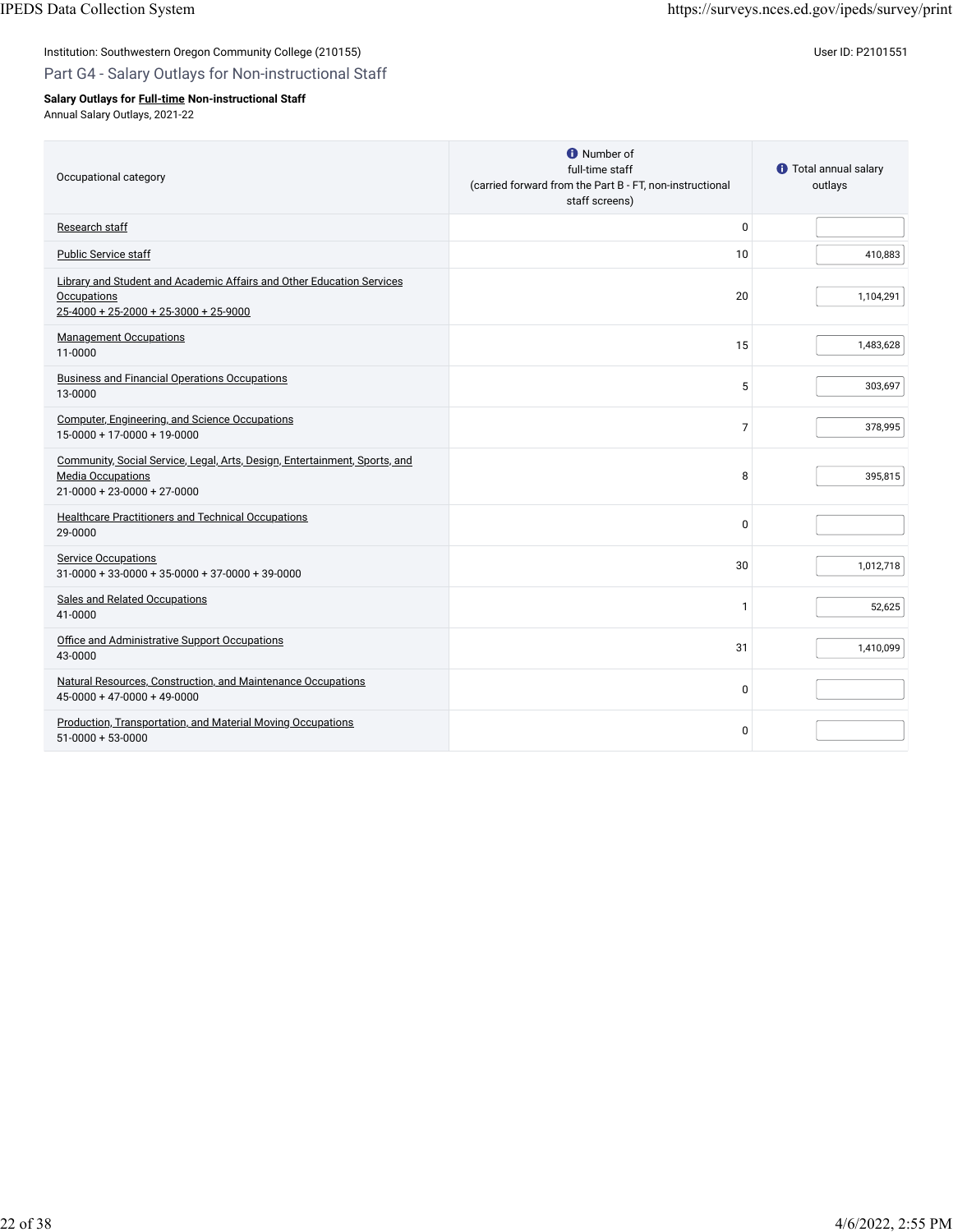### Institution: Southwestern Oregon Community College (210155) Contract the United States of the US P2101551 User ID: P2101551

Part D - Part-time Staff by Occupational Category

### **Number of [Part-time Staff](javascript:openglossary(467)) by Occupational Category**

As of November 1, 2021

- Report Hispanic/Latino individuals of any race as Hispanic/Latino
- Report race for non-Hispanic/Latino individuals only

## **Men** Race/ethnicity **[Instructional staff](javascript:openglossary(996))** [Research staff](javascript:openglossary(991)) [Public Service staff](javascript:openglossary(992)) Public Service staff [Nonresident alien](javascript:openglossary(419)) [Hispanic/Latino](javascript:openglossary(909)) 2 [American Indian or Alaska Native](javascript:openglossary(907)) [Asian](javascript:openglossary(908)) **[Black or African American](javascript:openglossary(906))** 1 **1** [Native Hawaiian or Other Paci](javascript:openglossary(910))fic Islander white the contract of  $\sim$  2  $\sim$  2  $\sim$  2  $\sim$  2  $\sim$  2  $\sim$  2  $\sim$  2  $\sim$  2  $\sim$  2  $\sim$  2  $\sim$  2  $\sim$  2  $\sim$  2  $\sim$  2  $\sim$  2  $\sim$  2  $\sim$  2  $\sim$  2  $\sim$  2  $\sim$  2  $\sim$  2  $\sim$  2  $\sim$  2  $\sim$  2  $\sim$  2  $\sim$  2  $\sim$  2  $\sim$  2  $\sim$ Two or more races 22 and 22 and 22 and 22 and 22 and 22 and 22 and 22 and 22 and 22 and 22 and 22 and 22 and 22 and 22 and 22 and 22 and 22 and 22 and 22 and 22 and 22 and 22 and 22 and 22 and 22 and 22 and 22 and 22 and 2 [Race and ethnicity unknown](javascript:openglossary(543)) 6 **Total men 71 0 2**

| Race/ethnicity                            | Instructional staff | Research staff | <b>Public Service staff</b> |
|-------------------------------------------|---------------------|----------------|-----------------------------|
| Nonresident alien                         |                     |                |                             |
| Hispanic/Latino                           | 3                   |                |                             |
| American Indian or Alaska Native          | 4                   |                |                             |
| Asian                                     |                     |                |                             |
| <b>Black or African American</b>          | $\overline{2}$      |                |                             |
| Native Hawaiian or Other Pacific Islander | $\overline{2}$      |                | $\mathbf{1}$                |
| White                                     | 65                  |                |                             |
| Two or more races                         |                     |                |                             |
| Race and ethnicity unknown                | 4                   |                |                             |
| <b>Total women</b>                        | 82                  | 0              |                             |
|                                           |                     |                |                             |
| Total (men+women)                         | 153                 | 0              | 3                           |
| Total from prior year                     | 170                 |                | 3                           |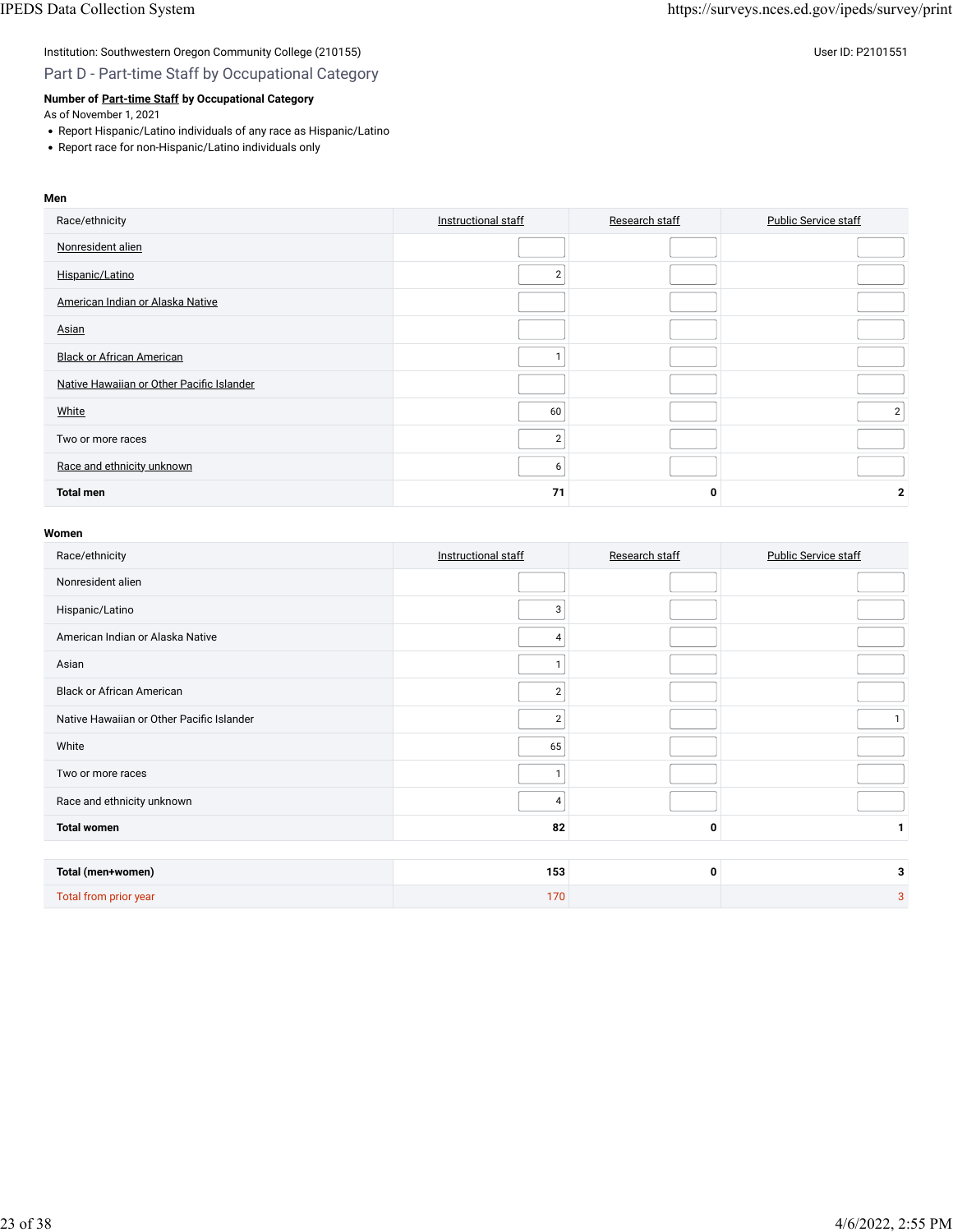Part D - Part-time Staff by Occupational Category

### **Number of [Part-time Staff](javascript:openglossary(467)) by Occupational Category**

As of November 1, 2021

- Report Hispanic/Latino individuals of any race as Hispanic/Latino
- Report race for non-Hispanic/Latino individuals only

#### **Men**

| Race/ethnicity                               | Archivists, Curators,<br>and Museum<br>Technicians<br>25-4010 | Librarians and<br><b>Media Collections</b><br>Specialists<br>25-4020 | Library<br>Technicians<br>25-4030 | <b>Student and Academic Affairs</b><br>and Other Education Services<br><b>Occupations</b><br>$25-2000 + 25-3000 + 25-9000$ | <b>Library and Student and</b><br>Academic Affairs and Other<br><b>Education Services Occupations</b> |
|----------------------------------------------|---------------------------------------------------------------|----------------------------------------------------------------------|-----------------------------------|----------------------------------------------------------------------------------------------------------------------------|-------------------------------------------------------------------------------------------------------|
| Nonresident alien                            |                                                               |                                                                      |                                   |                                                                                                                            | 0                                                                                                     |
| Hispanic/Latino                              |                                                               |                                                                      |                                   |                                                                                                                            | 0                                                                                                     |
| American Indian or<br>Alaska Native          |                                                               |                                                                      |                                   |                                                                                                                            | 0                                                                                                     |
| Asian                                        |                                                               |                                                                      |                                   |                                                                                                                            | 0                                                                                                     |
| <b>Black or African</b><br>American          |                                                               |                                                                      |                                   |                                                                                                                            | 0                                                                                                     |
| Native Hawaiian or<br>Other Pacific Islander |                                                               |                                                                      |                                   |                                                                                                                            | 0                                                                                                     |
| White                                        |                                                               |                                                                      |                                   |                                                                                                                            | 0                                                                                                     |
| Two or more races                            |                                                               |                                                                      |                                   |                                                                                                                            | 0                                                                                                     |
| Race and ethnicity<br>unknown                |                                                               |                                                                      |                                   |                                                                                                                            | 0                                                                                                     |
| <b>Total men</b>                             | 0                                                             | 0                                                                    | 0                                 | 0                                                                                                                          | 0                                                                                                     |

| Race/ethnicity                               | Archivists, Curators,<br>and Museum<br>Technicians<br>25-4010 | Librarians and<br><b>Media Collections</b><br><b>Specialists</b><br>25-4020 | Library<br>Technicians<br>25-4030 | <b>Student and Academic Affairs</b><br>and Other Education Services<br><b>Occupations</b><br>$25-2000 + 25-3000 + 25-9000$ | <b>Library and Student and</b><br>Academic Affairs and Other<br><b>Education Services Occupations</b> |
|----------------------------------------------|---------------------------------------------------------------|-----------------------------------------------------------------------------|-----------------------------------|----------------------------------------------------------------------------------------------------------------------------|-------------------------------------------------------------------------------------------------------|
| Nonresident alien                            |                                                               |                                                                             |                                   |                                                                                                                            | 0                                                                                                     |
| Hispanic/Latino                              |                                                               |                                                                             |                                   |                                                                                                                            | 0                                                                                                     |
| American Indian or<br>Alaska Native          |                                                               |                                                                             |                                   |                                                                                                                            | 0                                                                                                     |
| Asian                                        |                                                               |                                                                             |                                   |                                                                                                                            | 0                                                                                                     |
| <b>Black or African</b><br>American          |                                                               |                                                                             |                                   |                                                                                                                            | 0                                                                                                     |
| Native Hawaiian or<br>Other Pacific Islander |                                                               |                                                                             |                                   |                                                                                                                            | 0                                                                                                     |
| White                                        |                                                               |                                                                             |                                   | $\mathbf{1}$                                                                                                               | $\mathbf{1}$                                                                                          |
| Two or more races                            |                                                               |                                                                             |                                   |                                                                                                                            | 0                                                                                                     |
| Race and ethnicity<br>unknown                |                                                               |                                                                             |                                   |                                                                                                                            | 0                                                                                                     |
| <b>Total women</b>                           | 0                                                             | 0                                                                           | 0                                 | $\mathbf{1}$                                                                                                               | $\mathbf{1}$                                                                                          |
|                                              |                                                               |                                                                             |                                   |                                                                                                                            |                                                                                                       |
| Total (men+women)                            | 0                                                             | 0                                                                           | 0                                 | 1                                                                                                                          | 1                                                                                                     |
| Total from prior year                        |                                                               |                                                                             |                                   |                                                                                                                            |                                                                                                       |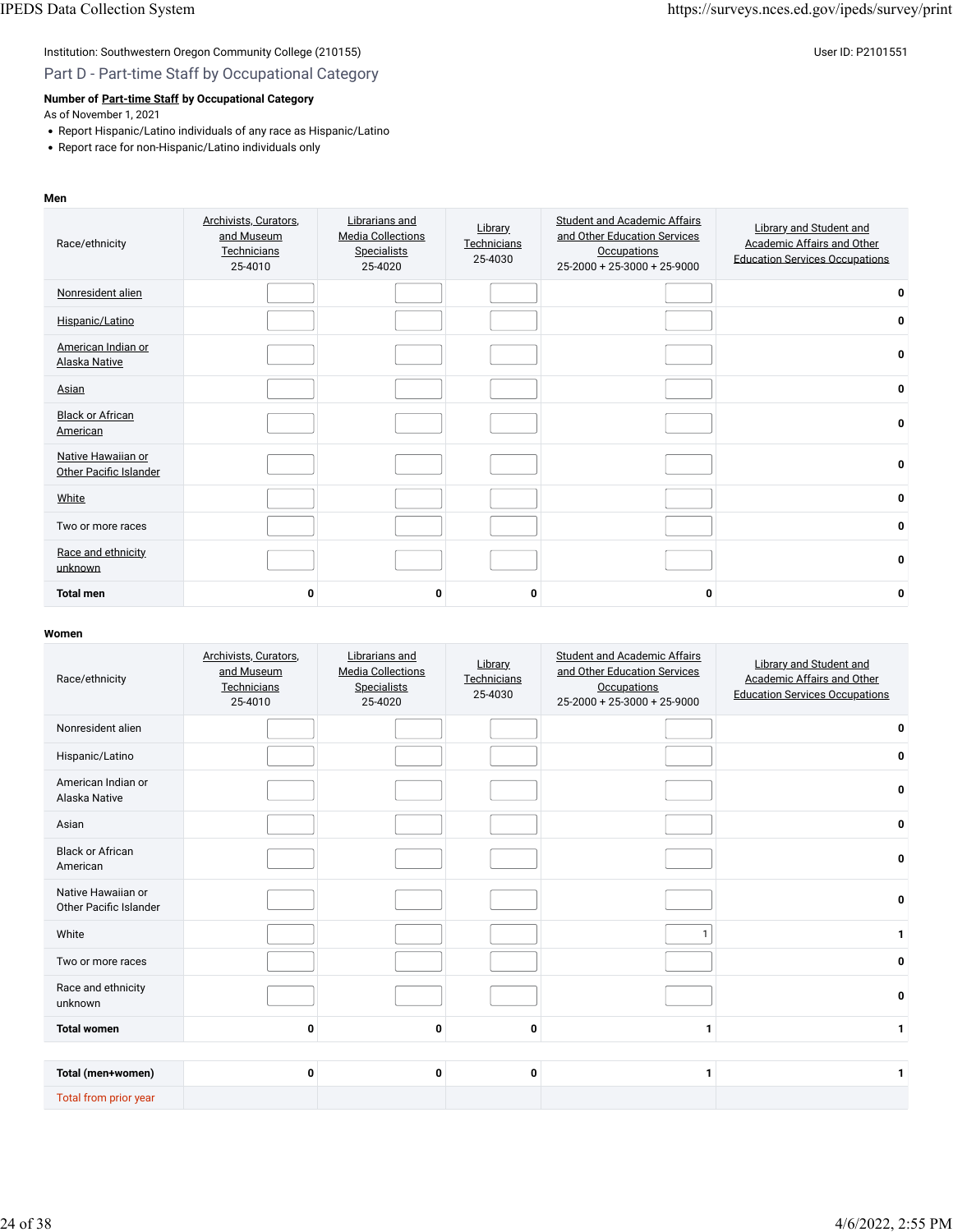### Part D - Part-time Staff by Occupational Category

### **Number of [Part-time Staff](javascript:openglossary(467))**

As of November 1, 2021

- Report Hispanic/Latino individuals of any race as Hispanic/Latino
- Report race for non-Hispanic/Latino individuals only

#### **Men**

| Race/ethnicity                                      | Management<br>Occupations<br>11-0000 | <b>Business and</b><br><b>Financial Operations</b><br>Occupations<br>13-0000 | Computer,<br>Engineering, and<br><b>Science Occupations</b><br>$15-0000 + 17-0000 +$<br>19-0000 | Community, Social Service, Legal,<br>Arts, Design, Entertainment, Sports,<br>and Media Occupations<br>$21 - 0000 + 23 - 0000 + 27 - 0000$ | Healthcare<br>Practitioners and<br><b>Technical Occupations</b><br>29-0000 |
|-----------------------------------------------------|--------------------------------------|------------------------------------------------------------------------------|-------------------------------------------------------------------------------------------------|-------------------------------------------------------------------------------------------------------------------------------------------|----------------------------------------------------------------------------|
| Nonresident alien                                   |                                      |                                                                              |                                                                                                 |                                                                                                                                           |                                                                            |
| Hispanic/Latino                                     |                                      |                                                                              |                                                                                                 |                                                                                                                                           |                                                                            |
| American Indian or<br><b>Alaska Native</b>          |                                      |                                                                              |                                                                                                 |                                                                                                                                           |                                                                            |
| Asian                                               |                                      |                                                                              |                                                                                                 |                                                                                                                                           |                                                                            |
| <b>Black or African</b><br>American                 |                                      |                                                                              |                                                                                                 |                                                                                                                                           |                                                                            |
| Native Hawaiian or<br><b>Other Pacific Islander</b> |                                      |                                                                              |                                                                                                 |                                                                                                                                           |                                                                            |
| White                                               |                                      |                                                                              |                                                                                                 |                                                                                                                                           |                                                                            |
| Two or more races                                   |                                      |                                                                              |                                                                                                 |                                                                                                                                           |                                                                            |
| Race and ethnicity.<br>unknown                      |                                      |                                                                              |                                                                                                 |                                                                                                                                           |                                                                            |
| <b>Total men</b>                                    | 0                                    | 0                                                                            | 0                                                                                               | 1                                                                                                                                         | 0                                                                          |

| Race/ethnicity                               | Management<br><b>Occupations</b><br>11-0000 | <b>Business and</b><br><b>Financial Operations</b><br>Occupations<br>13-0000 | Computer,<br>Engineering, and<br><b>Science Occupations</b><br>$15-0000 + 17-0000 +$<br>19-0000 | Community, Social Service, Legal,<br>Arts, Design, Entertainment, Sports,<br>and Media Occupations<br>$21-0000 + 23-0000 + 27-0000$ | Healthcare<br>Practitioners and<br><b>Technical Occupations</b><br>29-0000 |
|----------------------------------------------|---------------------------------------------|------------------------------------------------------------------------------|-------------------------------------------------------------------------------------------------|-------------------------------------------------------------------------------------------------------------------------------------|----------------------------------------------------------------------------|
| Nonresident alien                            |                                             |                                                                              |                                                                                                 |                                                                                                                                     |                                                                            |
| Hispanic/Latino                              |                                             |                                                                              |                                                                                                 |                                                                                                                                     |                                                                            |
| American Indian or<br>Alaska Native          |                                             |                                                                              |                                                                                                 |                                                                                                                                     |                                                                            |
| Asian                                        |                                             |                                                                              |                                                                                                 |                                                                                                                                     |                                                                            |
| <b>Black or African</b><br>American          |                                             |                                                                              |                                                                                                 |                                                                                                                                     |                                                                            |
| Native Hawaiian or<br>Other Pacific Islander |                                             |                                                                              |                                                                                                 |                                                                                                                                     |                                                                            |
| White                                        |                                             | $\mathbf{1}$                                                                 |                                                                                                 |                                                                                                                                     |                                                                            |
| Two or more races                            |                                             |                                                                              |                                                                                                 |                                                                                                                                     |                                                                            |
| Race and ethnicity<br>unknown                |                                             |                                                                              |                                                                                                 |                                                                                                                                     |                                                                            |
| <b>Total women</b>                           | 0                                           | 1                                                                            | 0                                                                                               | 0                                                                                                                                   | 0                                                                          |
|                                              |                                             |                                                                              |                                                                                                 |                                                                                                                                     |                                                                            |
| Total (men+women)                            | $\triangledown$ 0                           | 1                                                                            | 0                                                                                               | 1                                                                                                                                   | 0                                                                          |
| Total from prior year                        | $\overline{2}$                              |                                                                              |                                                                                                 |                                                                                                                                     |                                                                            |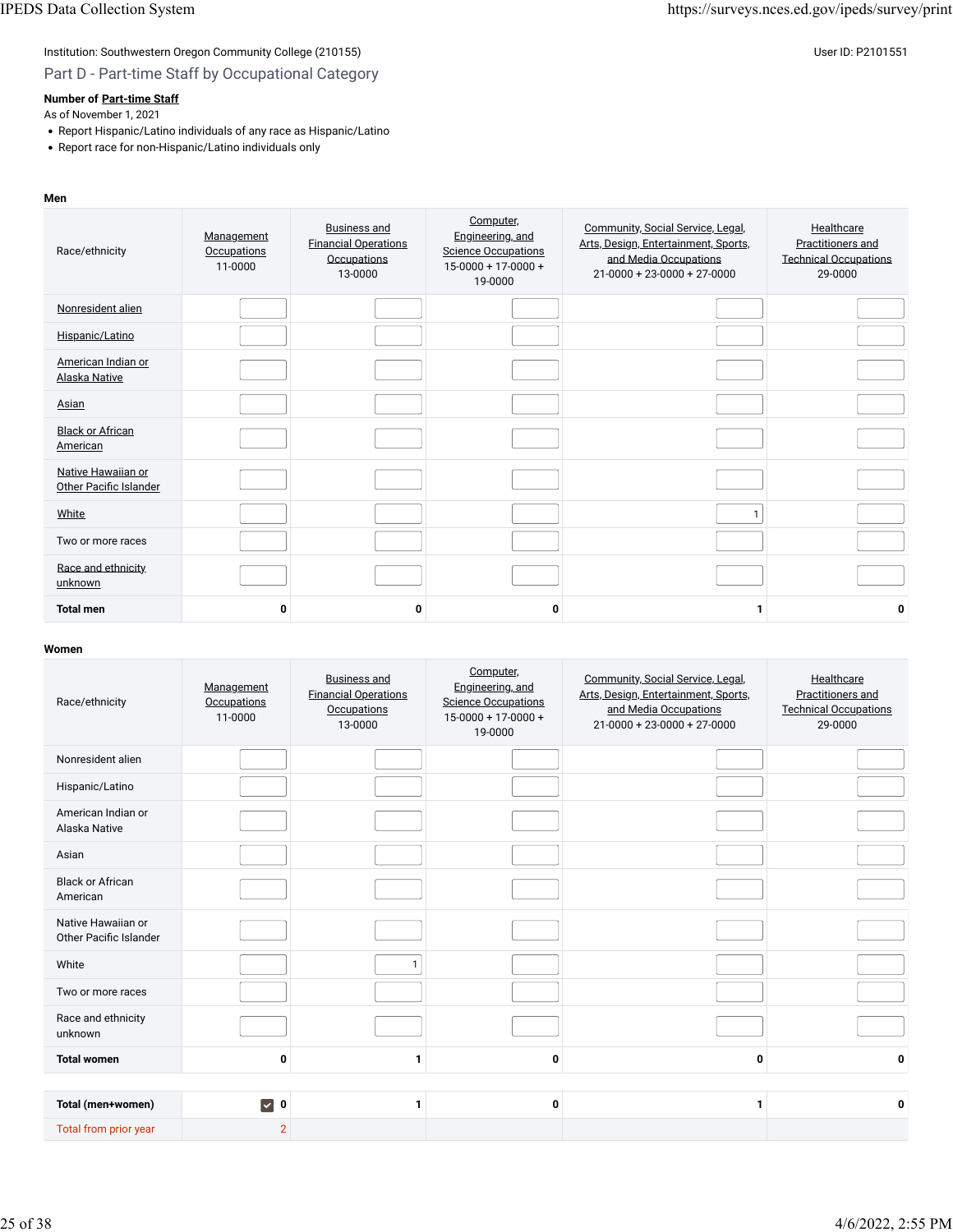## Institution: Southwestern Oregon Community College (210155) Contract the United States of the US P2101551 User ID: P2101551

### Part D - Part-time Staff by Occupational Category

### **Number of [Part-time Staff](javascript:openglossary(467))**

As of November 1, 2021

- Report Hispanic/Latino individuals of any race as Hispanic/Latino
- Report race for non-Hispanic/Latino individuals only

#### **Men** Race/ethnicity **[Service](javascript:openglossary(1003)) [Occupations](javascript:openglossary(1003))** 31-0000 + 33-0000  $+35-0000+$ 37-0000 + 39-0000 [Sales and](javascript:openglossary(987)) [Related](javascript:openglossary(987)) **[Occupations](javascript:openglossary(987))** 41-0000 Offi[ce and](javascript:openglossary(988)) [Administrative](javascript:openglossary(988)) [Support](javascript:openglossary(988)) **[Occupations](javascript:openglossary(988))** 43-0000 [Natural Resources,](javascript:openglossary(1001)) [Construction, and](javascript:openglossary(1001)) **[Maintenance](javascript:openglossary(1001)) [Occupations](javascript:openglossary(1001))** 45-0000 + 47-0000 + 49-0000 [Production,](javascript:openglossary(1000)) [Transportation, and](javascript:openglossary(1000)) [Material Moving](javascript:openglossary(1000)) **[Occupations](javascript:openglossary(1000))** 51-0000 + 53-0000 Grand Total (All part-time staff) [Nonresident alien](javascript:openglossary(419)) **0** [Hispanic/Latino](javascript:openglossary(909)) **2** [American Indian or](javascript:openglossary(907)) [Alaska Native](javascript:openglossary(907)) **<sup>0</sup>** [Asian](javascript:openglossary(908)) 2 **2 [Black or African](javascript:openglossary(906))** <u>[American](javascript:openglossary(906))</u> de la contractivité de la contractivité de la contractivité de la contractivité de la contractivité<br>American [Native Hawaiian or](javascript:openglossary(910)) **[Other Paci](javascript:openglossary(910))fic [Islander](javascript:openglossary(910)) 0** [White](javascript:openglossary(911)) 4 **67** Two or more races **2** [Race and ethnicity](javascript:openglossary(543)) [unknown](javascript:openglossary(543)) <sup>1</sup> **<sup>7</sup> Total men 7 0 0 0 0 81**

| Race/ethnicity                                         | Service<br>Occupations<br>$31 - 0000 + 33 - 0000$<br>$+35-0000+$<br>$37-0000+39-0000$ | Sales and<br>Related<br><b>Occupations</b><br>41-0000 | Office and<br>Administrative<br>Support<br>Occupations<br>43-0000 | Natural Resources.<br>Construction, and<br>Maintenance<br><b>Occupations</b><br>$45-0000 + 47-0000 +$<br>49-0000 | Production,<br>Transportation, and<br><b>Material Moving</b><br>Occupations<br>$51-0000 + 53-0000$ | <b>Grand Total</b><br>(All part-time<br>staff) |
|--------------------------------------------------------|---------------------------------------------------------------------------------------|-------------------------------------------------------|-------------------------------------------------------------------|------------------------------------------------------------------------------------------------------------------|----------------------------------------------------------------------------------------------------|------------------------------------------------|
| Nonresident alien                                      |                                                                                       |                                                       |                                                                   |                                                                                                                  |                                                                                                    | 0                                              |
| Hispanic/Latino                                        |                                                                                       |                                                       |                                                                   |                                                                                                                  |                                                                                                    | 3                                              |
| American Indian or<br>Alaska Native                    |                                                                                       |                                                       |                                                                   |                                                                                                                  |                                                                                                    | 4                                              |
| Asian                                                  |                                                                                       |                                                       |                                                                   |                                                                                                                  |                                                                                                    | $\mathbf{1}$                                   |
| <b>Black or African</b><br>American                    |                                                                                       |                                                       |                                                                   |                                                                                                                  |                                                                                                    | $\mathbf{2}$                                   |
| Native Hawaiian or<br><b>Other Pacific</b><br>Islander |                                                                                       |                                                       |                                                                   |                                                                                                                  |                                                                                                    | 3                                              |
| White                                                  | $\mathbf{1}$                                                                          |                                                       | 6                                                                 |                                                                                                                  |                                                                                                    | 74                                             |
| Two or more races                                      |                                                                                       |                                                       |                                                                   |                                                                                                                  |                                                                                                    | $\mathbf{1}$                                   |
| Race and ethnicity<br>unknown                          |                                                                                       |                                                       |                                                                   |                                                                                                                  |                                                                                                    | 5                                              |
| <b>Total women</b>                                     | $\mathbf{1}$                                                                          | 0                                                     | $\overline{7}$                                                    | 0                                                                                                                | 0                                                                                                  | 93                                             |
| Total (men+women)                                      | 8                                                                                     | 0                                                     | $\overline{7}$                                                    | 0                                                                                                                | 0                                                                                                  | 174                                            |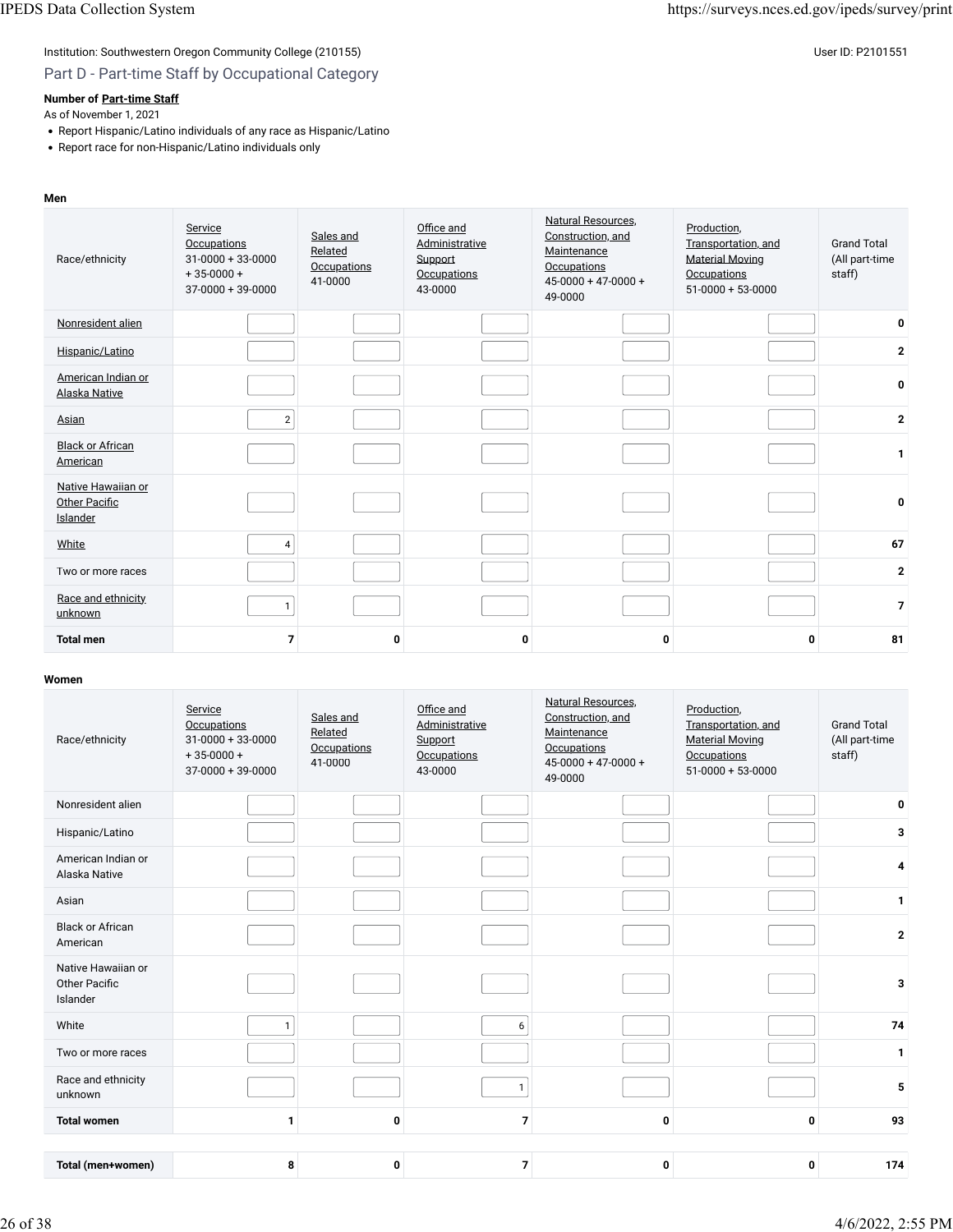| __<br>Total from prior year |  |  | 100 |
|-----------------------------|--|--|-----|
|                             |  |  |     |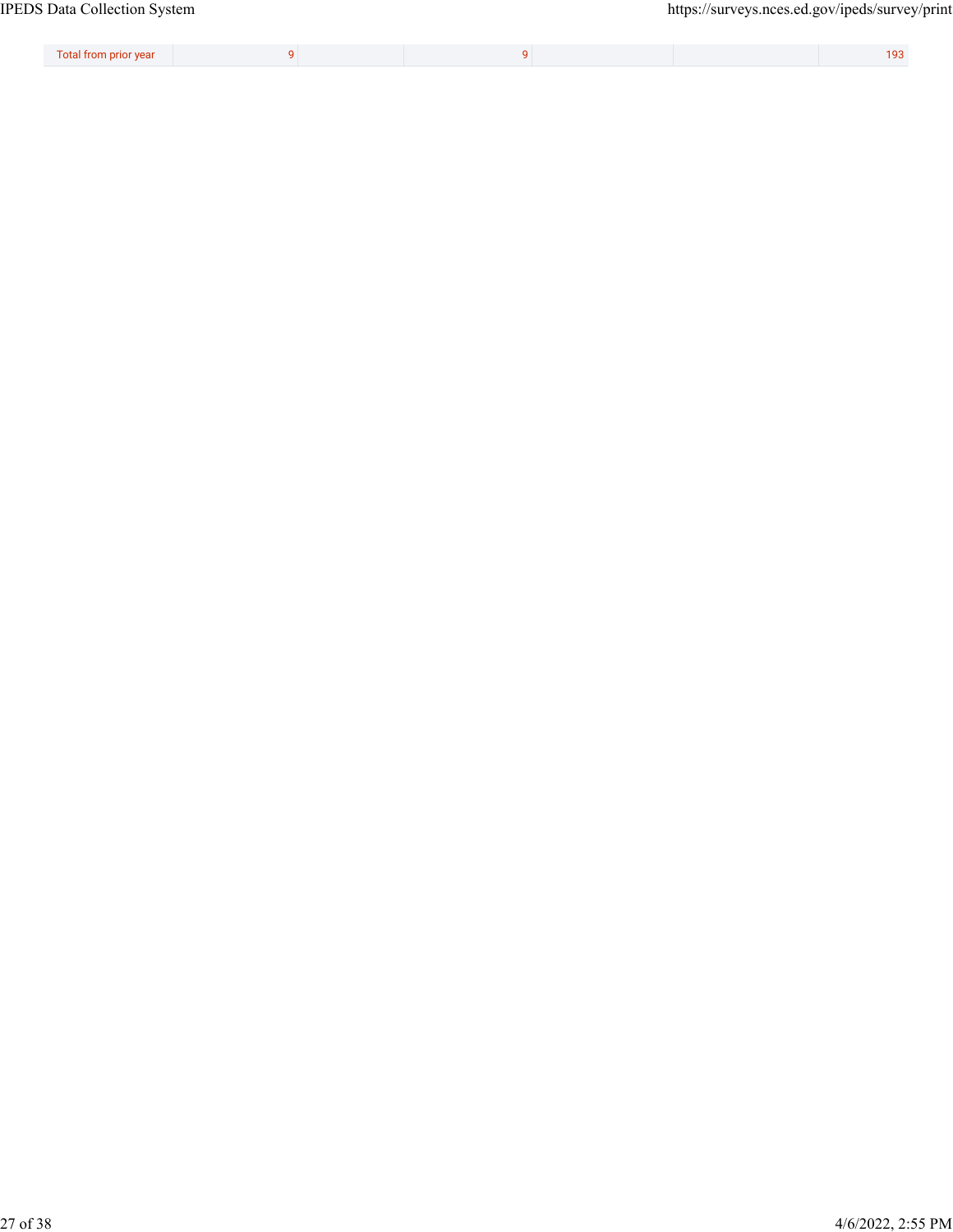### Institution: Southwestern Oregon Community College (210155) Contract the Contract of Contract of Contract of Co Part E - Part-time Staff by Occupational Category and Tenure Status

### **Number of [Part-time Staff](javascript:openglossary(467))**

As of November 1, 2021

|                                                                                                                                            |                | With Faculty Status |                |           |                    |                                  |                                                    |                    |                |
|--------------------------------------------------------------------------------------------------------------------------------------------|----------------|---------------------|----------------|-----------|--------------------|----------------------------------|----------------------------------------------------|--------------------|----------------|
| Occupational category                                                                                                                      |                | $On$                |                |           |                    | Not on Tenure Track              |                                                    | Without<br>Faculty | Total          |
|                                                                                                                                            | <b>Tenured</b> | Tenure<br>Track     | Multi-<br>year |           | Annual<br>contract | Less-than-<br>annual<br>contract | Indefinite duration<br>(continuing or at-<br>Will) | <b>Status</b>      |                |
| <b>Primarily Instruction</b>                                                                                                               | 0              | $\mathbf 0$         |                | 0         | 0                  | 0                                | 0                                                  | 153                | 153            |
| <b>O</b> Exclusively credit                                                                                                                |                |                     |                |           |                    |                                  |                                                    |                    | 0              |
| <b>O</b> Exclusively not-for-credit                                                                                                        |                |                     |                |           |                    |                                  |                                                    | $\overline{7}$     | $\overline{7}$ |
| Combined credit/not-for-credit                                                                                                             |                |                     |                |           |                    |                                  |                                                    | 146                | 146            |
| Instruction/research/public service staff                                                                                                  |                |                     |                |           |                    |                                  |                                                    |                    | 0              |
| Research staff                                                                                                                             |                |                     |                |           |                    |                                  |                                                    |                    | 0              |
| <b>Public Service staff</b>                                                                                                                |                |                     |                |           |                    |                                  |                                                    | 3                  | 3              |
| Archivists, Curators, and Museum<br>Technicians<br>25-4010                                                                                 |                |                     |                |           |                    |                                  |                                                    |                    | 0              |
| Librarians and Media Collections Specialists<br>25-4020                                                                                    |                |                     |                |           |                    |                                  |                                                    |                    | 0              |
| <b>Library Technicians</b><br>25-4030                                                                                                      |                |                     |                |           |                    |                                  |                                                    |                    | 0              |
| Student and Academic Affairs and Other<br><b>Education Services Occupations</b><br>$25-2000 + 25-3000 + 25-9000$                           |                |                     |                |           |                    |                                  |                                                    | $\mathbf{1}$       | 1              |
| <b>Management Occupations</b><br>11-0000                                                                                                   |                |                     |                |           |                    |                                  |                                                    |                    | 0              |
| <b>Business and Financial Operations</b><br>Occupations<br>13-0000                                                                         |                |                     |                |           |                    |                                  |                                                    | $\mathbf{1}$       | 1              |
| <b>Computer, Engineering, and Science</b><br><b>Occupations</b><br>$15-0000 + 17-0000 + 19-0000$                                           |                |                     |                |           |                    |                                  |                                                    |                    | 0              |
| Community, Social Service, Legal, Arts,<br>Design, Entertainment, Sports, and Media<br><b>Occupations</b><br>$21-0000 + 23-0000 + 27-0000$ |                |                     |                |           |                    |                                  |                                                    | $\mathbf{1}$       | 1              |
| <b>Healthcare Practitioners and Technical</b><br>Occupations<br>29-0000                                                                    |                |                     |                |           |                    |                                  |                                                    |                    | 0              |
| <b>Total</b>                                                                                                                               | $\pmb{0}$      | $\mathbf 0$         |                | 0         | 0                  | $\pmb{0}$                        | 0                                                  | 159                | 159            |
| Total from prior year                                                                                                                      | $\pmb{0}$      |                     | $\pmb{0}$      | $\pmb{0}$ | $\pmb{0}$          |                                  |                                                    | 175                | 175            |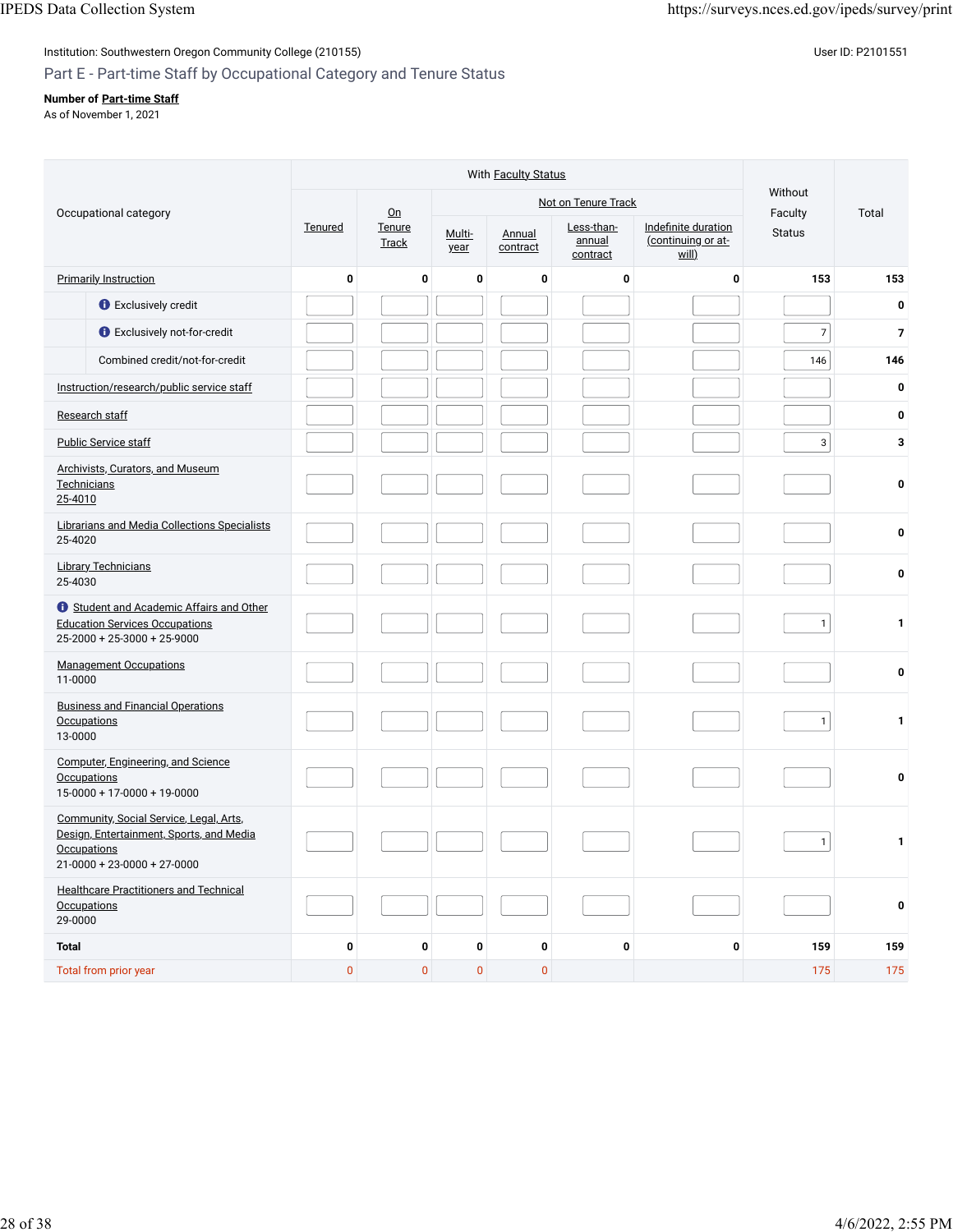Institution: Southwestern Oregon Community College (210155) Contract the Contract of Contract of Community College (210155)

### Part F - Part-time Summary

### **Summary of Part-time Staff**

As of November 1, 2021

|                        |                                                                                                                                        |           |                           |                | With Faculty Status |                                  |                                                |                    |                |  |
|------------------------|----------------------------------------------------------------------------------------------------------------------------------------|-----------|---------------------------|----------------|---------------------|----------------------------------|------------------------------------------------|--------------------|----------------|--|
|                        | Occupational category                                                                                                                  |           |                           |                |                     | Not on Tenure Track              |                                                | Without<br>Faculty | Total          |  |
|                        |                                                                                                                                        | Tenured   | On Tenure<br><b>Track</b> | Multi-<br>year | Annual<br>contract  | Less-than-<br>annual<br>contract | Indefinite duration<br>(continuing or at-will) | <b>Status</b>      |                |  |
|                        | <b>Primarily Instruction</b>                                                                                                           | $\pmb{0}$ | $\mathsf 0$               | $\pmb{0}$      | $\pmb{0}$           | $\mathbf 0$                      | $\pmb{0}$                                      | 153                | 153            |  |
|                        | Exclusively credit                                                                                                                     |           |                           |                |                     |                                  |                                                |                    | 0              |  |
|                        | Exclusively not-for-credit                                                                                                             |           |                           |                |                     |                                  |                                                | $\overline{7}$     | $\overline{7}$ |  |
|                        | Combined credit/not-for-credit                                                                                                         |           |                           |                |                     |                                  |                                                | 146                | 146            |  |
|                        | Instruction/research/public service staff                                                                                              |           |                           |                |                     |                                  |                                                |                    | 0              |  |
|                        | Research staff                                                                                                                         |           |                           |                |                     |                                  |                                                |                    | 0              |  |
|                        | Public Service staff                                                                                                                   |           |                           |                |                     |                                  |                                                | 3                  | 3              |  |
| 25-4010                | Archivists, Curators, and Museum Technicians                                                                                           |           |                           |                |                     |                                  |                                                |                    | 0              |  |
| 25-4020                | Librarians and Media Collections Specialists                                                                                           |           |                           |                |                     |                                  |                                                |                    | 0              |  |
| 25-4030                | <b>Library Technicians</b>                                                                                                             |           |                           |                |                     |                                  |                                                |                    | 0              |  |
|                        | Student and Academic Affairs and Other<br><b>Education Services Occupations</b><br>$25-2000 + 25-3000 + 25-9000$                       |           |                           |                |                     |                                  |                                                | $\mathbf{1}$       | 1              |  |
| 11-0000                | Management Occupations                                                                                                                 |           |                           |                |                     |                                  |                                                |                    | 0              |  |
| 13-0000                | <b>Business and Financial Operations Occupations</b>                                                                                   |           |                           |                |                     |                                  |                                                | $\mathbf{1}$       | 1              |  |
| Occupations            | Computer, Engineering, and Science<br>$15-0000 + 17-0000 + 19-0000$                                                                    |           |                           |                |                     |                                  |                                                |                    | 0              |  |
|                        | Community, Social Service, Legal, Arts, Design,<br>Entertainment, Sports, and Media Occupations<br>$21 - 0000 + 23 - 0000 + 27 - 0000$ |           |                           |                |                     |                                  |                                                | 1                  | 1              |  |
| Occupations<br>29-0000 | <b>Healthcare Practitioners and Technical</b>                                                                                          |           |                           |                |                     |                                  |                                                |                    | 0              |  |
| 39-0000                | <b>Service Occupations</b><br>$31-0000 + 33-0000 + 35-0000 + 37-0000 +$                                                                |           |                           |                |                     |                                  |                                                |                    | 8              |  |
| 41-0000                | Sales and Related Occupations                                                                                                          |           |                           |                |                     |                                  |                                                |                    | 0              |  |
| 43-0000                | Office and Administrative Support Occupations                                                                                          |           |                           |                |                     |                                  |                                                |                    | $\overline{7}$ |  |
|                        | Natural Resources, Construction, and<br>Maintenance Occupations<br>$45-0000 + 47-0000 + 49-0000$                                       |           |                           |                |                     |                                  |                                                |                    | 0              |  |
|                        | Production, Transportation, and Material<br><b>Moving Occupations</b><br>$51-0000 + 53-0000$                                           |           |                           |                |                     |                                  |                                                |                    | 0              |  |
| <b>Total</b>           |                                                                                                                                        |           |                           |                |                     |                                  |                                                |                    | 174            |  |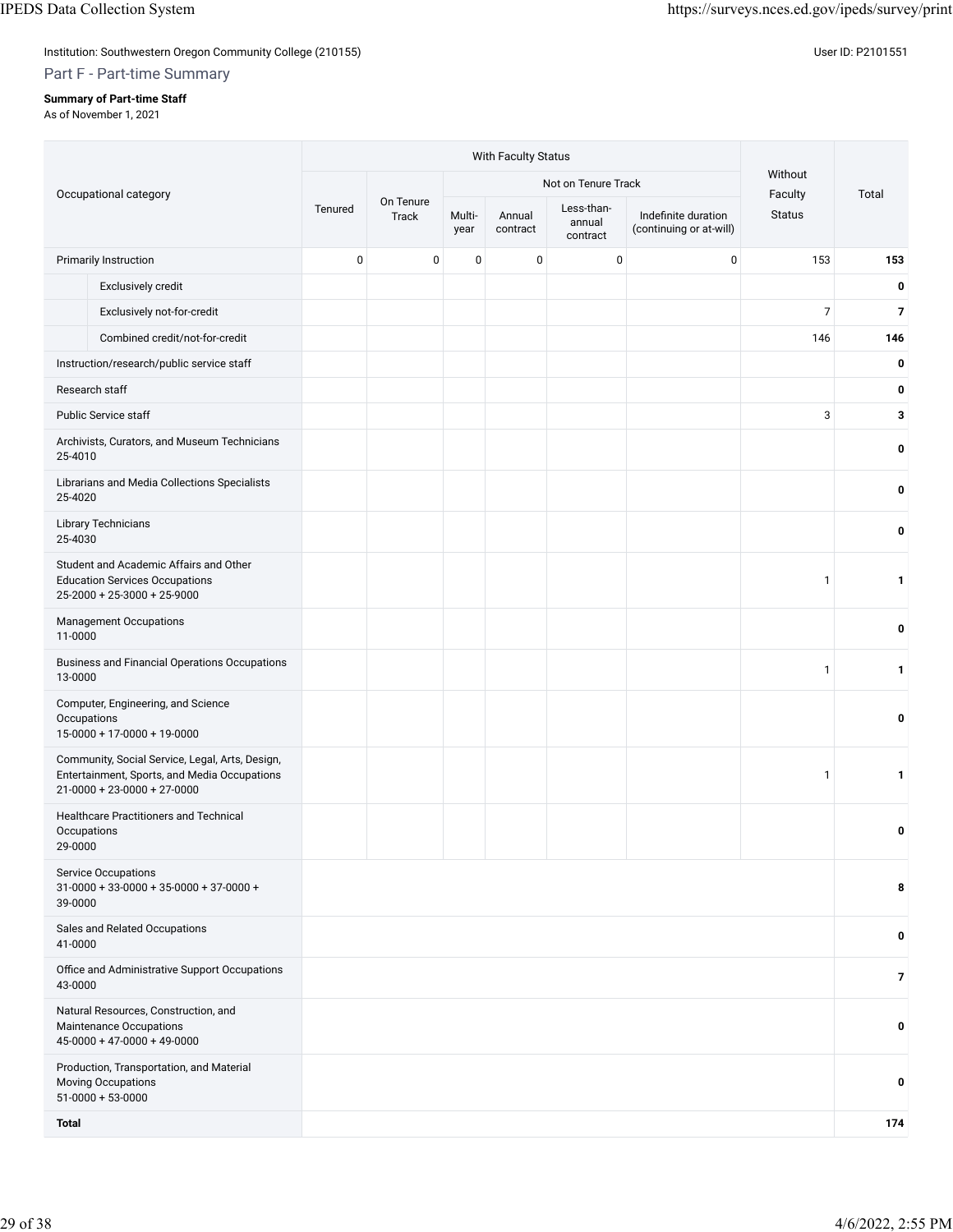Part H - New Hires, Full-time Instructional Staff by Tenure Status

**Number of [Newly Hired](javascript:openglossary(407)) [Full-time](javascript:openglossary(257)) Permanent [Instructional Staff](javascript:openglossary(996))**

(Hired full-time between November 1, 2020 - October 31, 2021)

- Report Hispanic/Latino individuals of any race as Hispanic/Latino
- Report race for non-Hispanic/Latino individuals only
- Include Primarily Instruction and Instruction Combined with Research and Public Service

#### **Men**

| Race/ethnicity                               | Tenured | On Tenure    |                |                           | Not on Tenure Track          |                                                | <b>Without Faculty</b> | Total        |
|----------------------------------------------|---------|--------------|----------------|---------------------------|------------------------------|------------------------------------------------|------------------------|--------------|
|                                              |         | <b>Track</b> | Multi-<br>year | <b>Annual</b><br>contract | Less-than-annual<br>contract | Indefinite duration<br>(continuing or at-will) | <b>Status</b>          |              |
| Nonresident alien                            |         |              |                |                           |                              |                                                |                        | $\mathbf 0$  |
| Hispanic/Latino                              |         |              |                |                           |                              |                                                |                        | 0            |
| American Indian or Alaska<br><b>Native</b>   |         |              |                |                           |                              |                                                |                        | 0            |
| Asian                                        |         |              |                |                           |                              |                                                |                        | 0            |
| <b>Black or African American</b>             |         |              |                |                           |                              |                                                |                        | 0            |
| Native Hawaiian or Other<br>Pacific Islander |         |              |                |                           |                              |                                                |                        | 0            |
| White                                        |         | $\mathbf{1}$ |                |                           |                              |                                                |                        | $\mathbf{1}$ |
| Two or more races                            |         |              |                |                           |                              |                                                |                        | 0            |
| Race and ethnicity unknown                   |         |              |                |                           |                              |                                                |                        | 0            |
| <b>Total men</b>                             | 0       |              | 0              | 0                         | 0                            | 0                                              | 0                      | 1            |

| Race/ethnicity                               |         | On Tenure      |                |                    | Not on Tenure Track          |                                                | <b>Without Faculty</b><br><b>Status</b> | Total        |
|----------------------------------------------|---------|----------------|----------------|--------------------|------------------------------|------------------------------------------------|-----------------------------------------|--------------|
|                                              | Tenured | <b>Track</b>   | Multi-<br>year | Annual<br>contract | Less-than-annual<br>contract | Indefinite duration<br>(continuing or at-will) |                                         |              |
| Nonresident alien                            |         |                |                |                    |                              |                                                |                                         | 0            |
| Hispanic/Latino                              |         |                |                |                    |                              |                                                |                                         | 0            |
| American Indian or Alaska<br>Native          |         |                |                |                    |                              |                                                |                                         | 0            |
| Asian                                        |         |                |                |                    |                              |                                                |                                         | 0            |
| <b>Black or African American</b>             |         |                |                |                    |                              |                                                |                                         | 0            |
| Native Hawaiian or Other<br>Pacific Islander |         |                |                |                    |                              |                                                |                                         | 0            |
| White                                        |         | $\overline{2}$ |                |                    |                              |                                                |                                         | 3            |
| Two or more races                            |         |                |                |                    |                              |                                                |                                         | 0            |
| Race and ethnicity unknown                   |         | 1              |                |                    |                              |                                                |                                         | $\mathbf{1}$ |
| <b>Total women</b>                           | 0       | 3              | 0              | $\mathbf{1}$       | 0                            | 0                                              | 0                                       | 4            |
|                                              |         |                |                |                    |                              |                                                |                                         |              |
| Total (men+women)                            | 0       | 4              | 0              | 1                  | $\mathbf 0$                  | 0                                              | 0                                       | 5            |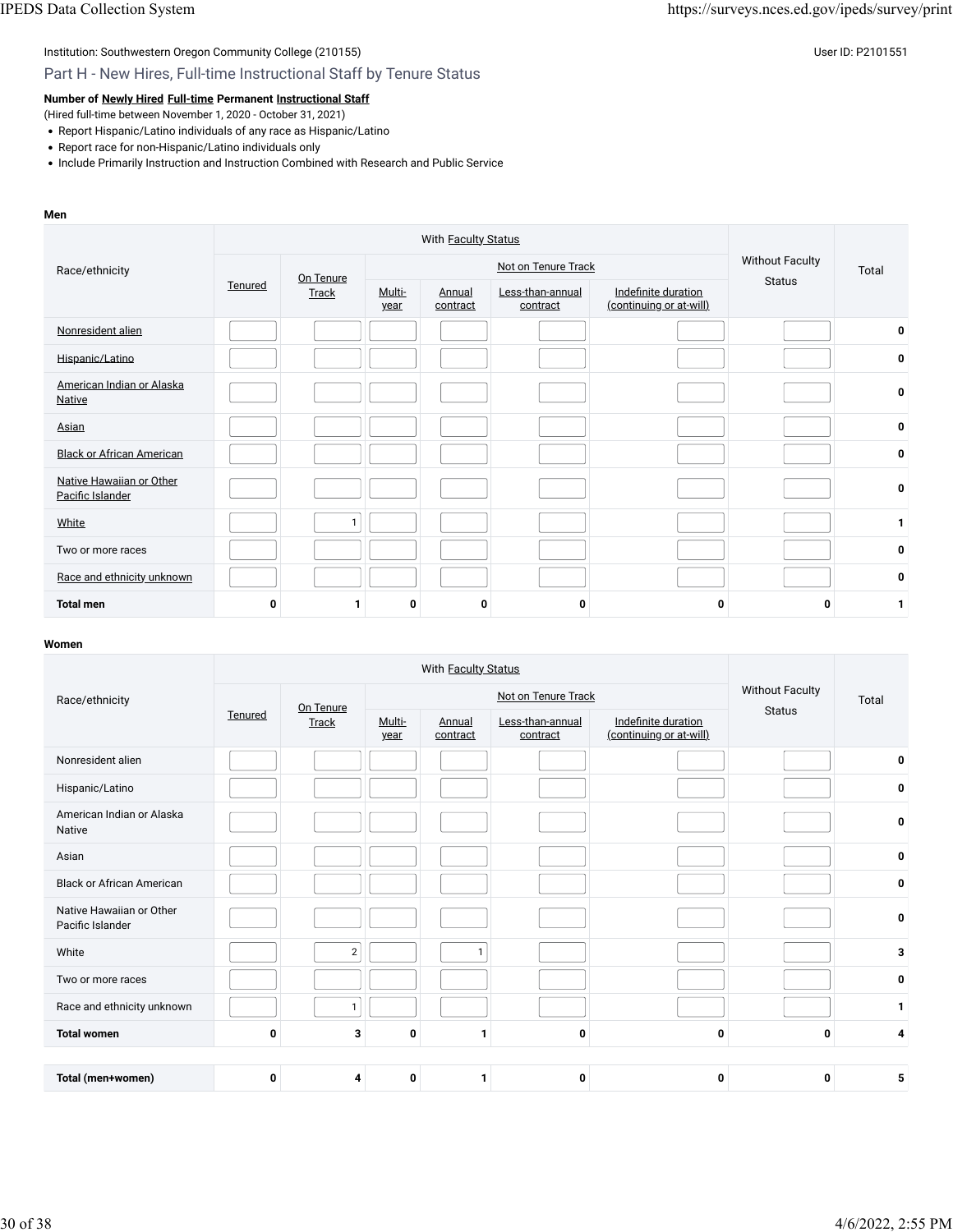## Part H - New Hires, Full-time Staff by Occupational Category

### **Number of [Newly Hired](javascript:openglossary(407)) [Full-time Staff](javascript:openglossary(257))**

(Hired full-time between November 1, 2020 - October 31, 2021)

- Report Hispanic/Latino individuals of any race as Hispanic/Latino
- Report race for non-Hispanic/Latino individuals only

#### **Men**

| Race/ethnicity                               | <b>Instructional Staff</b><br>(from Part H, screen<br><u>1)</u> | Research<br>staff | <b>Public Service</b><br>staff | Library and Student and Academic Affairs and Other Education<br><b>Services Occupations</b><br>25-4000 + 25-2000 + 25-3000 + 25-9000 |
|----------------------------------------------|-----------------------------------------------------------------|-------------------|--------------------------------|--------------------------------------------------------------------------------------------------------------------------------------|
| Nonresident alien                            | 0                                                               |                   |                                |                                                                                                                                      |
| Hispanic/Latino                              | $\Omega$                                                        |                   |                                |                                                                                                                                      |
| American Indian or Alaska Native             | $\Omega$                                                        |                   |                                |                                                                                                                                      |
| Asian                                        | $\bf{0}$                                                        |                   |                                |                                                                                                                                      |
| <b>Black or African American</b>             | $\Omega$                                                        |                   |                                |                                                                                                                                      |
| Native Hawaiian or Other Pacific<br>Islander | $\bf{0}$                                                        |                   |                                |                                                                                                                                      |
| White                                        |                                                                 |                   |                                |                                                                                                                                      |
| Two or more races                            | $\Omega$                                                        |                   |                                |                                                                                                                                      |
| Race and ethnicity unknown                   | 0                                                               |                   |                                |                                                                                                                                      |
| <b>Total men</b>                             |                                                                 | 0                 |                                | 0                                                                                                                                    |

| Race/ethnicity                               | <b>Instructional Staff</b><br>(from Part H, screen<br>$\underline{1}$ | Research<br>staff | <b>Public Service</b><br>staff | Library and Student and Academic Affairs and Other Education<br><b>Services Occupations</b><br>$25-4000+25-2000+25-3000+25-9000$ |
|----------------------------------------------|-----------------------------------------------------------------------|-------------------|--------------------------------|----------------------------------------------------------------------------------------------------------------------------------|
| Nonresident alien                            | 0                                                                     |                   |                                |                                                                                                                                  |
| Hispanic/Latino                              | 0                                                                     |                   |                                |                                                                                                                                  |
| American Indian or Alaska Native             | 0                                                                     |                   |                                |                                                                                                                                  |
| Asian                                        | 0                                                                     |                   |                                |                                                                                                                                  |
| <b>Black or African American</b>             | 0                                                                     |                   |                                |                                                                                                                                  |
| Native Hawaiian or Other Pacific<br>Islander | 0                                                                     |                   |                                |                                                                                                                                  |
| White                                        | 3                                                                     |                   |                                |                                                                                                                                  |
| Two or more races                            | 0                                                                     |                   |                                |                                                                                                                                  |
| Race and ethnicity unknown                   |                                                                       |                   |                                |                                                                                                                                  |
| <b>Total women</b>                           | 4                                                                     | 0                 |                                | 0                                                                                                                                |
|                                              |                                                                       |                   |                                |                                                                                                                                  |
| Total (men+women)                            | 5                                                                     | 0                 |                                | 0                                                                                                                                |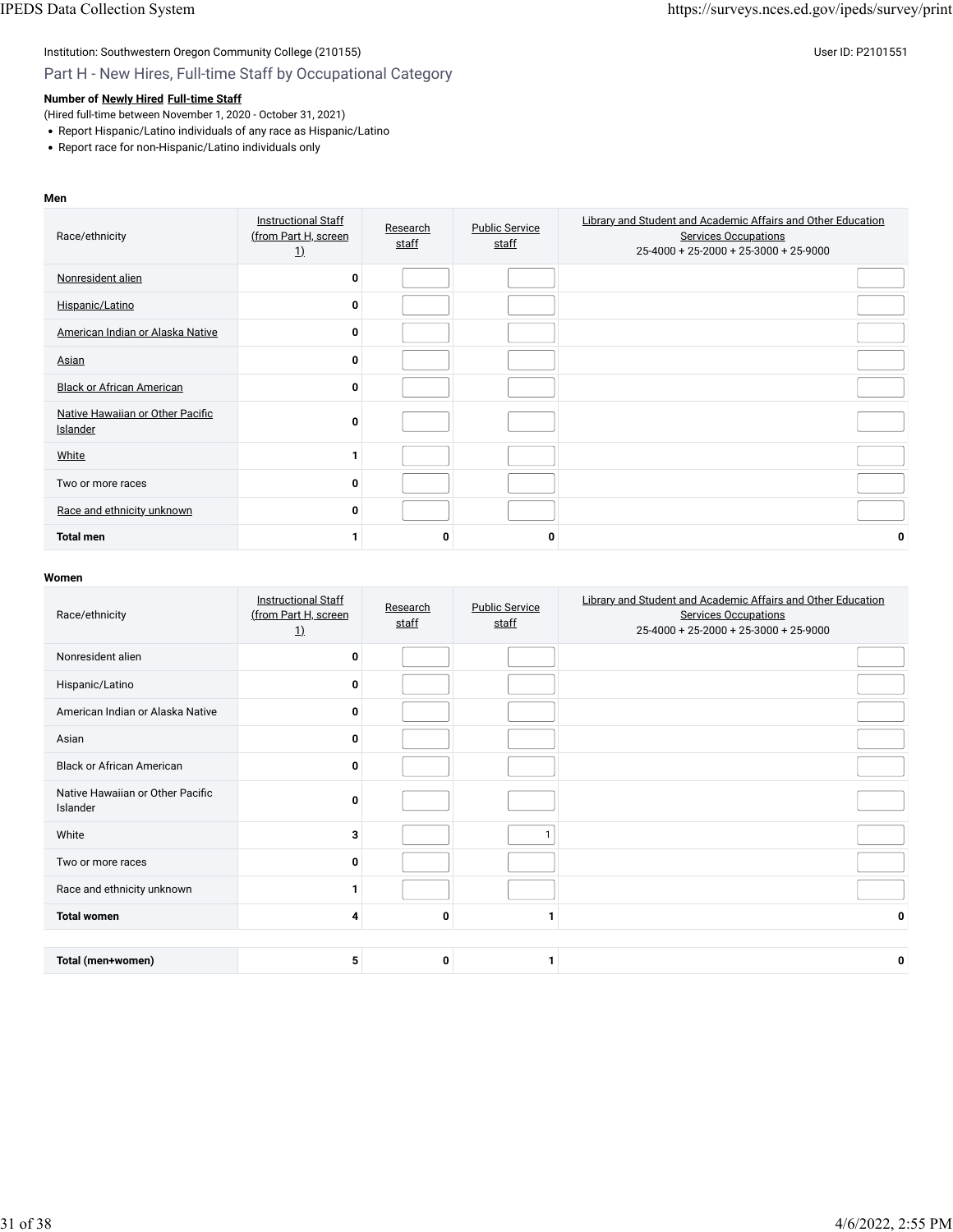### Part H - New Hires, Full-time Staff by Occupational Category

### **Number of [Newly Hired](javascript:openglossary(407)) [Full-time Staff](javascript:openglossary(257))**

(Hired full-time between November 1, 2020 - October 31, 2021)

- Report Hispanic/Latino individuals of any race as Hispanic/Latino
- Report race for non-Hispanic/Latino individuals only

#### **Men**

| Race/ethnicity                               | Management<br>Occupations<br>11-0000 | <b>Business and</b><br><b>Financial Operations</b><br>Occupations<br>13-0000 | Computer,<br>Engineering, and<br><b>Science Occupations</b><br>$15-0000 + 17-0000 +$<br>19-0000 | Community, Social Service, Legal,<br>Arts, Design, Entertainment, Sports,<br>and Media Occupations<br>$21-0000 + 23-0000 + 27-0000$ | Healthcare<br>Practitioners and<br><b>Technical Occupations</b><br>29-0000 |
|----------------------------------------------|--------------------------------------|------------------------------------------------------------------------------|-------------------------------------------------------------------------------------------------|-------------------------------------------------------------------------------------------------------------------------------------|----------------------------------------------------------------------------|
| Nonresident alien                            |                                      |                                                                              |                                                                                                 |                                                                                                                                     |                                                                            |
| Hispanic/Latino                              |                                      |                                                                              |                                                                                                 |                                                                                                                                     |                                                                            |
| American Indian or<br>Alaska Native          |                                      |                                                                              |                                                                                                 |                                                                                                                                     |                                                                            |
| Asian                                        |                                      |                                                                              |                                                                                                 |                                                                                                                                     |                                                                            |
| <b>Black or African</b><br>American          |                                      |                                                                              |                                                                                                 |                                                                                                                                     |                                                                            |
| Native Hawaiian or<br>Other Pacific Islander |                                      |                                                                              |                                                                                                 |                                                                                                                                     |                                                                            |
| White                                        |                                      |                                                                              |                                                                                                 |                                                                                                                                     |                                                                            |
| Two or more races                            |                                      |                                                                              |                                                                                                 |                                                                                                                                     |                                                                            |
| Race and ethnicity<br>unknown                |                                      |                                                                              |                                                                                                 |                                                                                                                                     |                                                                            |
| <b>Total men</b>                             | 0                                    | 0                                                                            | 0                                                                                               | $\mathbf{0}$                                                                                                                        | 0                                                                          |

| Race/ethnicity                                      | Management<br>Occupations<br>11-0000 | <b>Business and</b><br><b>Financial Operations</b><br><b>Occupations</b><br>13-0000 | Computer,<br>Engineering, and<br><b>Science Occupations</b><br>$15-0000 + 17-0000 +$<br>19-0000 | Community, Social Service, Legal,<br>Arts, Design, Entertainment, Sports,<br>and Media Occupations<br>$21 - 0000 + 23 - 0000 + 27 - 0000$ | Healthcare<br>Practitioners and<br><b>Technical Occupations</b><br>29-0000 |
|-----------------------------------------------------|--------------------------------------|-------------------------------------------------------------------------------------|-------------------------------------------------------------------------------------------------|-------------------------------------------------------------------------------------------------------------------------------------------|----------------------------------------------------------------------------|
| Nonresident alien                                   |                                      |                                                                                     |                                                                                                 |                                                                                                                                           |                                                                            |
| Hispanic/Latino                                     |                                      |                                                                                     |                                                                                                 |                                                                                                                                           |                                                                            |
| American Indian or<br>Alaska Native                 |                                      |                                                                                     |                                                                                                 |                                                                                                                                           |                                                                            |
| Asian                                               |                                      |                                                                                     |                                                                                                 |                                                                                                                                           |                                                                            |
| <b>Black or African</b><br>American                 |                                      |                                                                                     |                                                                                                 |                                                                                                                                           |                                                                            |
| Native Hawaiian or<br><b>Other Pacific Islander</b> |                                      |                                                                                     |                                                                                                 |                                                                                                                                           |                                                                            |
| White                                               |                                      |                                                                                     |                                                                                                 |                                                                                                                                           |                                                                            |
| Two or more races                                   |                                      |                                                                                     |                                                                                                 |                                                                                                                                           |                                                                            |
| Race and ethnicity<br>unknown                       |                                      |                                                                                     |                                                                                                 |                                                                                                                                           |                                                                            |
| <b>Total women</b>                                  | 0                                    | 0                                                                                   | 0                                                                                               | 1                                                                                                                                         | 0                                                                          |
|                                                     |                                      |                                                                                     |                                                                                                 |                                                                                                                                           |                                                                            |
| Total (men+women)                                   | 0                                    | 0                                                                                   | 0                                                                                               | 1                                                                                                                                         | 0                                                                          |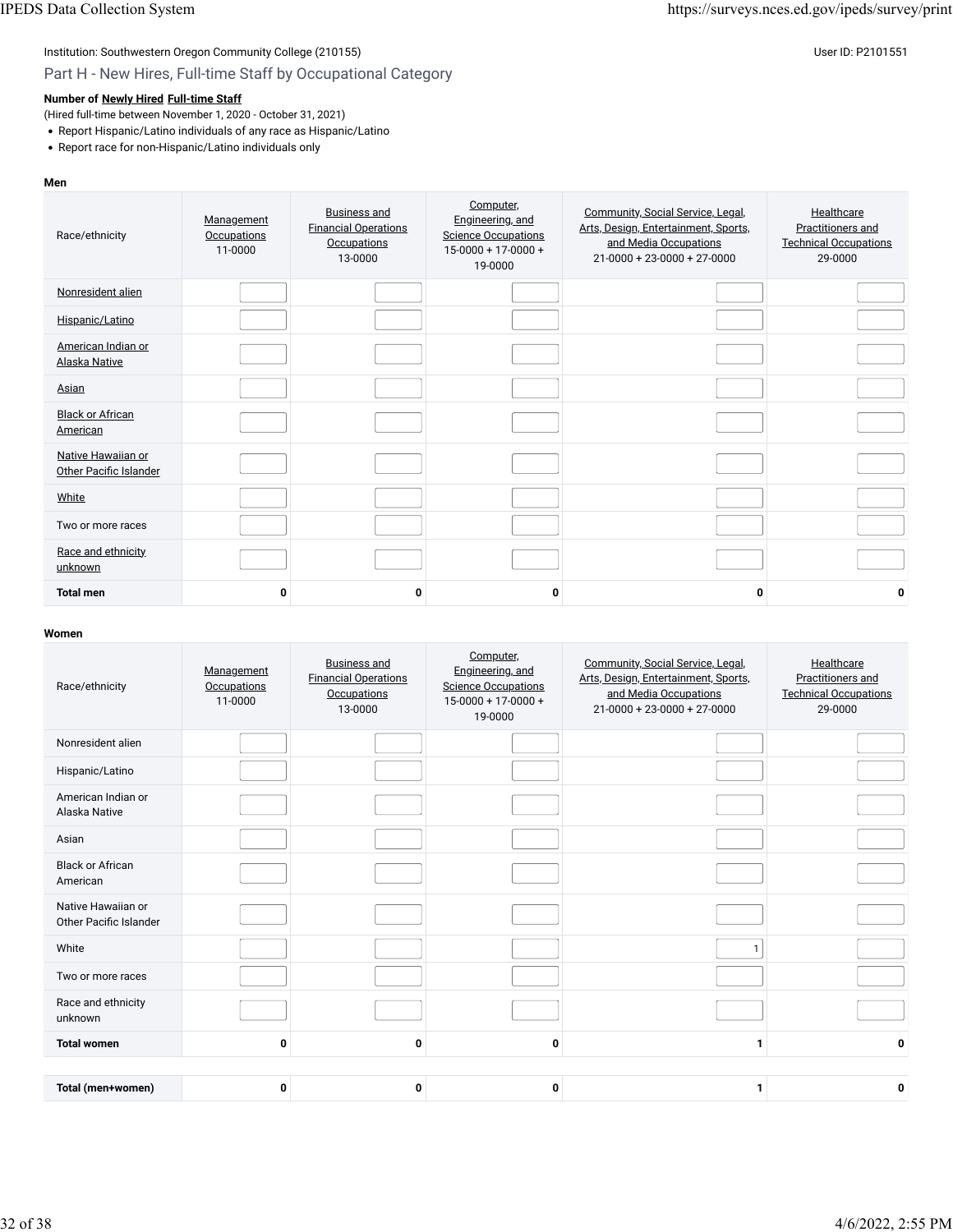# Institution: Southwestern Oregon Community College (210155) Community College (210155)

## Part H - New Hires, Full-time Staff by Occupational Category

### **Number of [Newly Hired](javascript:openglossary(407)) [Full-time Staff](javascript:openglossary(257))**

(Hired full-time between November 1, 2020 - October 31, 2021)

- Report Hispanic/Latino individuals of any race as Hispanic/Latino
- Report race for non-Hispanic/Latino individuals only

#### **Men** Race/ethnicity **[Service](javascript:openglossary(1003)) [Occupations](javascript:openglossary(1003))** 31-0000 + 33-0000  $+35-0000+$ 37-0000 + 39-0000 [Sales and](javascript:openglossary(987)) [Related](javascript:openglossary(987)) **[Occupations](javascript:openglossary(987))** 41-0000 Offi[ce and](javascript:openglossary(988)) [Administrative](javascript:openglossary(988)) [Support](javascript:openglossary(988)) **[Occupations](javascript:openglossary(988))** 43-0000 [Natural Resources,](javascript:openglossary(1001)) [Construction, and](javascript:openglossary(1001)) **[Maintenance](javascript:openglossary(1001)) [Occupations](javascript:openglossary(1001))** 45-0000 + 47-0000 + 49-0000 [Production,](javascript:openglossary(1000)) [Transportation, and](javascript:openglossary(1000)) [Material Moving](javascript:openglossary(1000)) **[Occupations](javascript:openglossary(1000))** 51-0000 + 53-0000 Grand Total (All full-time new hires) [Nonresident alien](javascript:openglossary(419)) **0** [Hispanic/Latino](javascript:openglossary(909)) **0** [American Indian or](javascript:openglossary(907)) [Alaska Native](javascript:openglossary(907)) **<sup>0</sup>** [Asian](javascript:openglossary(908)) **0 [Black or African](javascript:openglossary(906))** <u>[American](javascript:openglossary(906))</u> de la contractività del contractività del contractività del contractività del contractività del contra<br>American [Native Hawaiian or](javascript:openglossary(910)) **[Other Paci](javascript:openglossary(910))fic [Islander](javascript:openglossary(910)) 0** [White](javascript:openglossary(911)) 2 **3** Two or more races **0** [Race and ethnicity](javascript:openglossary(543)) [unknown](javascript:openglossary(543)) **<sup>0</sup> Total men 2 0 0 0 0 3**

| Race/ethnicity                                         | Service<br>Occupations<br>$31 - 0000 + 33 - 0000$<br>$+35-0000+$<br>$37-0000 + 39-0000$ | Sales and<br>Related<br><b>Occupations</b><br>41-0000 | Office and<br>Administrative<br>Support<br>Occupations<br>43-0000 | Natural Resources.<br>Construction, and<br>Maintenance<br><b>Occupations</b><br>$45 - 0000 + 47 - 0000 +$<br>49-0000 | Production,<br>Transportation, and<br><b>Material Moving</b><br>Occupations<br>$51-0000 + 53-0000$ | <b>Grand Total</b><br>(All full-time<br>new hires) |
|--------------------------------------------------------|-----------------------------------------------------------------------------------------|-------------------------------------------------------|-------------------------------------------------------------------|----------------------------------------------------------------------------------------------------------------------|----------------------------------------------------------------------------------------------------|----------------------------------------------------|
| Nonresident alien                                      |                                                                                         |                                                       |                                                                   |                                                                                                                      |                                                                                                    | 0                                                  |
| Hispanic/Latino                                        |                                                                                         |                                                       | $\mathbf{1}$                                                      |                                                                                                                      |                                                                                                    | 1                                                  |
| American Indian or<br>Alaska Native                    | $\mathbf{1}$                                                                            |                                                       |                                                                   |                                                                                                                      |                                                                                                    | $\mathbf 1$                                        |
| Asian                                                  |                                                                                         |                                                       |                                                                   |                                                                                                                      |                                                                                                    | 0                                                  |
| <b>Black or African</b><br>American                    |                                                                                         |                                                       |                                                                   |                                                                                                                      |                                                                                                    | 0                                                  |
| Native Hawaiian or<br><b>Other Pacific</b><br>Islander |                                                                                         |                                                       |                                                                   |                                                                                                                      |                                                                                                    | 0                                                  |
| White                                                  |                                                                                         |                                                       | $\mathbf{1}$                                                      |                                                                                                                      |                                                                                                    | 6                                                  |
| Two or more races                                      |                                                                                         |                                                       |                                                                   |                                                                                                                      |                                                                                                    | 0                                                  |
| Race and ethnicity<br>unknown                          |                                                                                         |                                                       |                                                                   |                                                                                                                      |                                                                                                    | $\mathbf{1}$                                       |
| <b>Total women</b>                                     | 1                                                                                       | 0                                                     | $\mathbf{2}$                                                      | 0                                                                                                                    | 0                                                                                                  | 9                                                  |
| Total (men+women)                                      | 3                                                                                       | 0                                                     | $\mathbf{2}$                                                      | 0                                                                                                                    | 0                                                                                                  | 12                                                 |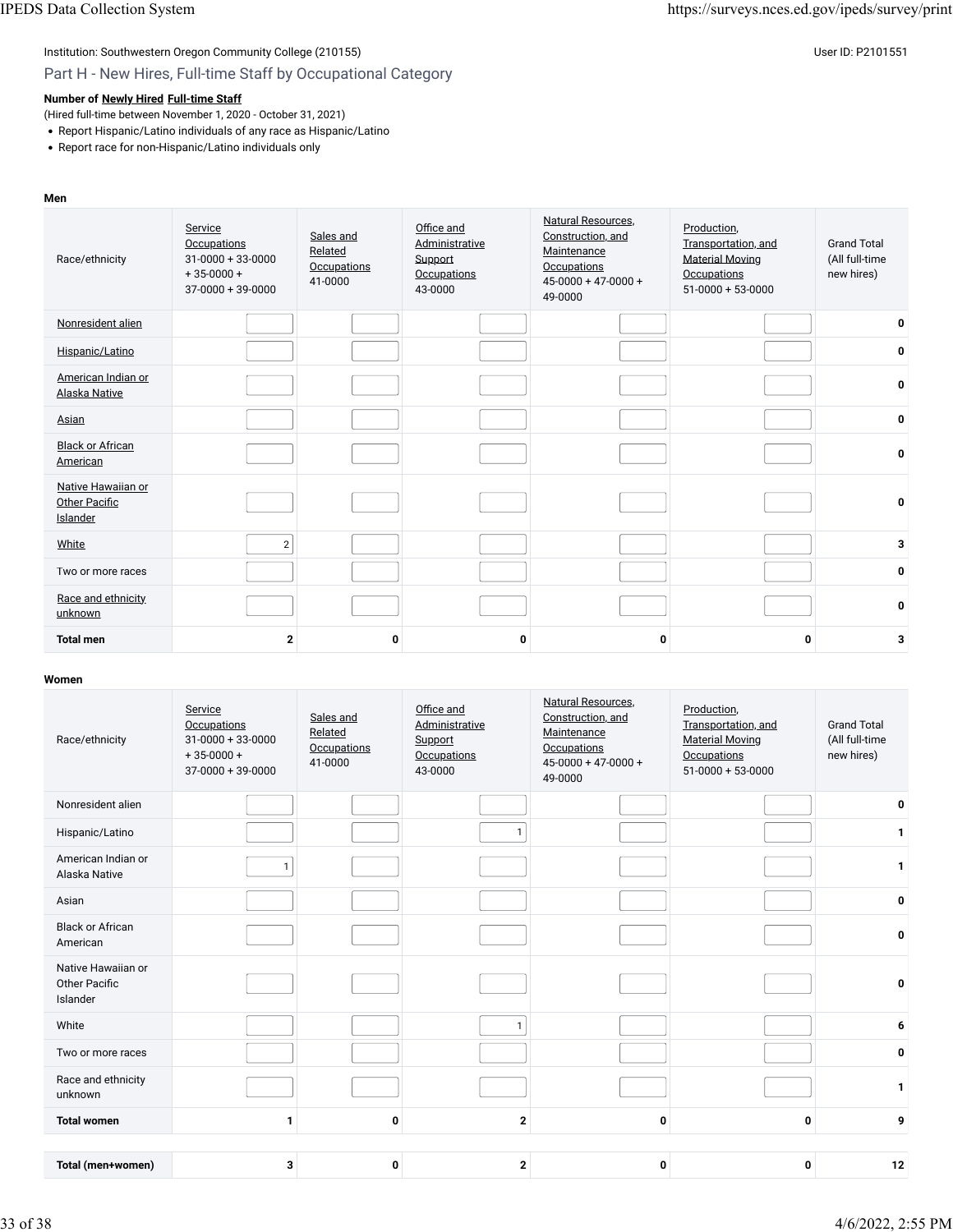no.

Institution: Southwestern Oregon Community College (210155) Contract the Contract of Contract of Contract of Co

Human Resources Survey Evaluation

**Were any staff members difficult to categorize? If so, please explain in the box below.**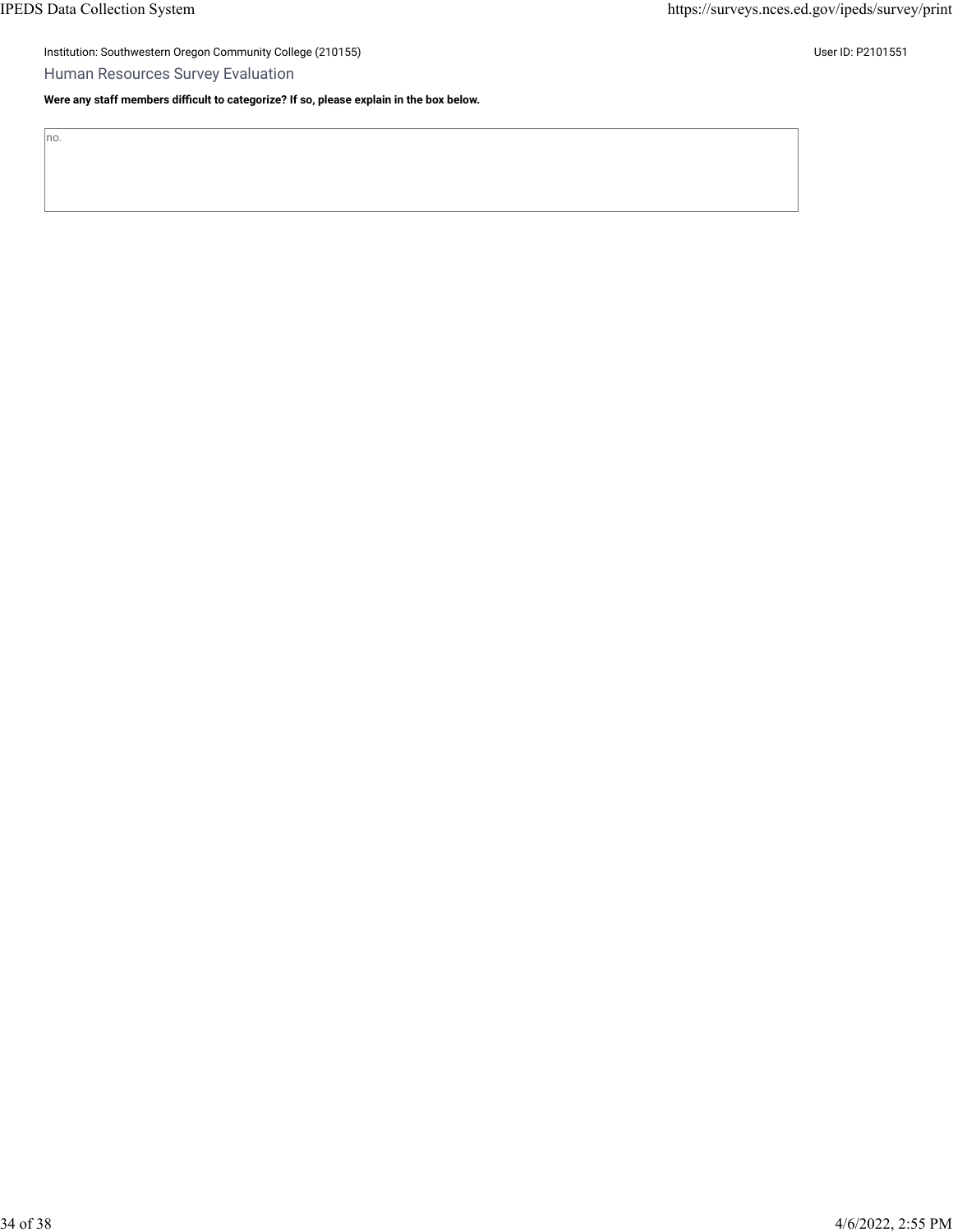Institution: Southwestern Oregon Community College (210155) Community College (210155)

### Prepared by

#### **Prepared by**

Reporting Reminders:

- The name of the preparer is being collected so that we can follow up with the appropriate person in the event that there are questions concerning the data.
- The Keyholder will be copied on all email correspondence to other preparers.
- The time it took to prepare this component is being collected so that we can continue to improve our estimate of the reporting burden associated with IPEDS.
- Please include in your estimate the time it took for you to review instructions, query and search data sources, complete and review the component, and submit the data through the Data Collection System.
- Thank you for your assistance.

| This survey component was prepared by: |                             |   |                          |           |                   |  |  |  |
|----------------------------------------|-----------------------------|---|--------------------------|-----------|-------------------|--|--|--|
|                                        | Keyholder                   |   | <b>SFA Contact</b>       | $\bullet$ | <b>HR Contact</b> |  |  |  |
|                                        | <b>Finance Contact</b>      | C | Academic Library Contact |           | Other             |  |  |  |
|                                        | Name: Lisa Fletcher-Gordon  |   |                          |           |                   |  |  |  |
|                                        | Email:   Ifletcher@socc.edu |   |                          |           |                   |  |  |  |

How many staff from your institution only were involved in the data collection and reporting process of this survey component?

1.00 Number of Staff (including yourself)

How many hours did you and others from your institution only spend on each of the steps below when responding to this survey component? Exclude the hours spent collecting data for state and other reporting purposes.

| Staff member  | <b>Collecting Data Needed</b> | Revising Data to Match<br><b>IPEDS Requirements</b> | <b>Entering Data</b> | Revising and Locking<br>Data |  |
|---------------|-------------------------------|-----------------------------------------------------|----------------------|------------------------------|--|
| Your office   | 10.00<br>hours                | hours                                               | 20.00<br>hours       | $10.00$ hours                |  |
| Other offices | 0.00<br>hours                 | hours                                               | hours                | hours                        |  |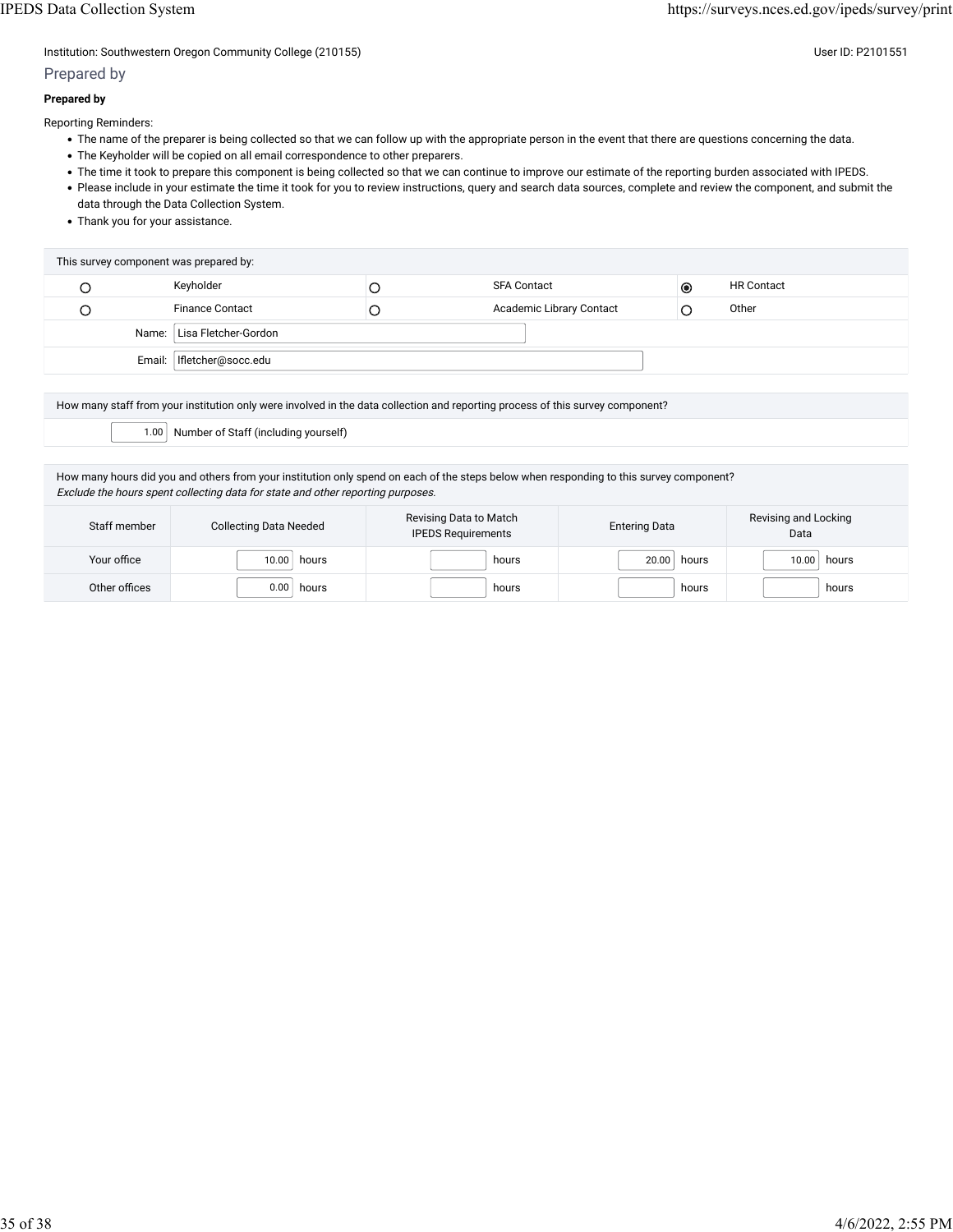#### Institution: Southwestern Oregon Community College (210155) User ID: P2101551

#### Summary

#### **Human Resources Component Summary**

IPEDS collects important information regarding your institution. All data reported in IPEDS survey components become available in the IPEDS Data Center and appear as aggregated data in various Department of Education reports. Additionally, some of the reported data appears specifically for your institution through the College Navigator website and is included in your institution's Data Feedback Report (DFR). The purpose of this summary is to provide you an opportunity to view some of the data that, when accepted through the IPEDS quality control process, will appear on the College Navigator website and/or your DFR. College Navigator is updated approximately three months after the data collection period closes and Data Feedback Reports will be available through the [Data Center](https://nces.ed.gov/ipeds/use-the-data) and sent to your institution's CEO in November 2021.

Please review your data for accuracy. If you have questions about the data displayed below after reviewing the data reported on the survey screens, please contact the IPEDS Help Desk at: 1-877-225-2568 or [ipedshelp@rti.org.](mailto:ipedshelp@rti.org)

| Number of staff by employment status and occupational category:<br><b>Fall 2021</b>                                               |                              |                              |                |  |  |  |  |
|-----------------------------------------------------------------------------------------------------------------------------------|------------------------------|------------------------------|----------------|--|--|--|--|
| <b>Occupational category</b>                                                                                                      |                              | <b>Reported values</b>       |                |  |  |  |  |
|                                                                                                                                   | Number of<br>full-time staff | Number of<br>part-time staff |                |  |  |  |  |
| <b>Total number of staff</b>                                                                                                      | 173                          | 174                          | 231            |  |  |  |  |
| <b>Instructional Staff</b>                                                                                                        | 46                           | 153                          | 97             |  |  |  |  |
| Primary Instruction                                                                                                               | 46                           | 153                          | 97             |  |  |  |  |
| Exclusively credit                                                                                                                | 45                           | 0                            | 45             |  |  |  |  |
| Exclusively not-for-credit                                                                                                        | 0                            | 7                            | 2              |  |  |  |  |
| Combined credit/not-for-credit                                                                                                    | 1                            | 146                          | 50             |  |  |  |  |
| Instruction/research/public service                                                                                               | 0                            | 0                            | 0              |  |  |  |  |
| Research Staff                                                                                                                    | 0                            | 0                            | 0              |  |  |  |  |
| <b>Public Service Staff</b>                                                                                                       | 10                           | 3                            | 11             |  |  |  |  |
| Library and Student and Academic Affairs and Other<br><b>Education Services Occupations SOC</b>                                   | 20                           | 1                            | 20             |  |  |  |  |
| Librarians, Curators, and Archivists<br>SOC 25-4000                                                                               | 3                            | 0                            | 3              |  |  |  |  |
| Archivists, Curators, and Museum<br><b>Technicians</b><br>SOC 25-4010                                                             | 0                            | 0                            | 0              |  |  |  |  |
| Librarians<br>SOC 25-4020                                                                                                         | 1                            | 0                            | 1              |  |  |  |  |
| Library Technicians<br>SOC 25-4030                                                                                                | $\overline{2}$               | 0                            | $\overline{2}$ |  |  |  |  |
| Student and Academic Affairs and Other<br><b>Education Services Occupations</b><br>SOC 25-2000 + 25-3000 + 25-9000                | 17                           | 1                            | 17             |  |  |  |  |
| <b>Management Occupations</b><br>SOC 11-0000                                                                                      | 15                           | 0                            | 15             |  |  |  |  |
| <b>Business and Financial Operations Occupations</b><br>SOC 13-0000                                                               | 5                            | 1                            | 5              |  |  |  |  |
| Computer, Engineering, and Science Occupations<br>SOC 15-0000 + 17-0000 + 19-0000                                                 | 7                            | 0                            | 7              |  |  |  |  |
| Community, Social Service, Legal, Arts, Design,<br>Entertainment, Sports and Media Occupations<br>SOC 21-0000 + 23-0000 + 27-0000 | 8                            | 1                            | 8              |  |  |  |  |
| Healthcare Practitioners and Technical Occupations<br>SOC 29-0000                                                                 | 0                            | 0                            | 0              |  |  |  |  |
| <b>Service Occupations</b><br>SOC 31-0000 + 33-0000 + 35-0000 + 37-0000 +<br>39-0000                                              | 30                           | 8                            | 33             |  |  |  |  |
| Sales and Related Occupations<br>SOC 41-0000                                                                                      | 1                            | 0                            | 1              |  |  |  |  |
| Office and Administrative Support Occupations<br>SOC 43-0000                                                                      | 31                           | 7                            | 33             |  |  |  |  |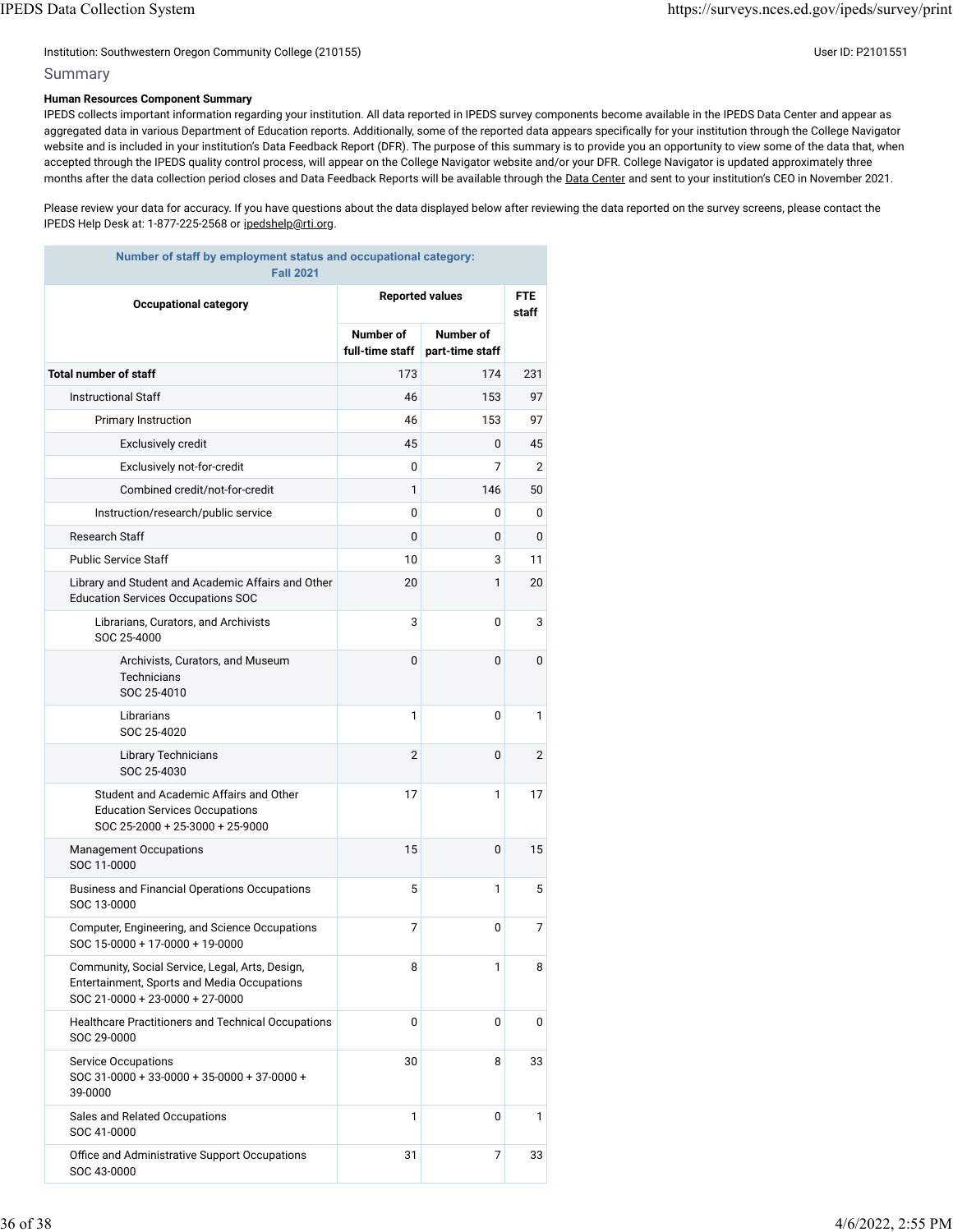| Natural Resources, Construction, and Maintenance<br>Occupations<br>SOC 45-0000 + 47-0000 + 49-0000 |  |  |
|----------------------------------------------------------------------------------------------------|--|--|
| Production, Transportation, and Material Moving<br>Occupations<br>$SOC 51-0000 + 53-0000$          |  |  |

NOTE: Full-time-equivalent (FTE) staff is calculated by summing the total number of full-time staff and adding one-third of the total number of part-time staff. Graduate assistants are not included in the above figures. Many of the FTE figures may be included in the DFR.

| Salaries of full-time instructional staff by contract length and academic rank:<br><b>Academic year</b> |                                        |              |              |             |                                         |                        |                                 |                                              |
|---------------------------------------------------------------------------------------------------------|----------------------------------------|--------------|--------------|-------------|-----------------------------------------|------------------------|---------------------------------|----------------------------------------------|
| <b>Academic</b><br>rank                                                                                 | <b>Months Covered by Annual Salary</b> |              |              |             | <b>Total</b>                            | Total<br><b>Number</b> |                                 | Weighted                                     |
|                                                                                                         | 12<br>months                           | 11<br>months | 10<br>months | 9<br>months | <b>Staff for</b><br>Salary<br>reporting | of<br>Months           | <b>Salary</b><br><b>Outlays</b> | Average<br><b>Monthly</b><br><b>Salaries</b> |
| <b>All Ranks</b>                                                                                        | 1                                      |              |              | 45          | 46                                      | 417                    | \$2,935,174                     | \$7,039                                      |
| Professor                                                                                               |                                        |              |              | 16          | 16                                      | 144                    | \$1,181,600                     | \$8,206                                      |
| Associate<br>professor                                                                                  |                                        |              |              | 16          | 16                                      | 144                    | \$960,600                       | \$6,671                                      |
| Assistant<br>professor                                                                                  | 1                                      |              |              | 13          | 14                                      | 129                    | \$792,974                       | \$6,147                                      |
| Instructor                                                                                              |                                        |              |              |             |                                         |                        |                                 |                                              |
| Lecturer                                                                                                |                                        |              |              |             |                                         |                        |                                 |                                              |
| No<br>academic<br>rank                                                                                  |                                        |              |              |             |                                         |                        |                                 |                                              |

NOTE: The above data are based on the Salary Outlays part of the IPEDS HR component. The Weighted average monthly salaries of full-time instructional staff by academic rank are calculated by adding the salary outlays reported for Men plus Women by academic rank, then dividing the sum by the "Total Number of Months" for Men plus Women by academic rank. Salaries of full-time instructional staff paid less than 9 months per year are not collected. Also, salaries of medical school staff are not collected. The weighted average monthly salaries may be included in the DFR.